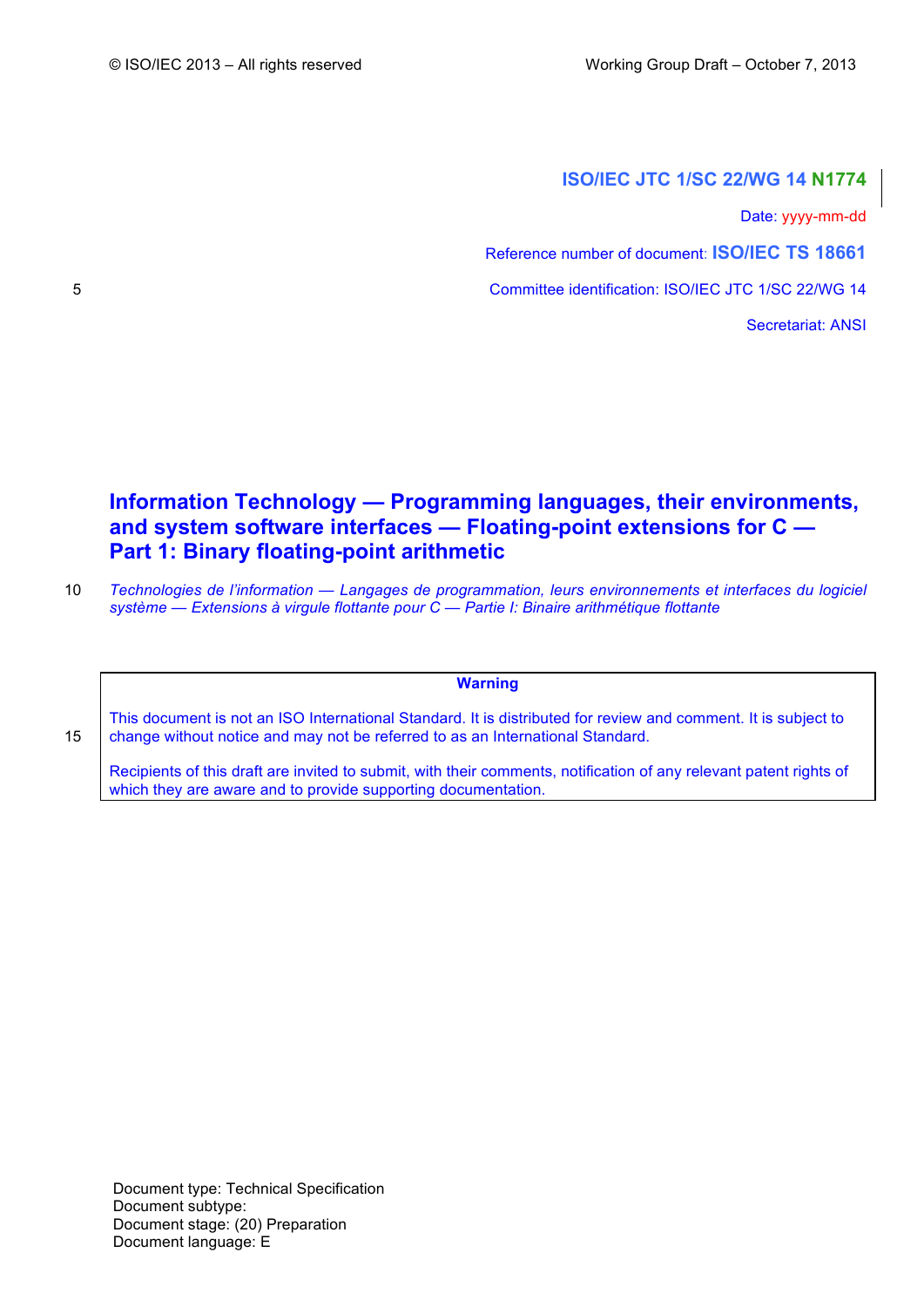# **Copyright notice**

This ISO document is a working draft or committee draft and is copyright-protected by ISO. While the reproduction of working drafts or committee drafts in any form for use by participants in the ISO standards development process is permitted without prior permission from ISO, neither this document 5 nor any extract from it may be reproduced, stored or transmitted in any form for any other purpose without prior written permission from ISO.

Requests for permission to reproduce this document for the purpose of selling it should be addressed as shown below or to ISO's member body in the country of the requester:

*ISO copyright office* 10 *Case postale 56 CH-1211 Geneva 20 Tel. +41 22 749 01 11 Fax + 41 22 749 09 47 E-mail copyright@iso.org Web www.iso.org*

15 Reproduction for sales purposes may be subject to royalty payments or a licensing agreement.

Violators may be prosecuted.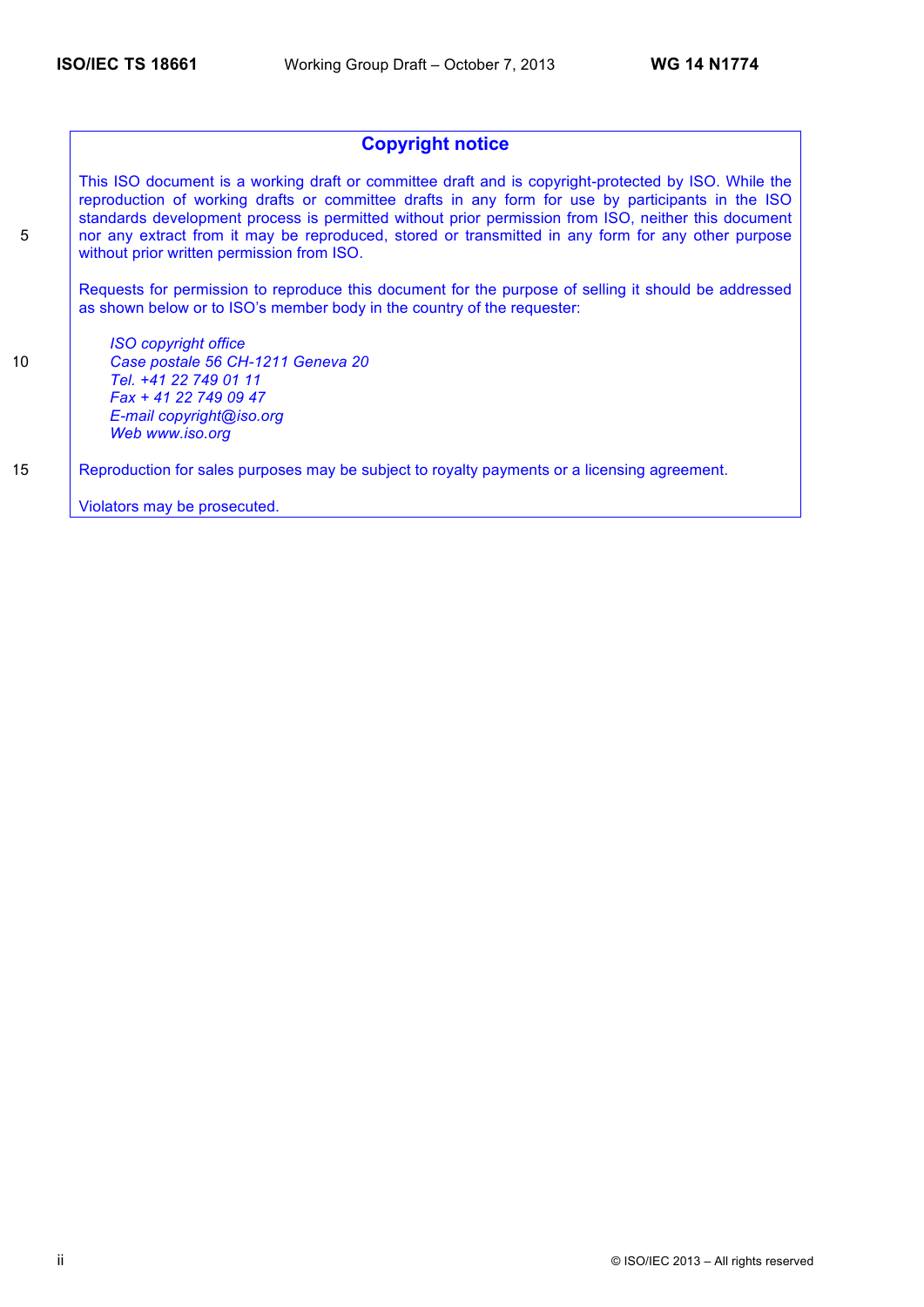# **Contents**

| 5  |              |  |
|----|--------------|--|
|    |              |  |
|    | 1            |  |
|    | $\mathbf{2}$ |  |
|    | 3            |  |
| 10 | 4            |  |
|    | 5            |  |
|    | 5.1          |  |
|    | 5.2          |  |
|    | 5.3          |  |
| 15 | 6            |  |
|    | 7            |  |
|    | 7.1          |  |
|    | 7.2          |  |
|    | 8            |  |
| 20 | 9            |  |
|    | 10           |  |
|    | 10.1         |  |
|    | 10.2         |  |
|    | 11           |  |
| 25 | 12           |  |
|    | 13           |  |
|    | 14           |  |
|    | 14.1         |  |
|    | 14.1.1       |  |
| 30 | 14.2         |  |
|    | 14.3         |  |
|    | 14.4         |  |
|    | 14.5         |  |
| 35 | 14.6         |  |
|    | 14.7         |  |
|    | 14.8<br>14.9 |  |
|    | 14.10        |  |
| 40 | 15           |  |
|    | 15.1         |  |
|    | 15.2         |  |
|    | 15.3         |  |
|    | 16           |  |
| 45 |              |  |
|    |              |  |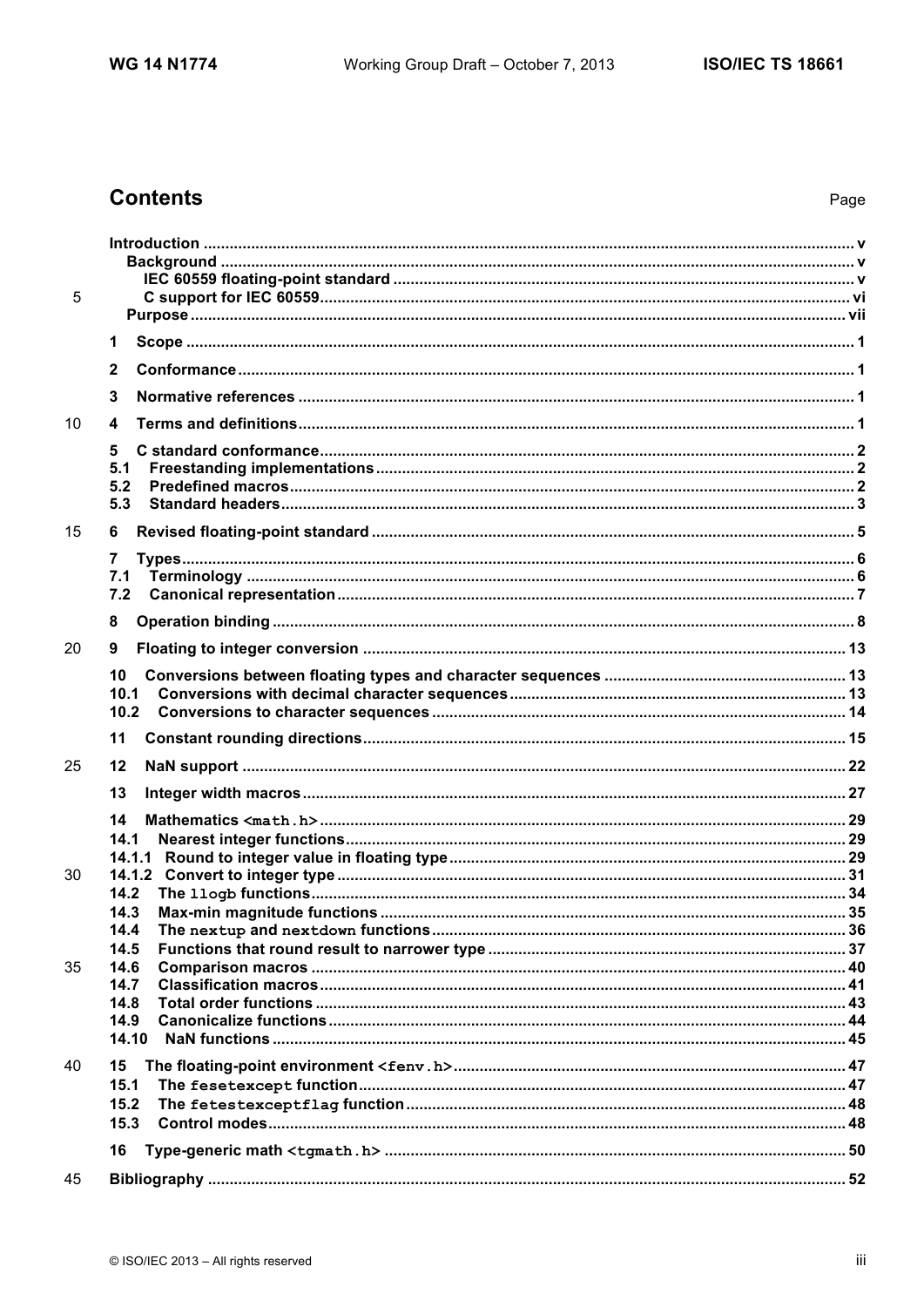# **Foreword**

ISO (the International Organization for Standardization) is a worldwide federation of national standards bodies (ISO member bodies). The work of preparing International Standards is normally carried out through ISO technical committees. Each member body interested in a subject for which a technical committee has been 5 established has the right to be represented on that committee. International organizations, governmental and non-governmental, in liaison with ISO, also take part in the work. ISO collaborates closely with the International Electrotechnical Commission (IEC) on all matters of electrotechnical standardization.

International Standards are drafted in accordance with the rules given in the ISO/IEC Directives, Part 2.

The main task of technical committees is to prepare International Standards. Draft International Standards 10 adopted by the technical committees are circulated to the member bodies for voting. Publication as an International Standard requires approval by at least 75 % of the member bodies casting a vote.

Attention is drawn to the possibility that some of the elements of this document may be the subject of patent rights. ISO shall not be held responsible for identifying any or all such patent rights.

ISO/IEC TS 18661 was prepared by Technical Committee ISO JTC 1, *Information Technology*, Subcommittee 15 SC 22, *Programming languages, their environments, and system software interfaces*.

ISO/IEC TS 18661 consists of the following parts, under the general title *Floating-point extensions for C*:

- ⎯ *Part 1: Binary floating-point arithmetic*
- ⎯ *Part 2: Decimal floating-point arithmetic*
- ⎯ *Part 3: Interchange and extended types*
- 20 ⎯ *Part 4: Supplemental functions*
	- ⎯ *Part 5: Supplemental attributes*

Part 1 updates ISO/IEC 9899:2011 (*Information technology — Programming languages, their environments and system software interfaces — Programming Language C*), Annex F in particular, to support all required features of ISO/IEC/IEEE 60559:2011 (*Information technology — Microprocessor Systems — Floating-point*  25 *arithmetic*).

Part 2 supersedes ISO/IEC TR 24732:2009 (Information technology – Programming languages, their environments and system software interfaces – Extension for the programming language C to support decimal floating-point arithmetic).

Parts 3-5 specify extensions to ISO/IEC 9899:2011 for features recommended in ISO/IEC/IEEE 60559:2011.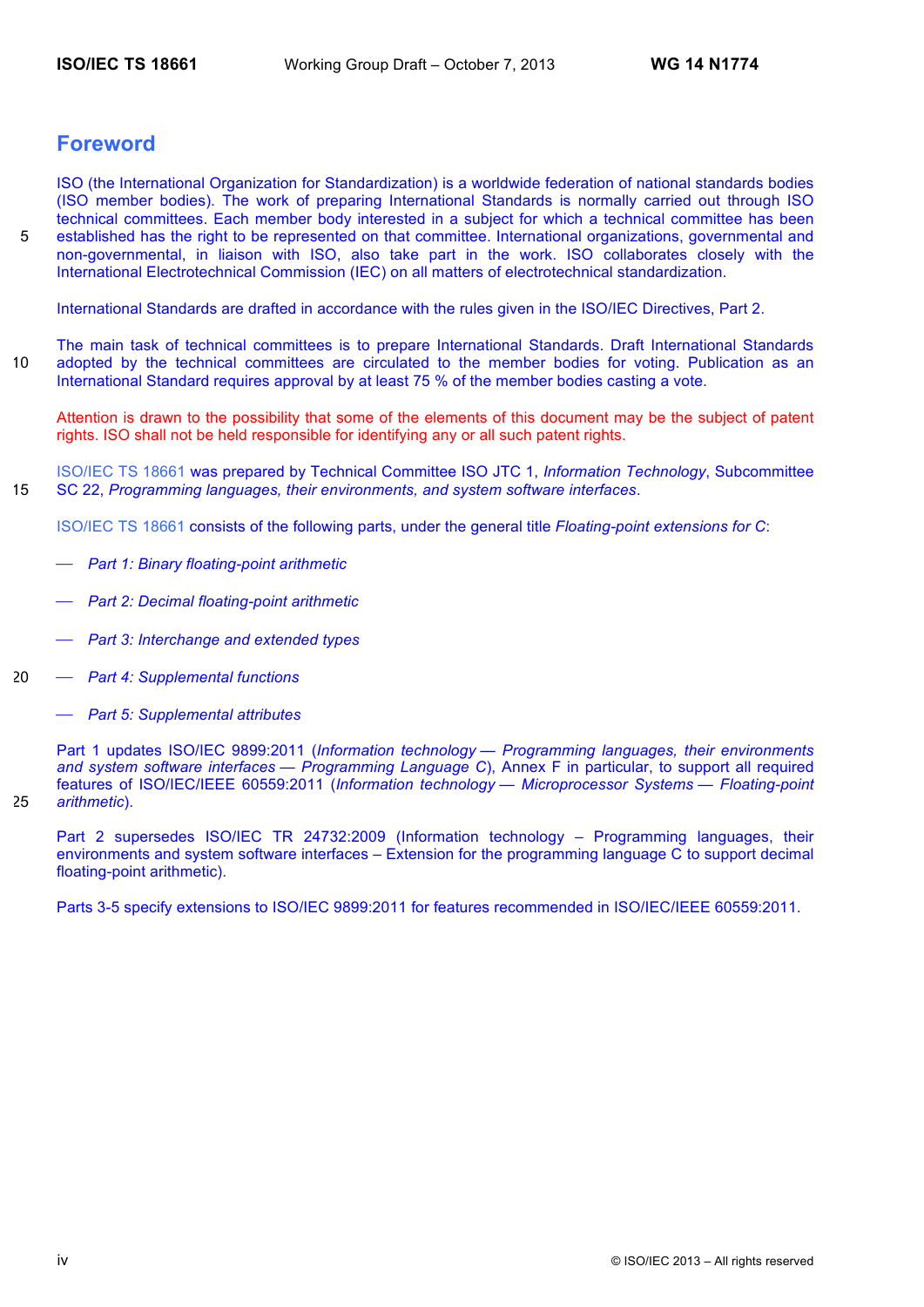# **Introduction**

# **Background**

# **IEC 60559 floating-point standard**

- The IEEE 754-1985 standard for binary floating-point arithmetic was motivated by an expanding diversity in 5 floating-point data representation and arithmetic, which made writing robust programs, debugging, and moving programs between systems exceedingly difficult. Now the great majority of systems provide data formats and arithmetic operations according to this standard. The IEC 60559:1989 international standard was equivalent to the IEEE 754-1985 standard. Its stated goals were:
- 1 Facilitate movement of existing programs from diverse computers to those that adhere to this 10 standard.
	- 2 Enhance the capabilities and safety available to programmers who, though not expert in numerical methods, may well be attempting to produce numerically sophisticated programs. However, we recognize that utility and safety are sometimes antagonists.
- 3 Encourage experts to develop and distribute robust and efficient numerical programs that are 15 portable, by way of minor editing and recompilation, onto any computer that conforms to this standard and possesses adequate capacity. When restricted to a declared subset of the standard, these programs should produce identical results on all conforming systems.
	- 4 Provide direct support for
		- a. Execution-time diagnosis of anomalies
- 20 b. Smoother handling of exceptions
	- c. Interval arithmetic at a reasonable cost
	- 5 Provide for development of
		- a. Standard elementary functions such as exp and cos
		- b. Very high precision (multiword) arithmetic
- 25 c. Coupling of numerical and symbolic algebraic computation
	- 6 Enable rather than preclude further refinements and extensions.

To these ends, the standard specified a floating-point model comprising:

*formats* – for binary floating-point data, including representations for Not-a-Number (NaN) and signed infinities and zeros

30 *operations* – basic arithmetic operations (addition, multiplication, etc.) on the format data to compose a well-defined, closed arithmetic system; also conversions between floating-point formats and decimal character sequences, and a few auxiliary operations

*context* – status flags for detecting exceptional conditions (invalid operation, division by zero, overflow, underflow, and inexact) and controls for choosing different rounding methods

35 The IEC 60559:2011 international standard is equivalent to the IEEE 754-2008 standard for floating-point arithmetic, which is a major revision to IEEE 754-1985.

The revised standard specifies more formats, including decimal as well as binary. It adds a 128-bit binary format to its basic formats. It defines extended formats for all of its basic formats. It specifies data interchange

- 
-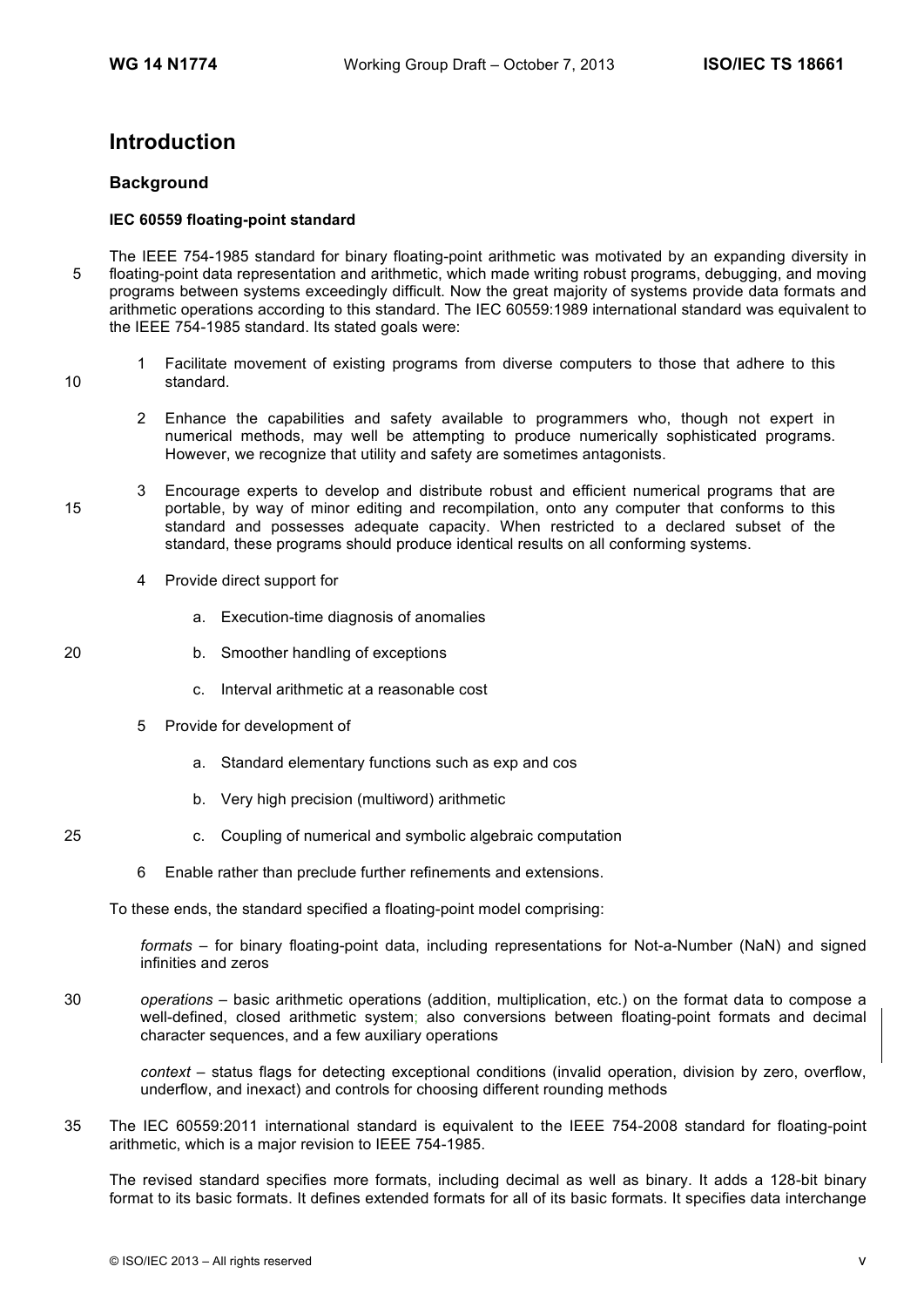formats (which may or may not be arithmetic), including a 16-bit binary format and an unbounded tower of wider formats. To conform to the floating-point standard, an implementation must provide at least one of the basic formats, along with the required operations.

- The revised standard specifies more operations. New requirements include among others arithmetic 5 operations that round their result to a narrower format than the operands (with just one rounding), more conversions with integer types, more classifications and comparisons, and more operations for managing flags and modes. New recommendations include an extensive set of mathematical functions and seven reduction functions for sums and scaled products.
- The revised standard places more emphasis on reproducible results, which is reflected in its standardization 10 of more operations. For the most part, behaviors are completely specified. The standard requires conversions between floating-point formats and decimal character sequences to be correctly rounded for at least three more decimal digits than is required to distinguish all numbers in the widest supported binary format; it fully specifies conversions involving any number of decimal digits. It recommends that transcendental functions be correctly rounded.
- 15 The revised standard requires a way to specify a constant rounding direction for a static portion of code, with details left to programming language standards. This feature potentially allows rounding control without incurring the overhead of runtime access to a global (or thread) rounding mode.

Other features recommended by the revised standard include alternate methods for exception handling, controls for expression evaluation (allowing or disallowing various optimizations), support for fully reproducible 20 results, and support for program debugging.

The revised standard, like its predecessor, defines its model of floating-point arithmetic in the abstract. It neither defines the way in which operations are expressed (which might vary depending on the computer language or other interface being used), nor does it define the concrete representation (specific layout in storage, or in a processor's register, for example) of data or context, except that it does define specific 25 encodings that are to be used for data that may be exchanged between different implementations that conform to the specification.

IEC 60559 does not include bindings of its floating-point model for particular programming languages. However, the revised standard does include guidance for programming language standards, in recognition of the fact that features of the floating-point standard, even if well supported in the hardware, are not available to 30 users unless the programming language provides a commensurate level of support. The implementation's combination of both hardware and software determines conformance to the floating-point standard.

#### **C support for IEC 60559**

The C standard specifies floating-point arithmetic using an abstract model. The representation of a floatingpoint number is specified in an abstract form where the constituent components (sign, exponent, significand) 35 of the representation are defined but not the internals of these components. In particular, the exponent range, significand size, and the base (or radix) are implementation-defined. This allows flexibility for an implementation to take advantage of its underlying hardware architecture. Furthermore, certain behaviors of operations are also implementation-defined, for example in the area of handling of special numbers and in exceptions.

- 40 The reason for this approach is historical. At the time when C was first standardized, before the floating-point standard was established, there were various hardware implementations of floating-point arithmetic in common use. Specifying the exact details of a representation would have made most of the existing implementations at the time not conforming.
- Beginning with ISO/IEC 9899:1999 (C99), C has included an optional second level of specification for 45 implementations supporting the floating-point standard. C99, in conditionally normative Annex F, introduced nearly complete support for the IEC 60559:1989 standard for binary floating-point arithmetic. Also, C99's informative Annex G offered a specification of complex arithmetic that is compatible with IEC 60559:1989.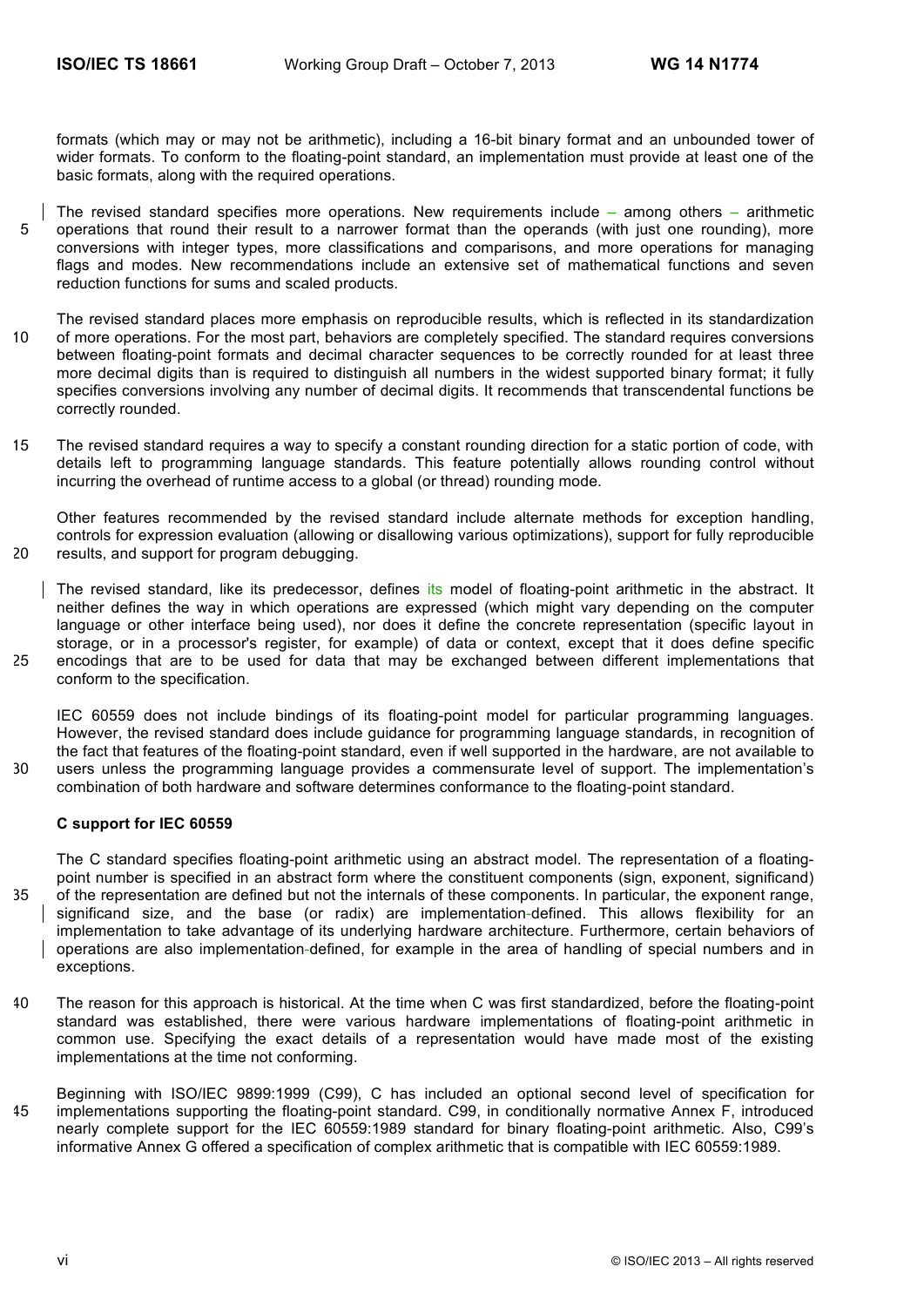ISO/IEC 9899:2011 (C11) includes refinements to the C99 floating-point specification, though is still based on IEC 60559:1989. C11 upgrades Annex G from "informative" to "conditionally normative".

ISO/IEC Technical Report 24732:2009 introduced partial C support for the decimal floating-point arithmetic in IEC 60559:2011. TR 24732, for which technical content was completed while IEEE 754-2008 was still in the 5 later stages of development, specifies decimal types based on IEC 60559:2011 decimal formats, though it does not include all of the operations required by IEC 60559:2011.

# **Purpose**

The purpose of this Technical Specification is to provide a C language binding for IEC 60559:2011, based on the C11 standard, that delivers the goals of IEC 60559 to users and is feasible to implement. It is organized 10 into five Parts.

Part 1, this document, provides changes to C11 that cover all the requirements, plus some basic recommendations, of IEC 60559:2011 for binary floating-point arithmetic. C implementations intending to support IEC 60559:2011 are expected to conform to conditionally normative Annex F as enhanced by the changes in Part 1.

15 Part 2 enhances TR 24732 to cover all the requirements, plus some basic recommendations, of IEC 60559:2011 for decimal floating-point arithmetic. C implementations intending to provide an extension for decimal floating-point arithmetic supporting IEC 60559-2011 are expected to conform to Part 2.

Part 3 (Interchange and extended types), Part 4 (Supplementary functions), and Part 5 (Supplementary attributes) cover recommended features of IEC 60559-2011. C implementations intending to provide 20 extensions for these features are expected to conform to the corresponding Parts.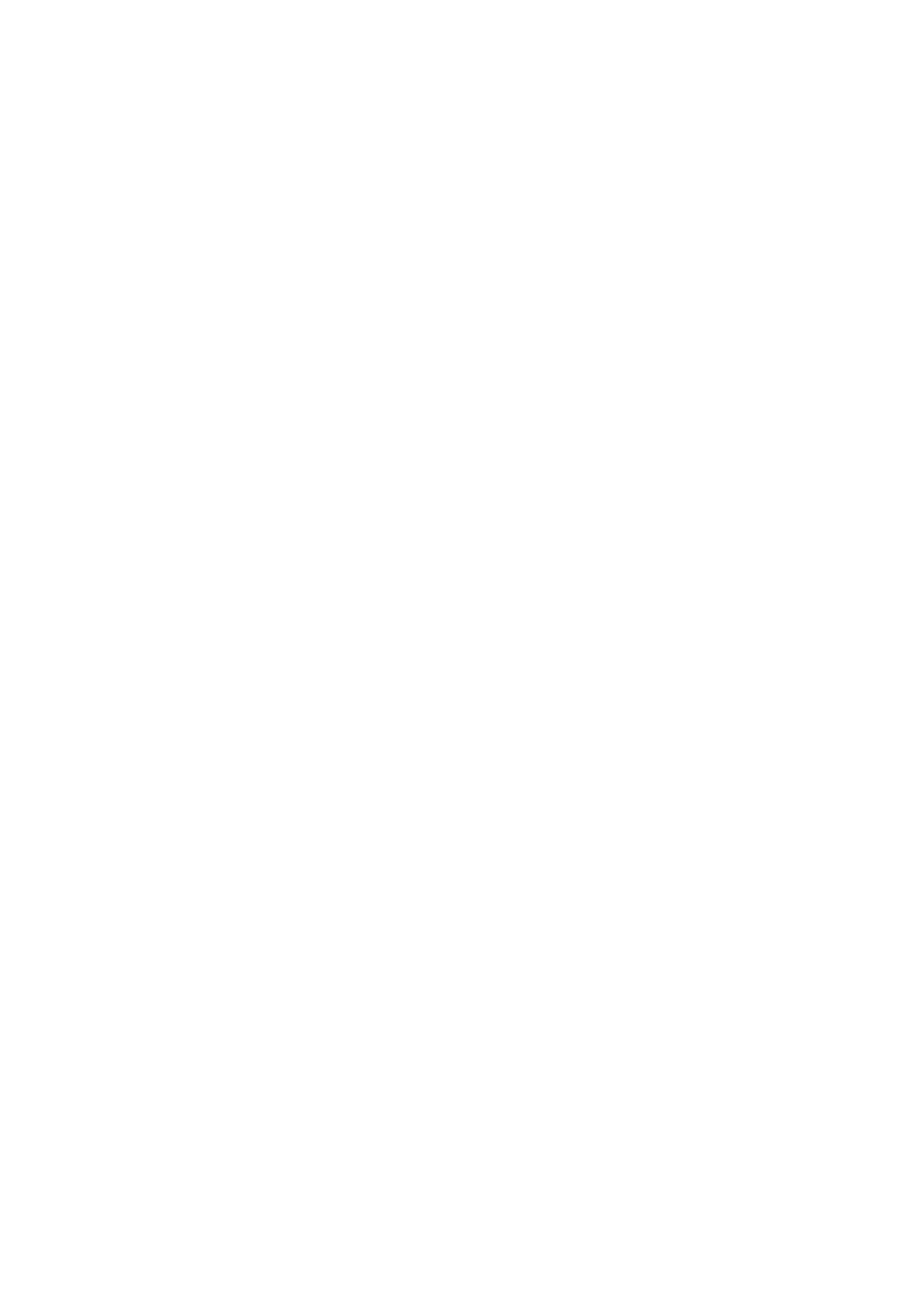# **Information Technology — Programming languages, their environments, and system software interfaces — Floating-point extensions for C — Part 1: Binary floating-point arithmetic**

# 5 **1 Scope**

This document, Part 1 of ISO/IEC Technical Specification 18661, extends programming language C to support binary floating-point arithmetic conforming to ISO/IEC/IEEE 60559:2011. It covers all requirements of IEC 60559 as they pertain to C floating types that use IEC 60559 binary formats.

This document does not cover decimal floating-point arithmetic, nor does it cover most optional features of 10 IEC 60559.

This document is primarily an update to IEC 9899:2011 (C11), normative Annex F (IEC 60559 floating-point arithmetic). However, it proposes that the new interfaces that are suitable for general implementations be added in the Library clauses of C11. Also it includes a few auxiliary changes in C11 where the specification is problematic for IEC 60559 support.

# 15 **2 Conformance**

An implementation conforms to Part 1 of Technical Specification 18661 if

- a) It meets the requirements for a conforming implementation of C11 with all the changes to C11 specified in Part 1 of Technical Specification 18661; and
- 20 b) It defines **\_\_STDC\_IEC\_60559\_BFP\_\_** to **201**ymm**L.**

# **3 Normative references**

The following referenced documents are indispensable for the application of this document. Only the editions cited apply.

25 ISO/IEC 9899:2011, *Information technology — Programming languages, their environments and system software interfaces — Programming Language C*

ISO/IEC 9899:2011/Cor.1:2012, *Technical Corrigendum 1*

ISO/IEC/IEEE 60559:2011, *Information technology — Microprocessor Systems — Floating-point arithmetic* (with identical content to IEEE 754-2008, *IEEE Standard for Floating-Point Arithmetic*. The Institute of 30 Electrical and Electronic Engineers, Inc., New York, 2008)

# **4 Terms and definitions**

For the purposes of this document, the terms and definitions given in ISO/IEC 9899:2011 and ISO/IEC/IEEE 60559:2011 and the following apply.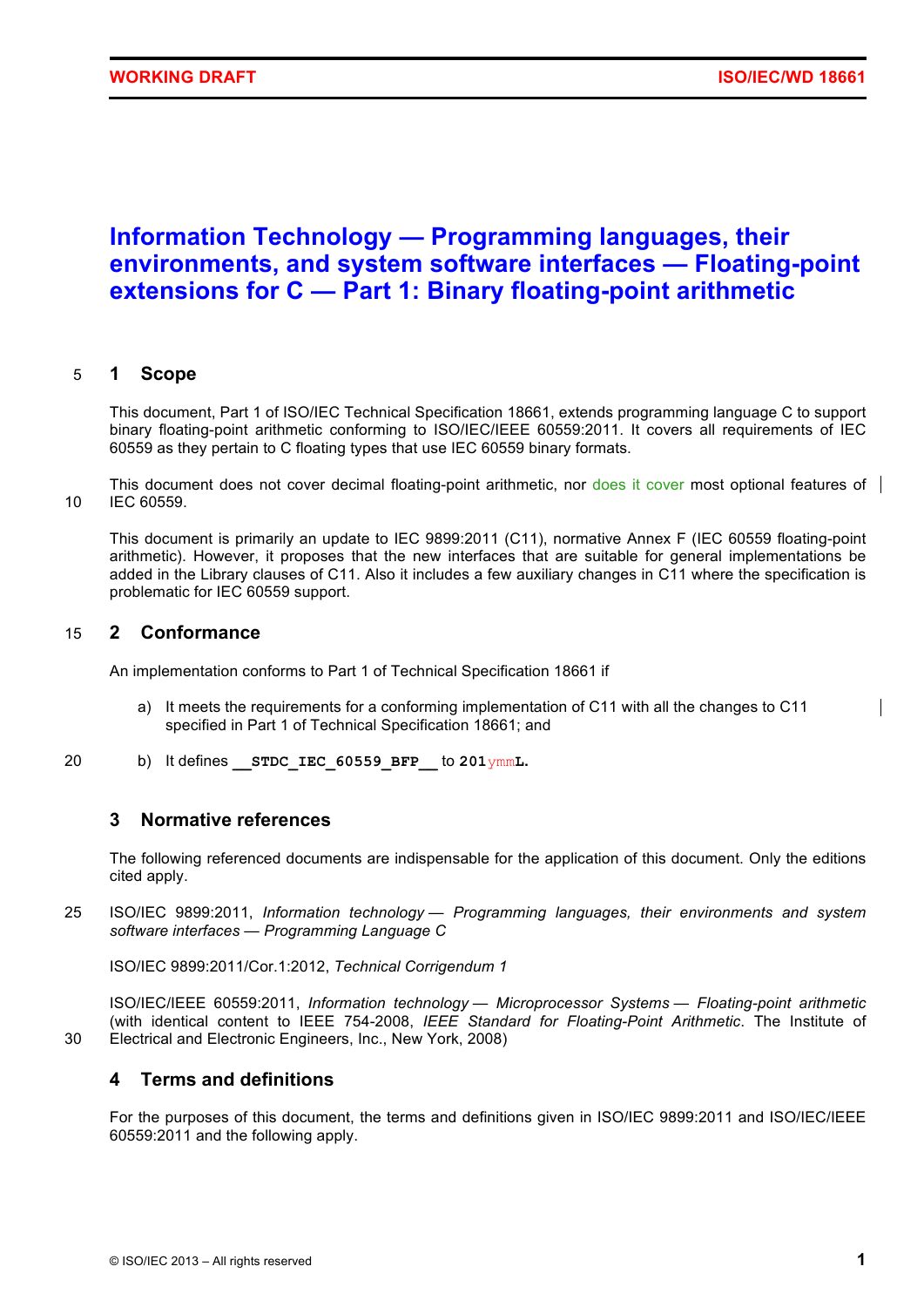**4.1**

#### **C11**

standard ISO/IEC 9899:2011, *Information technology — Programming languages, their environments and system software interfaces — Programming Language C*, including *Technical Corrigendum 1* (ISO/IEC 5 9899:2011/Cor. 1:2012)

# **5 C standard conformance**

# **5.1 Freestanding implementations**

The following change to C11 expands the conformance requirements for freestanding implementations so that they might conform to this Part of Technical Specification18661.

#### 10 **Change to C11:**

Insert after the third sentence of 4#6:

The strictly conforming programs that shall be accepted by a conforming freestanding implementation that defines **STDC IEC 60559 BFP** may also use features in the contents of the standard headers **<feny.h>** and **<math.h>** and the numeric conversion functions (7.22.1) of the standard 15 header **<stdlib.h>**. All identifiers that are reserved when **<stdlib.h>** is included in a hosted implementation are reserved when it is included in a freestanding implementation.

# **5.2 Predefined macros**

The following changes to C11 obsolesce **STDC\_IEC\_559**, the current conformance macro for Annex F, in favor of **STDC IEC 60559 BFP**, for consistency with other conformance macros and to distinguish its 20 application to binary floating-point arithmetic. The macro **STDC IEC 559** is retained as obsolescent, for compatibility with existing programs.

**Changes to C11:** 

In 6.10.8.3#1, before:

**\_\_STDC\_IEC\_559\_\_** The integer constant **1**, intended to indicate conformance to Annex F (IEC 25 60559 binary floating-point arithmetic).

insert:

```
STDC IEC 60559 BFP The integer constant 201ymmL, intended to indicate conformance to
       Annex F (IEC 60559 binary floating-point arithmetic).
```
In 6.10.8.3#1, append to the **STDC IEC 559** item:

```
30 Use of this macro is an obsolescent feature.
```
The following changes to C11 obsolesce **STDC\_IEC\_559\_COMPLEX**, the current conformance macro for Annex G, in favor of **STDC** IEC 60559 COMPLEX , for consistency with other conformance macros.

#### **Changes to C11:**

In 6.10.8.3#1, after the **STDC IEC 559** item, insert the item:

35 **\_\_STDC\_IEC\_60559\_COMPLEX\_\_** The integer constant **201ymmL,** intended to indicate conformance to the specifications in annex G (IEC 60559 compatible complex arithmetic).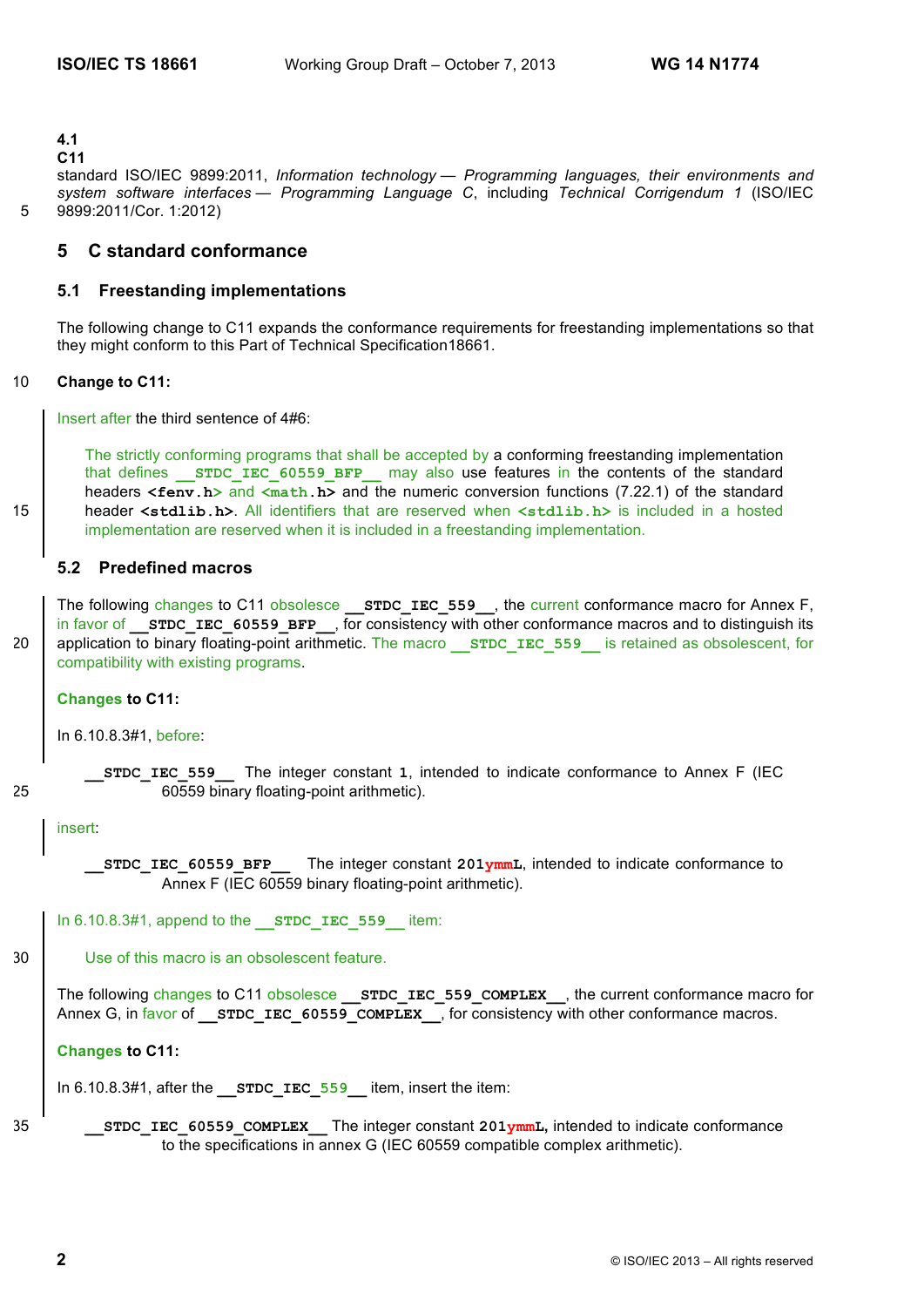In 6.10.8.3#1, append to the **\_\_STDC\_IEC\_559\_COMPLEX\_\_** item:

Use of this macro is an obsolescent feature.

# **5.3 Standard headers**

The new identifiers added to C11 library headers by this Part of Technical Specification 18661 are defined or 5 declared by their respective headers only if **\_\_STDC\_WANT\_IEC\_60559\_BFP\_EXT\_\_** is defined as a macro at the point in the source file where the appropriate header is first included. The following changes to C11 list these identifiers in each applicable library subclause.

#### **Changes to C11:**

After 5.2.4.2.1#1, insert the paragraph:

10 [1a] The following identifiers are defined only if **STDC WANT IEC 60559 BFP EXT** is defined as a macro at the point in the source file where **<limits.h>** is first included:

|    | <b>CHAR WIDTH</b>  | <b>USHRT WIDTH</b> | <b>ULONG WIDTH</b> |
|----|--------------------|--------------------|--------------------|
|    | <b>SCHAR WIDTH</b> | INT WIDTH          | LLONG WIDTH        |
|    | UCHAR WIDTH        | UINT WIDTH         | ULLONG WIDTH       |
| 15 | <b>SHRT WIDTH</b>  | LONG WIDTH         |                    |

After 5.2.4.2.2#6, insert the paragraph:

[6a] The following identifier is defined only if **STDC WANT IEC 60559 BFP EXT** is defined as a macro at the point in the source file where  $\leq$ **float.h>** is first included:

#### 20 **CR\_DECIMAL\_DIG**

After 7.6#3, insert the paragraph:

[3a] The following identifiers are defined or declared only if **STDC WANT IEC 60559 BFP EXT** is defined as a macro at the point in the source file where **<fenv.h>** is first included:

| 25 | femode t               | fetestexceptflag |
|----|------------------------|------------------|
|    | FE DFL MODE            | fegetmode        |
|    | FE SNANS ALWAYS SIGNAL | fesetmode        |
|    | fesetexcept            |                  |

30 After 7.12#1, insert the paragraph:

[1a] The following identifiers are defined or declared only if **STDC WANT IEC 60559 BFP EXT** is defined as a macro at the point in the source file where **<math.h>** is first included:

|    | FP INT UPWARD            | FP FAST FSUB   |
|----|--------------------------|----------------|
|    | FP INT DOWNWARD          | FP FAST FSUBL  |
| 35 | FP INT TOWARDZERO        | FP FAST DSUBL  |
|    | FP INT TONEARESTFROMZERO | FP FAST FMUL   |
|    | FP INT TONEAREST         | FP FAST FMULL  |
|    | FP LLOGB0                | FP FAST DMULL  |
|    | <b>FP LLOGBNAN</b>       | FP FAST FDIV   |
| 40 | <b>SNANF</b>             | FP FAST FDIVL  |
|    | <b>SNAN</b>              | FP FAST DDIVL  |
|    | <b>SNANL</b>             | FP FAST FSORT  |
|    | FP FAST FADD             | FP FAST FSORTL |
|    | FP FAST<br><b>FADDL</b>  | FP FAST DSORTL |
| 45 | <b>FAST DADDL</b><br>FP  |                |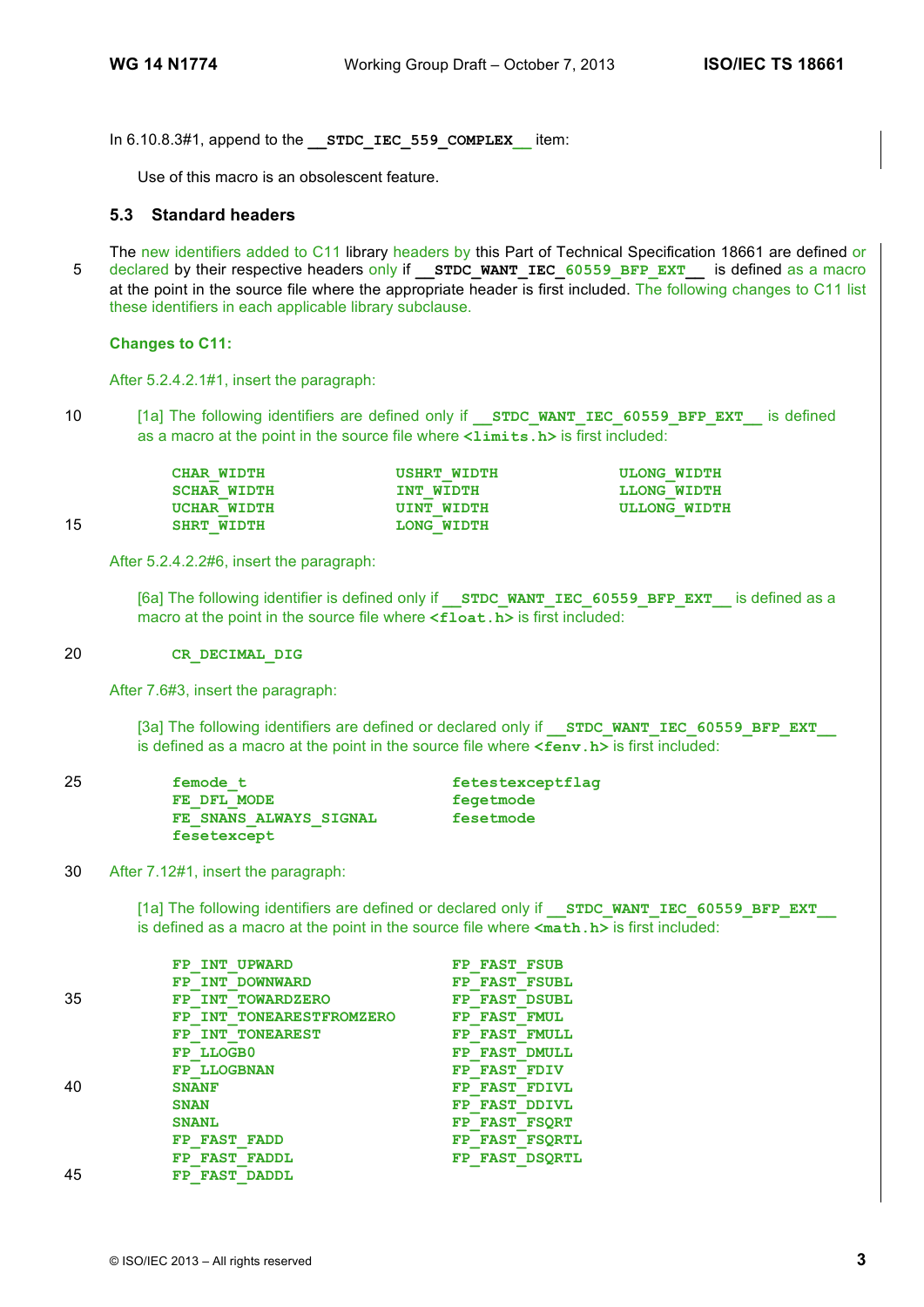|    | iseqsig                                                                                   | fmaxmagf                | ffmal                                                                                      |
|----|-------------------------------------------------------------------------------------------|-------------------------|--------------------------------------------------------------------------------------------|
|    | iscanonical                                                                               | fmaxmagl                | dfmal                                                                                      |
|    | issignaling                                                                               | fminmag                 | fsqrt                                                                                      |
|    | issubnormal                                                                               | fminmagf                | fsqrtl                                                                                     |
| 5  | iszero                                                                                    | fminmagl                | dsqrtl                                                                                     |
|    | fromfp                                                                                    | nextup                  | totalorder                                                                                 |
|    | fromfpf                                                                                   | nextupf                 | totalorderf                                                                                |
|    | fromfpl                                                                                   | nextupl                 | totalorderl                                                                                |
|    | ufromfp                                                                                   | nextdown                | totalordermag                                                                              |
| 10 | ufromfpf                                                                                  | nextdownf               | totalordermagf                                                                             |
|    | ufromfpl                                                                                  | nextdownl               | totalordermagl                                                                             |
|    | fromfpx                                                                                   | fadd                    | canonicalize                                                                               |
|    | fromfpxf                                                                                  | faddl                   | canonicalizef                                                                              |
|    | fromfpxl                                                                                  | daddl                   | canonicalizel                                                                              |
| 15 | ufromfpx                                                                                  | fsub                    | getpayload                                                                                 |
|    | ufromfpxf                                                                                 | fsubl                   | getpayloadf                                                                                |
|    | ufromfpxl                                                                                 | dsubl                   | getpayloadl                                                                                |
|    | roundeven                                                                                 | fmul                    | setpayload                                                                                 |
|    | roundevenf                                                                                | fmull                   | setpayloadf                                                                                |
| 20 | roundevenl                                                                                | dmull                   | setpayloadl                                                                                |
|    | llogb                                                                                     | fdiv                    | setpayloadsig                                                                              |
|    | llogbf                                                                                    | fdivl                   | setpayloadsigf                                                                             |
|    | llogbl                                                                                    | ddivl                   | setpayloadsigl                                                                             |
|    | fmaxmag                                                                                   | ffma                    |                                                                                            |
| 25 |                                                                                           |                         |                                                                                            |
|    | After 7.20#4, insert the paragraph:                                                       |                         |                                                                                            |
|    | as a macro at the point in the source file where <stdint.h> is first included:</stdint.h> |                         | [4a] The following identifiers are defined only if STDC WANT IEC 60559 BFP EXT is defined  |
|    | INTN WIDTH                                                                                | <b>UINT FASTN WIDTH</b> | PTRDIFF WIDTH                                                                              |
| 30 | <b>UINTN WIDTH</b>                                                                        | INTPTR WIDTH            | SIG ATOMIC WIDTH                                                                           |
|    | INT LEAST/ WIDTH                                                                          | <b>UINTPTR WIDTH</b>    | <b>SIZE WIDTH</b>                                                                          |
|    | <b>UINT LEAST/WIDTH</b>                                                                   |                         |                                                                                            |
|    |                                                                                           | <b>INTMAX WIDTH</b>     | WCHAR WIDTH                                                                                |
|    | INT FASTN WIDTH                                                                           | <b>UINTMAX WIDTH</b>    | WINT WIDTH                                                                                 |
| 35 | After 7.22#1, insert the paragraph:                                                       |                         |                                                                                            |
|    | as a macro at the point in the source file where <stdlib.h> is first included:</stdlib.h> |                         | [1a] The following identifiers are declared only if STDC WANT IEC 60559 BFP EXT is defined |
|    | strfromd                                                                                  | strfromf                | strfroml                                                                                   |

40 After 7.25#1, insert the paragraph:

[1a] The following identifiers are defined as type-generic macros only if **\_\_STDC\_WANT\_IEC\_60559\_BFP\_EXT\_\_** is defined as a macro at the point in the source file where **<tgmath.h>** is first included: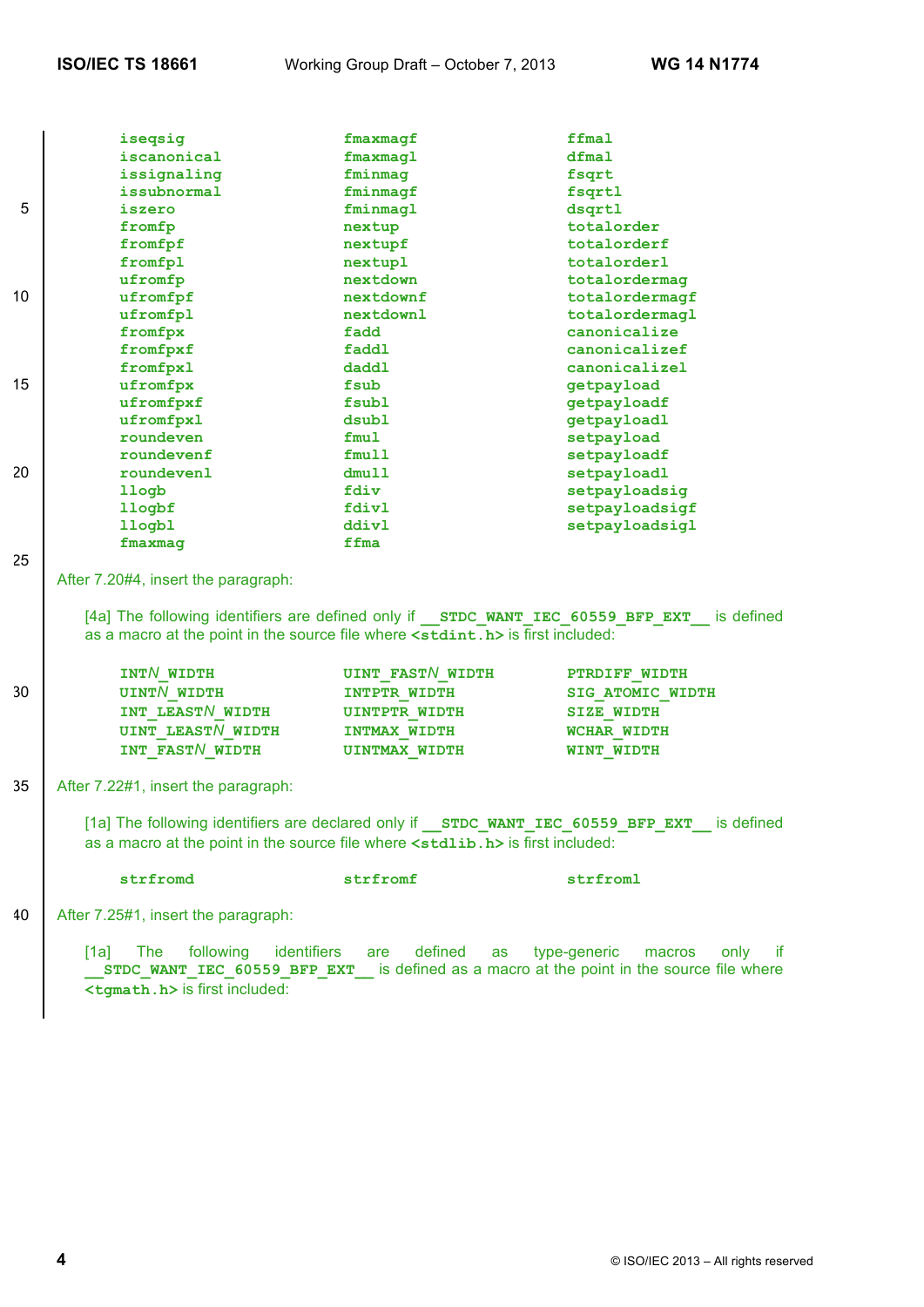|   | roundeven | fromfpx       | fmul  |
|---|-----------|---------------|-------|
|   | llogb     | ufromfpx      | dmul  |
|   | fmaxmag   | totalorder    | fdiv  |
|   | fminmag   | totalordermag | ddiv  |
| 5 | nextup    | fadd          | ffma  |
|   | nextdown  | dadd          | dfma  |
|   | fromfp    | fsub          | fsqrt |
|   | ufromfp   | dsub          | dsqrt |
|   |           |               |       |

# **6 Revised floating-point standard**

10 C11 Annex F specifies C language support for the floating-point arithmetic of IEC 60559:1989. This document proposes changes to C11 to bring Annex F into alignment with IEC 60559:2011. The changes to C11 below update the introduction to Annex F to acknowledge the revision to IEC 60559.

#### **Changes to C11:**

Change F.1 from:

#### 15 **F.1 Introduction**

[1] This annex specifies C language support for the IEC 60559 floating-point standard. The *IEC 60559 floating-point standard* is specifically *Binary floating-point arithmetic for microprocessor systems, second edition* (IEC 60559:1989), previously designated IEC 559:1989 and as *IEEE Standard for Binary Floating-Point Arithmetic* (ANSI/IEEE 754−1985). *IEEE Standard for Radix-*20 *Independent Floating-Point Arithmetic* (ANSI/IEEE 854−1987) generalizes the binary standard to remove dependencies on radix and word length. *IEC 60559* generally refers to the floating-point standard, as in IEC 60559 operation, IEC 60559 format, etc. An implementation that defines **STDC\_IEC\_559\_\_\_** shall conform to the specifications in this annex.356) Where a binding between the C language and IEC60559 is indicated, the IEC 60559-specified behavior is adopted by 25 reference, unless stated otherwise. Since negative and positive infinity are representable in IEC 60559 formats, all real numbers lie within the range of representable values.

to:

#### **F.1 Introduction**

- [1] This annex specifies C language support for the IEC 60559 floating-point standard. The *IEC*  30 *60559 floating-point standard* is specifically *Floating-point arithmetic* (ISO/IEC/IEEE 60559:2011), also designated as *IEEE Standard for Floating-Point Arithmetic* (IEEE 754−2008). The IEC 60559 floating-point standard supersedes the IEC 60559:1989 binary arithmetic standard, also designated as *IEEE Standard for Binary Floating-Point Arithmetic* (IEEE 754−1985). *IEC 60559* generally refers to the floating-point standard, as in IEC 60559 operation, IEC 60559 format, etc.
- 35 [2] The IEC 60559 floating-point standard specifies decimal, as well as binary, floating-point arithmetic. It supersedes *IEEE Standard for Radix-Independent Floating-Point Arithmetic* (ANSI/IEEE 854−1987), which generalized the binary arithmetic standard (IEEE 754-1985) to remove dependencies on radix and word length.
- [3] An implementation that defines **\_\_STDC\_IEC\_60559\_BFP\_\_** to **201**ymm**L** shall conform to the 40 specifications in this annex.356) Where a binding between the C language and IEC 60559 is indicated, the IEC 60559-specified behavior is adopted by reference, unless stated otherwise.

In footnote 356), change "**\_\_STDC\_IEC\_559\_\_**" to "**\_\_STDC\_IEC\_60559\_BFP\_\_**".

Note that the last sentence of F.1 which is removed above is inserted into a more appropriate place by a later change (see 12 below).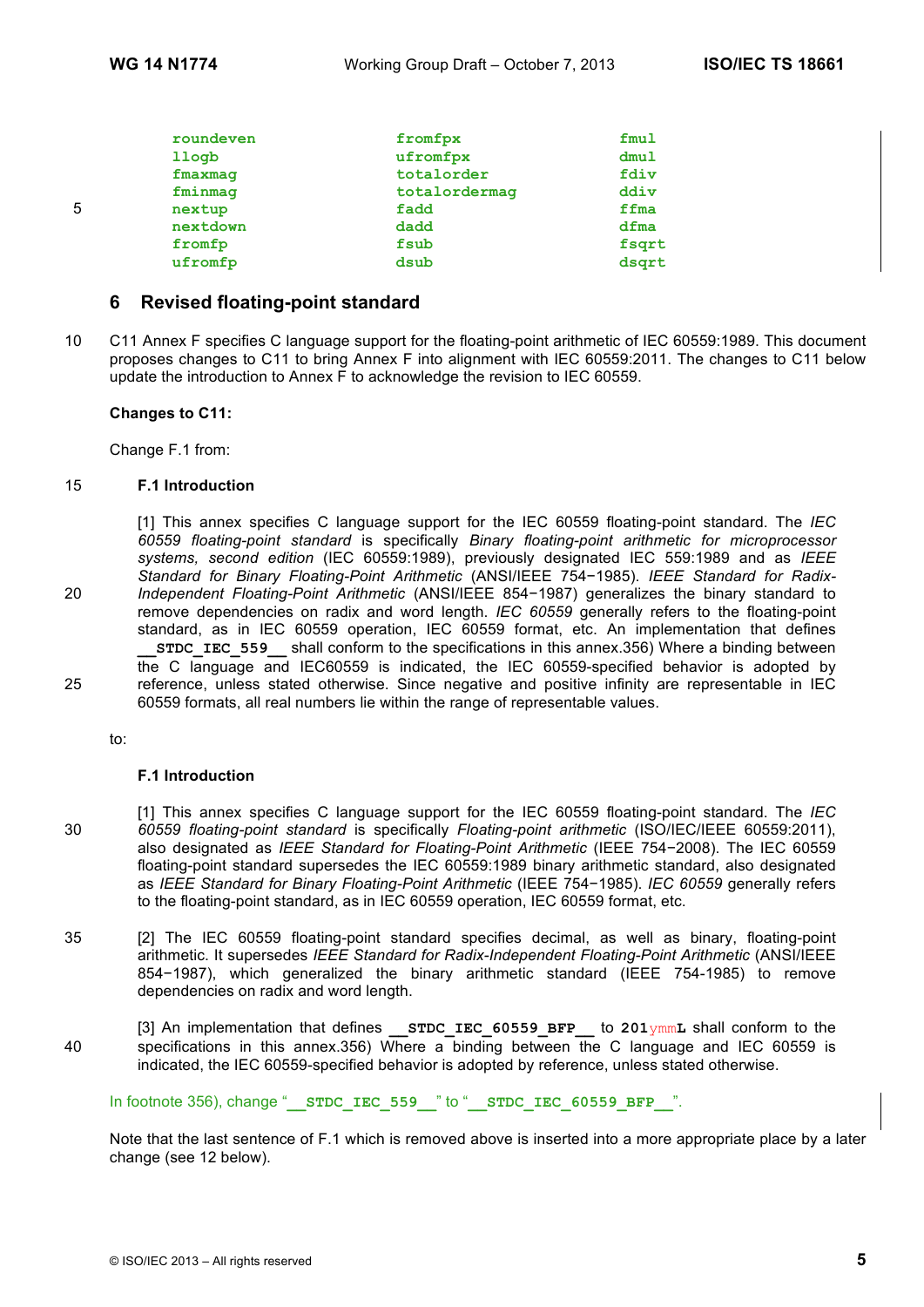# **7 Types**

# **7.1 Terminology**

IEC 60559 now includes a 128-bit binary format as one of its three binary basic formats: *binary32*, *binary64*, and *binary128*. The binary128 format continues to meet the less specific requirements for a binary64-5 extended format, as in the previous IEC 60559. The changes to C11 below reflect the new terminology in IEC 60559; these changes are not substantive.

#### **Changes to C11:**

In F.2#1, change the three bullets from:

- The **float** type matches the IEC 60559 single format.
- The **double** type matches the IEC 60559 double format,
	- The **long double** type matches an IEC 60559 extended format,357) else a non-IEC 60559 extended format, else the IEC 60559 **double** format.

15

20

to:

10

- The **float** type matches the IEC 60559 binary32 format.
- The **double** type matches the IEC 60559 binary64 format.
- The **long double** type matches the IEC 60559 binary128 format, else an IEC 60559 binary64 extended format,357) else a non-IEC 60559 extended format, else the IEC 60559 binary64 format.
- In F.2#1, change the sentence after the bullet from:
- 25 Any non-IEC 60559 extended format used for the **long double** type shall have more precision than IEC 60559 double and at least the range of IEC 60559 double.358)

to:

Any non-IEC 60559 extended format used for the **long double** type shall have more precision than IEC 60559 binary64 and at least the range of IEC 60559 binary64.358)

30 Change footnote 357) from:

357) ''Extended'' is IEC 60559's double-extended data format. Extended refers to both the common 80-bit and quadruple 128-bit IEC 60559 formats.

to:

357) IEC 60559 binary64-extended formats include the common 80-bit IEC 60559 format.

35 In F.2, change the recommended practice from:

#### **Recommended practice**

[2] The **long double** type should match an IEC 60559 extended format.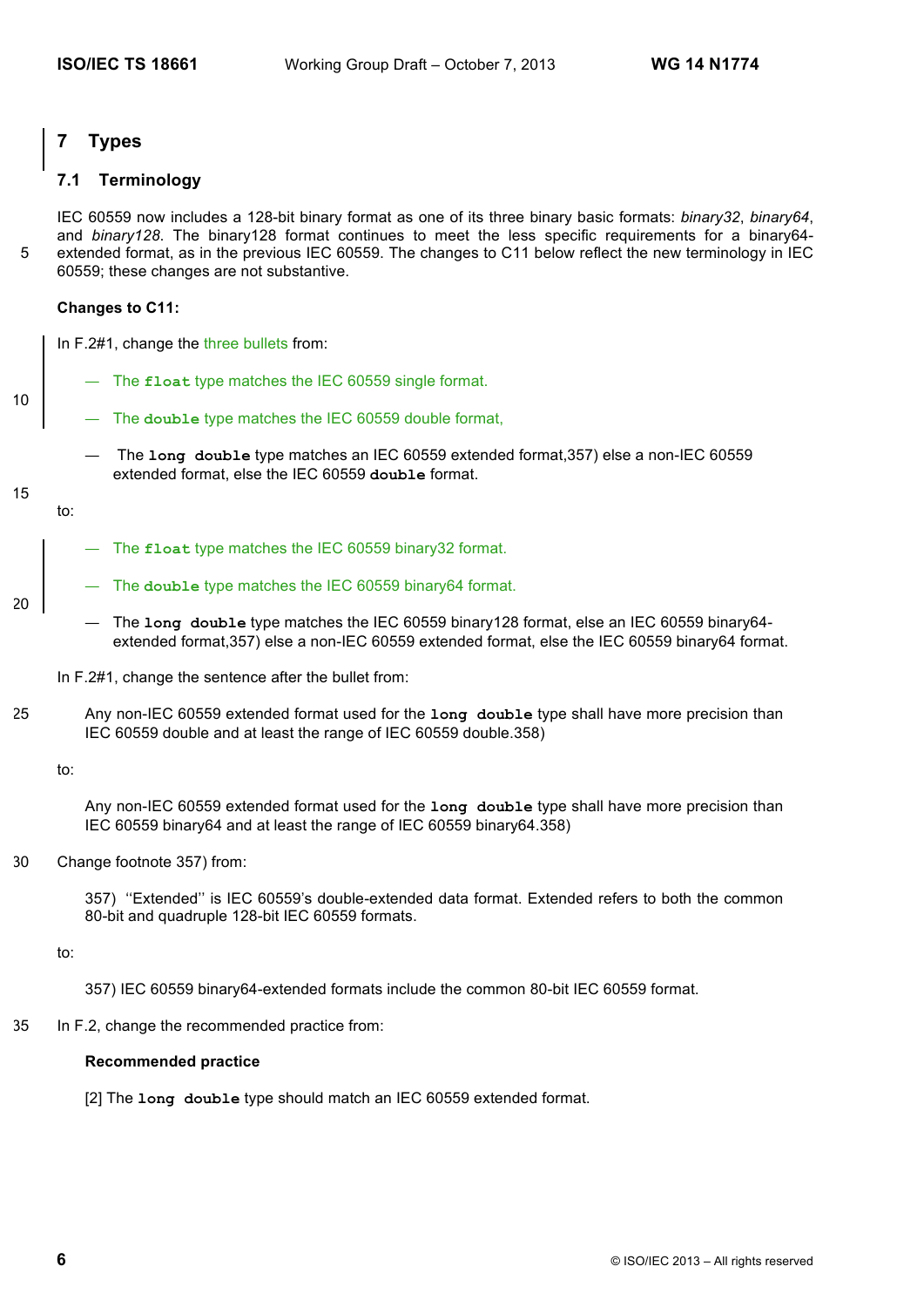#### to:

# **Recommended practice**

[2] The **long double** type should match the IEC 60559 binary128 format, else an IEC 60559 binary64-extended format.

5 Change footnote 361) from:

361) If the minimum-width IEC60559 extended format (64 bits of precision) is supported, **DECIMAL\_DIG** shall be at least 21. If IEC 60559 double (53 bits of precision) is the widest IEC 60559 format supported, then **DECIMAL\_DIG** shall be at least 17. (By contrast, **LDBL\_DIG** and **DBL\_DIG** are 18 and 15, respectively, for these formats.)

#### 10 to:

361) If the minimum-width IEC 60559 binary64-extended format (64 bits of precision) is supported, **DECIMAL DIG** shall be at least 21. If IEC 60559 binary64 (53 bits of precision) is the widest IEC 60559 format supported, then **DECIMAL\_DIG** shall be at least 17. (By contrast, **LDBL\_DIG** and **DBL** DIG are 18 and 15, respectively, for these formats.)

# 15 **7.2 Canonical representation**

IEC 60559 refers to preferred encodings in a format – or, in C terminology, preferred representations of a type – as *canonical*. Some types also contain redundant or ill-specified representations, which are *non-canonical*. All representations of types with IEC 60559 binary interchange formats are canonical; however, types with IEC 60559 extended formats may have non-canonical encodings. (Types with IEC 60559 decimal interchange 20 formats, covered in Part 2 of Technical Specification 18661, contain non-canonical redundant

representations.)

## **Changes to C11:**

In 5.2.4.2.2#3, change the sentence:

A *NaN* is an encoding signifying Not-a-Number.

#### 25 to:

A *NaN* is a value signifying Not-a-Number.

#### In 5.2.4.2.2 footnote 22, change:

… the terms quiet NaN and signaling NaN are intended to apply to encodings with similar behavior.

to:

30 … the terms quiet NaN and signaling NaN are intended to apply to values with similar behavior.

#### After 5.2.4.2.2#5, add:

[5a] An implementation may prefer particular representations of values that have multiple representations in a floating type, 6.2.6.1 not withstanding. The preferred representations of a floating type, including unique representations of values in the type, are called *canonical*. A floating type may 35 also contain *non-canonical* representations, for example, redundant representations of some or all of its values, or representations that are extraneous to the floating-point model. Typically, floating-point operations deliver results with canonical representations.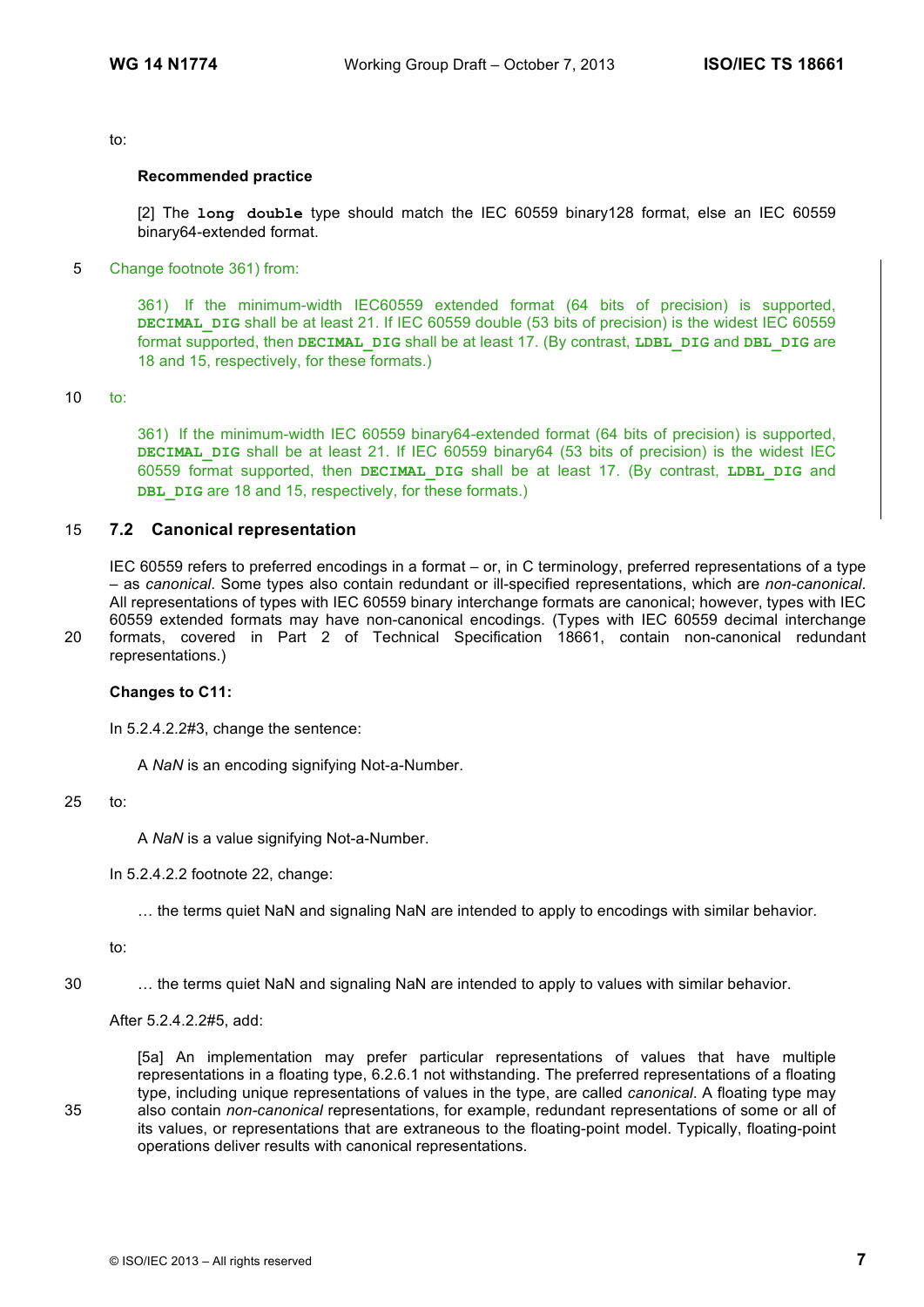In 5.2.4.2.2#5a, attach a footnote to the wording:

An implementation may prefer particular representations of values that have multiple representations in a floating type, 6.2.6.1 not withstanding.

where the footnote is:

5 \*) The library operations **iscanonical** and **canonicalize** distinguish canonical (preferred) representations, but this distinction alone does not imply that canonical and non-canonical representations are of different values.

In 5.2.4.2.2#5a, attach a footnote to the wording:

A floating type may also contain *non-canonical* representations, for example, redundant 10 representations of some or all of its values, or representations that are extraneous to the floatingpoint model.

where the footnote is:

\*) Some of the values in the IEC 60559 decimal formats have non-canonical representations (as well as a canonical representation).

# 15 **8 Operation binding**

IEC 60559 includes several new required operations. Table 1 in the change to C11 below shows the complete mapping of IEC 60559 operations to C operators, functions, and function-like macros. The new IEC 60559 operations map to C functions and function-like macros; no new C operators are proposed.

#### **Change to C11:**

20 Replace F.3:

#### **F.3 Operators and functions**

[1] C operators and functions provide IEC 60559 required and recommended facilities as listed below.

- The **+, −, \*,** and **/** operators provide the IEC 60559 add, subtract, multiply, and divide operations.
- 25 The **sqrt** functions in **<math.h>** provide the IEC 60559 square root operation.
	- The **remainder** functions in **<math.h>** provide the IEC 60559 remainder operation. The **remquo** functions in **<math.h>** provide the same operation but with additional information.
- The **rint** functions in **<math.h>** provide the IEC 60559 operation that rounds a floating-point number to an integer value (in the same precision). The **nearbyint** functions in **<math.h>** 30 provide the nearbyinteger function recommended in the Appendix to ANSI/IEEE 854.
	- The conversions for floating types provide the IEC 60559 conversions between floating-point precisions.
	- The conversions from integer to floating types provide the IEC 60559 conversions from integer to floating point.
- 35 The conversions from floating to integer types provide IEC 60559-like conversions but always round toward zero.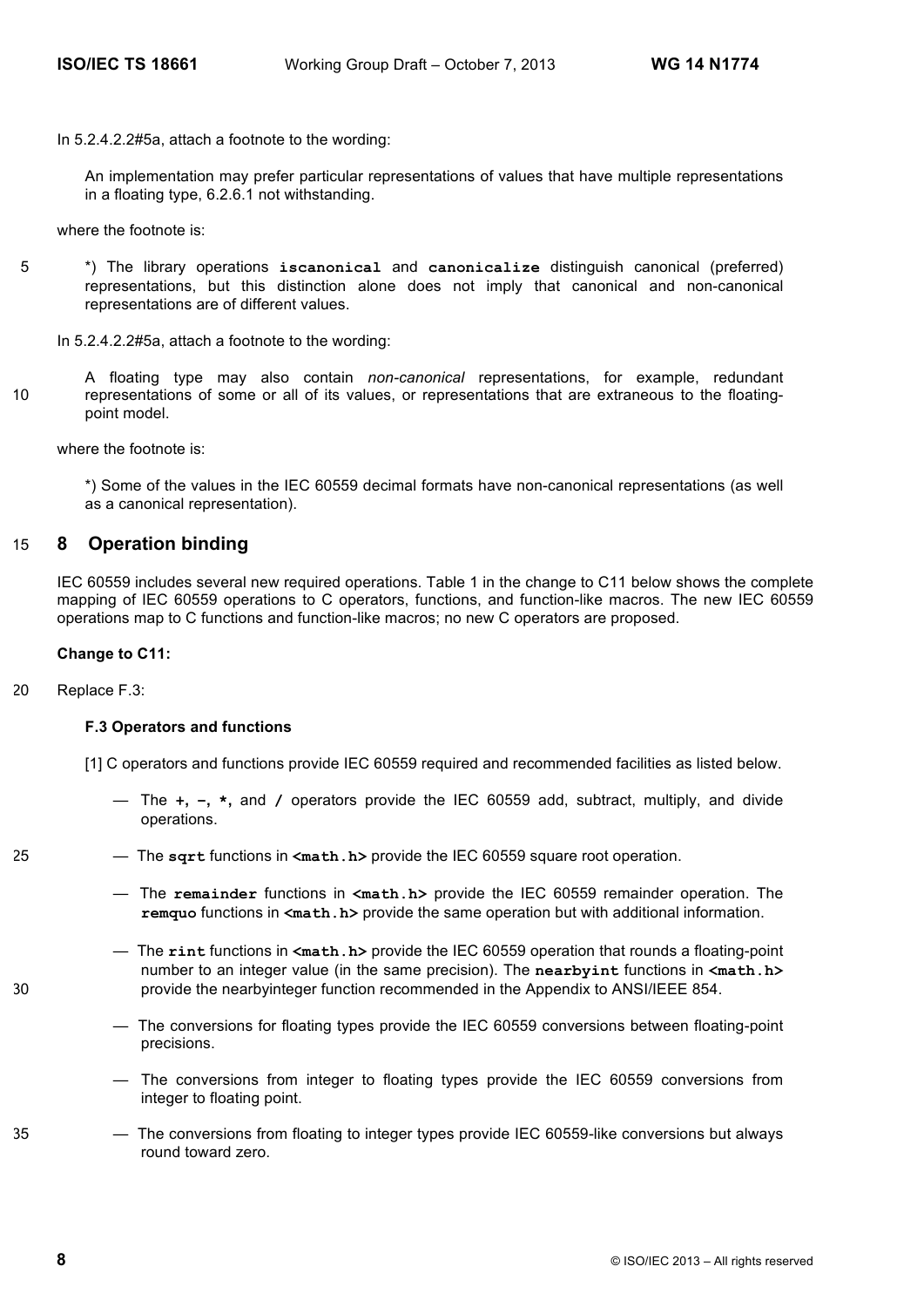- The **lrint** and **llrint** functions in **<math.h>** provide the IEC 60559 conversions, which honor the directed rounding mode, from floating point to the **long int** and **long long int** integer formats. The **lrint** and **llrint** functions can be used to implement IEC 60559 conversions from floating to other integer formats.
- 5 The translation time conversion of floating constants and the **strtod, strtof, strtold, fprintf, fscanf,** and related library functions in **<stdlib.h>, <stdio.h>,** and **<wchar.h>** provide IEC 60559 binary-decimal conversions. The **strtold** function in **<stdlib.h>** provides the conv function recommended in the Appendix to ANSI/IEEE 854.

— The relational and equality operators provide IEC 60559 comparisons. IEC 60559 identifies a 10 need for additional comparison predicates to facilitate writing code that accounts for NaNs. The comparison macros (**isgreater**, **isgreaterequal, isless, islessequal, islessgreater,** and **isunordered)** in **<math.h>** supplement the language operators to address this need. The **islessgreater** and **isunordered** macros provide respectively a quiet version of the <> predicate and the unordered predicate recommended in the Appendix 15 to IEC 60559.

— The **feclearexcept, feraiseexcept,** and **fetestexcept** functions in **<fenv.h>** provide the facility to test and alter the IEC 60559 floating-point exception status flags. The **fegetexceptflag** and **fesetexceptflag** functions in **<fenv.h>** provide the facility to save and restore all five status flags at one time. These functions are used in conjunction with 20 the type **fexcept\_t** and the floating-point exception macros (**FE\_INEXACT, FE\_DIVBYZERO, FE\_UNDERFLOW, FE\_OVERFLOW, FE\_INVALID)** also in **<fenv.h>.** 

— The **fegetround** and **fesetround** functions in **<fenv.h>** provide the facility to select among the IEC 60559 directed rounding modes represented by the rounding direction macros in **<fenv.h>** (**FE\_TONEAREST**, **FE\_UPWARD, FE\_DOWNWARD, FE\_TOWARDZERO)** and 25 the values **0, 1, 2,** and **3** of **FLT\_ROUNDS** are the IEC 60559 directed rounding modes.

> — The **fegetenv, feholdexcept, fesetenv,** and **feupdateenv** functions in **<fenv.h>** provide a facility to manage the floating-point environment, comprising the IEC 60559 status flags and control modes.

— The **copysign** functions in **<math.h>** provide the copysign function recommended in the 30 Appendix to IEC 60559.

- The **fabs** functions in **<math.h>** provide the abs function recommended in the Appendix to IEC 60559.
- The unary minus (**−**) operator provides the unary minus (−) operation recommended in the Appendix to IEC 60559.
- 35 The **scalbn** and **scalbln** functions in **<math.h>** provide the scalb function recommended in the Appendix to IEC 60559.

— The **logb** functions in **<math.h>** provide the logb function recommended in the Appendix to IEC 60559, but following the newer specifications in ANSI/IEEE 854.

- The **nextafter** and **nexttoward** functions in **<math.h>** provide the nextafter function 40 recommended in the Appendix to IEC 60559 (but with a minor change to better handle signed zeros).
	- The **isfinite** macro in **<math.h>** provides the finite function recommended in the Appendix to IEC 60559.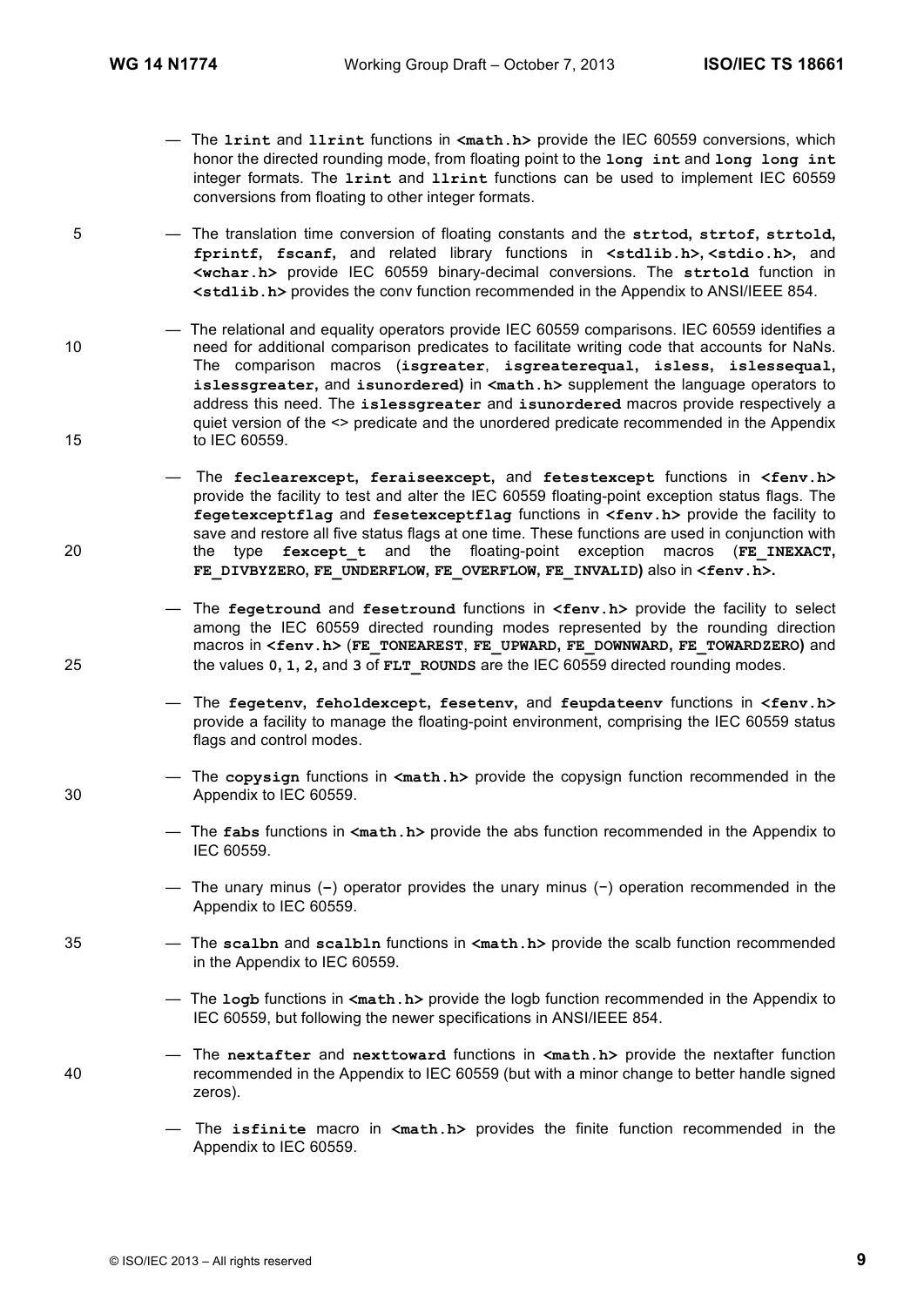- The **isnan** macro in **<math.h>** provides the isnan function recommended in the Appendix to IEC 60559.
- The **signbit** macro and the **fpclassify** macro in **<math.h>,** used in conjunction with the number classification macros (**FP\_NAN**, **FP\_INFINITE, FP\_NORMAL, FP\_SUBNORMAL,**  5 **FP\_ZERO),** provide the facility of the class function recommended in the Appendix to IEC 60559 (except that the classification macros defined in 7.12.3 do not distinguish signaling from quiet NaNs).

with:

# **F.3 Operations**

10 [1] C operators, functions, and function-like macros provide the operations required by IEC 60559 as shown in the following table. Specifications for the C facilities are provided in the listed clauses.

| roundeven<br>7.12.9.7a, F.10.6.7a<br>roundToIntegralTiesToEven<br>roundToIntegralTiesAway<br>7.12.9.6, F.10.6.6<br>round<br>roundToIntegralTowardZero<br>7.12.9.8, F.10.6.8<br>trunc<br>roundToIntegralTowardPositive<br>ceil<br>7.12.9.1, F.10.6.1<br>roundToIntegralTowardNegative<br>7.12.9.2, F.10.6.2<br>floor<br>roundToIntegralExact<br>rint<br>7.12.9.4, F.10.6.4<br>7.12.11.5, F.10.8.5<br>nextUp<br>nextup<br>nextDown<br>nextdown<br>7.12.11.6, F.10.8.6<br>7.12.10.2, F.10.7.2,<br>remainder<br>remainder, remquo<br>7.12.10.3, F.10.7.3<br>7.12.12.3, F.10.9.3<br>minNum<br>fmin<br>maxNum<br>fmax<br>7.12.12.2, F.10.9.2<br>minNumMag<br>7.12.12.5, F.10.9.5<br>fminmag<br>7.12.12.4, F.10.9.4<br>maxNumMag<br>fmaxmag<br>scaleB<br>scalbn, scalbln<br>7.12.6.13, F.10.3.13<br>7.12.6.11, F.10.3.11,<br>logB<br>logb, ilogb, llogb<br>7.12.6.5, F.10.3.5<br>7.12.6.6a, F.10.3.6a<br>addition<br>$6.5.6$ , $7.12.13a.1$ ,<br>+, fadd, faddl, daddl<br>F.10.10a<br>6.5.6, 7.12.13a.2,<br>subtraction<br>-, fsub, fsubl, dsubl<br>F.10.10a<br>6.5.5, 7.12.13a.3,<br>multiplication<br>*, fmul, fmull, dmull<br>F.10.10a<br>division<br>7.12.13a.4,<br>6.5.5,<br>/, fdiv, fdivl, ddivl<br>F.10.10a<br>7.12.13a.6, F.10.10a<br>squareRoot<br>sqrt,<br>fsqrt,<br>fsqrtl,<br>dsqrtl<br>7.12.13.1, F.10.10.1,<br>fusedMultiplyAdd<br>fma, ffma, ffmal, dfmal<br>7.12.13a.5, F.10.10a<br>convertFromInt<br>cast and implicit conversion<br>6.3.1.4, 6.5.4<br>convertToIntegerTiesToEven<br>fromfp, ufromfp<br>7.12.9.9, F.10.6.9<br>convertToIntegerTowardZero<br>fromfp, ufromfp<br>7.12.9.9, F.10.6.9<br>convertToIntegerTowardPositive<br>7.12.9.9, F.10.6.9<br>fromfp, ufromfp<br>convertToIntegerTowardNegative<br>fromfp, ufromfp<br>7.12.9.9, F.10.6.9<br>convertToIntegerTiesToAway<br>$7.12.9.9$ , $F.10.6.9$ ,<br>fromfp, ufromfp, lround,<br>7.12.9.7, F.10.6.7<br><b>llround</b><br>7.12.9.10, F.10.6.10<br>convertToIntegerExactTiesToEven<br>fromfpx, ufromfpx | IEC 60559 operation             | C operation       | Clauses - C11        |
|-----------------------------------------------------------------------------------------------------------------------------------------------------------------------------------------------------------------------------------------------------------------------------------------------------------------------------------------------------------------------------------------------------------------------------------------------------------------------------------------------------------------------------------------------------------------------------------------------------------------------------------------------------------------------------------------------------------------------------------------------------------------------------------------------------------------------------------------------------------------------------------------------------------------------------------------------------------------------------------------------------------------------------------------------------------------------------------------------------------------------------------------------------------------------------------------------------------------------------------------------------------------------------------------------------------------------------------------------------------------------------------------------------------------------------------------------------------------------------------------------------------------------------------------------------------------------------------------------------------------------------------------------------------------------------------------------------------------------------------------------------------------------------------------------------------------------------------------------------------------------------------------------------------------------------------------------------------------------------------|---------------------------------|-------------------|----------------------|
|                                                                                                                                                                                                                                                                                                                                                                                                                                                                                                                                                                                                                                                                                                                                                                                                                                                                                                                                                                                                                                                                                                                                                                                                                                                                                                                                                                                                                                                                                                                                                                                                                                                                                                                                                                                                                                                                                                                                                                                   |                                 |                   |                      |
|                                                                                                                                                                                                                                                                                                                                                                                                                                                                                                                                                                                                                                                                                                                                                                                                                                                                                                                                                                                                                                                                                                                                                                                                                                                                                                                                                                                                                                                                                                                                                                                                                                                                                                                                                                                                                                                                                                                                                                                   |                                 |                   |                      |
|                                                                                                                                                                                                                                                                                                                                                                                                                                                                                                                                                                                                                                                                                                                                                                                                                                                                                                                                                                                                                                                                                                                                                                                                                                                                                                                                                                                                                                                                                                                                                                                                                                                                                                                                                                                                                                                                                                                                                                                   |                                 |                   |                      |
|                                                                                                                                                                                                                                                                                                                                                                                                                                                                                                                                                                                                                                                                                                                                                                                                                                                                                                                                                                                                                                                                                                                                                                                                                                                                                                                                                                                                                                                                                                                                                                                                                                                                                                                                                                                                                                                                                                                                                                                   |                                 |                   |                      |
|                                                                                                                                                                                                                                                                                                                                                                                                                                                                                                                                                                                                                                                                                                                                                                                                                                                                                                                                                                                                                                                                                                                                                                                                                                                                                                                                                                                                                                                                                                                                                                                                                                                                                                                                                                                                                                                                                                                                                                                   |                                 |                   |                      |
|                                                                                                                                                                                                                                                                                                                                                                                                                                                                                                                                                                                                                                                                                                                                                                                                                                                                                                                                                                                                                                                                                                                                                                                                                                                                                                                                                                                                                                                                                                                                                                                                                                                                                                                                                                                                                                                                                                                                                                                   |                                 |                   |                      |
|                                                                                                                                                                                                                                                                                                                                                                                                                                                                                                                                                                                                                                                                                                                                                                                                                                                                                                                                                                                                                                                                                                                                                                                                                                                                                                                                                                                                                                                                                                                                                                                                                                                                                                                                                                                                                                                                                                                                                                                   |                                 |                   |                      |
|                                                                                                                                                                                                                                                                                                                                                                                                                                                                                                                                                                                                                                                                                                                                                                                                                                                                                                                                                                                                                                                                                                                                                                                                                                                                                                                                                                                                                                                                                                                                                                                                                                                                                                                                                                                                                                                                                                                                                                                   |                                 |                   |                      |
|                                                                                                                                                                                                                                                                                                                                                                                                                                                                                                                                                                                                                                                                                                                                                                                                                                                                                                                                                                                                                                                                                                                                                                                                                                                                                                                                                                                                                                                                                                                                                                                                                                                                                                                                                                                                                                                                                                                                                                                   |                                 |                   |                      |
|                                                                                                                                                                                                                                                                                                                                                                                                                                                                                                                                                                                                                                                                                                                                                                                                                                                                                                                                                                                                                                                                                                                                                                                                                                                                                                                                                                                                                                                                                                                                                                                                                                                                                                                                                                                                                                                                                                                                                                                   |                                 |                   |                      |
|                                                                                                                                                                                                                                                                                                                                                                                                                                                                                                                                                                                                                                                                                                                                                                                                                                                                                                                                                                                                                                                                                                                                                                                                                                                                                                                                                                                                                                                                                                                                                                                                                                                                                                                                                                                                                                                                                                                                                                                   |                                 |                   |                      |
|                                                                                                                                                                                                                                                                                                                                                                                                                                                                                                                                                                                                                                                                                                                                                                                                                                                                                                                                                                                                                                                                                                                                                                                                                                                                                                                                                                                                                                                                                                                                                                                                                                                                                                                                                                                                                                                                                                                                                                                   |                                 |                   |                      |
|                                                                                                                                                                                                                                                                                                                                                                                                                                                                                                                                                                                                                                                                                                                                                                                                                                                                                                                                                                                                                                                                                                                                                                                                                                                                                                                                                                                                                                                                                                                                                                                                                                                                                                                                                                                                                                                                                                                                                                                   |                                 |                   |                      |
|                                                                                                                                                                                                                                                                                                                                                                                                                                                                                                                                                                                                                                                                                                                                                                                                                                                                                                                                                                                                                                                                                                                                                                                                                                                                                                                                                                                                                                                                                                                                                                                                                                                                                                                                                                                                                                                                                                                                                                                   |                                 |                   |                      |
|                                                                                                                                                                                                                                                                                                                                                                                                                                                                                                                                                                                                                                                                                                                                                                                                                                                                                                                                                                                                                                                                                                                                                                                                                                                                                                                                                                                                                                                                                                                                                                                                                                                                                                                                                                                                                                                                                                                                                                                   |                                 |                   |                      |
|                                                                                                                                                                                                                                                                                                                                                                                                                                                                                                                                                                                                                                                                                                                                                                                                                                                                                                                                                                                                                                                                                                                                                                                                                                                                                                                                                                                                                                                                                                                                                                                                                                                                                                                                                                                                                                                                                                                                                                                   |                                 |                   |                      |
|                                                                                                                                                                                                                                                                                                                                                                                                                                                                                                                                                                                                                                                                                                                                                                                                                                                                                                                                                                                                                                                                                                                                                                                                                                                                                                                                                                                                                                                                                                                                                                                                                                                                                                                                                                                                                                                                                                                                                                                   |                                 |                   |                      |
|                                                                                                                                                                                                                                                                                                                                                                                                                                                                                                                                                                                                                                                                                                                                                                                                                                                                                                                                                                                                                                                                                                                                                                                                                                                                                                                                                                                                                                                                                                                                                                                                                                                                                                                                                                                                                                                                                                                                                                                   |                                 |                   |                      |
|                                                                                                                                                                                                                                                                                                                                                                                                                                                                                                                                                                                                                                                                                                                                                                                                                                                                                                                                                                                                                                                                                                                                                                                                                                                                                                                                                                                                                                                                                                                                                                                                                                                                                                                                                                                                                                                                                                                                                                                   |                                 |                   |                      |
|                                                                                                                                                                                                                                                                                                                                                                                                                                                                                                                                                                                                                                                                                                                                                                                                                                                                                                                                                                                                                                                                                                                                                                                                                                                                                                                                                                                                                                                                                                                                                                                                                                                                                                                                                                                                                                                                                                                                                                                   |                                 |                   |                      |
|                                                                                                                                                                                                                                                                                                                                                                                                                                                                                                                                                                                                                                                                                                                                                                                                                                                                                                                                                                                                                                                                                                                                                                                                                                                                                                                                                                                                                                                                                                                                                                                                                                                                                                                                                                                                                                                                                                                                                                                   |                                 |                   |                      |
|                                                                                                                                                                                                                                                                                                                                                                                                                                                                                                                                                                                                                                                                                                                                                                                                                                                                                                                                                                                                                                                                                                                                                                                                                                                                                                                                                                                                                                                                                                                                                                                                                                                                                                                                                                                                                                                                                                                                                                                   |                                 |                   |                      |
|                                                                                                                                                                                                                                                                                                                                                                                                                                                                                                                                                                                                                                                                                                                                                                                                                                                                                                                                                                                                                                                                                                                                                                                                                                                                                                                                                                                                                                                                                                                                                                                                                                                                                                                                                                                                                                                                                                                                                                                   |                                 |                   |                      |
|                                                                                                                                                                                                                                                                                                                                                                                                                                                                                                                                                                                                                                                                                                                                                                                                                                                                                                                                                                                                                                                                                                                                                                                                                                                                                                                                                                                                                                                                                                                                                                                                                                                                                                                                                                                                                                                                                                                                                                                   |                                 |                   |                      |
|                                                                                                                                                                                                                                                                                                                                                                                                                                                                                                                                                                                                                                                                                                                                                                                                                                                                                                                                                                                                                                                                                                                                                                                                                                                                                                                                                                                                                                                                                                                                                                                                                                                                                                                                                                                                                                                                                                                                                                                   |                                 |                   |                      |
|                                                                                                                                                                                                                                                                                                                                                                                                                                                                                                                                                                                                                                                                                                                                                                                                                                                                                                                                                                                                                                                                                                                                                                                                                                                                                                                                                                                                                                                                                                                                                                                                                                                                                                                                                                                                                                                                                                                                                                                   |                                 |                   |                      |
|                                                                                                                                                                                                                                                                                                                                                                                                                                                                                                                                                                                                                                                                                                                                                                                                                                                                                                                                                                                                                                                                                                                                                                                                                                                                                                                                                                                                                                                                                                                                                                                                                                                                                                                                                                                                                                                                                                                                                                                   |                                 |                   |                      |
|                                                                                                                                                                                                                                                                                                                                                                                                                                                                                                                                                                                                                                                                                                                                                                                                                                                                                                                                                                                                                                                                                                                                                                                                                                                                                                                                                                                                                                                                                                                                                                                                                                                                                                                                                                                                                                                                                                                                                                                   |                                 |                   |                      |
|                                                                                                                                                                                                                                                                                                                                                                                                                                                                                                                                                                                                                                                                                                                                                                                                                                                                                                                                                                                                                                                                                                                                                                                                                                                                                                                                                                                                                                                                                                                                                                                                                                                                                                                                                                                                                                                                                                                                                                                   |                                 |                   |                      |
|                                                                                                                                                                                                                                                                                                                                                                                                                                                                                                                                                                                                                                                                                                                                                                                                                                                                                                                                                                                                                                                                                                                                                                                                                                                                                                                                                                                                                                                                                                                                                                                                                                                                                                                                                                                                                                                                                                                                                                                   |                                 |                   |                      |
|                                                                                                                                                                                                                                                                                                                                                                                                                                                                                                                                                                                                                                                                                                                                                                                                                                                                                                                                                                                                                                                                                                                                                                                                                                                                                                                                                                                                                                                                                                                                                                                                                                                                                                                                                                                                                                                                                                                                                                                   |                                 |                   |                      |
|                                                                                                                                                                                                                                                                                                                                                                                                                                                                                                                                                                                                                                                                                                                                                                                                                                                                                                                                                                                                                                                                                                                                                                                                                                                                                                                                                                                                                                                                                                                                                                                                                                                                                                                                                                                                                                                                                                                                                                                   |                                 |                   |                      |
|                                                                                                                                                                                                                                                                                                                                                                                                                                                                                                                                                                                                                                                                                                                                                                                                                                                                                                                                                                                                                                                                                                                                                                                                                                                                                                                                                                                                                                                                                                                                                                                                                                                                                                                                                                                                                                                                                                                                                                                   |                                 |                   |                      |
|                                                                                                                                                                                                                                                                                                                                                                                                                                                                                                                                                                                                                                                                                                                                                                                                                                                                                                                                                                                                                                                                                                                                                                                                                                                                                                                                                                                                                                                                                                                                                                                                                                                                                                                                                                                                                                                                                                                                                                                   |                                 |                   |                      |
|                                                                                                                                                                                                                                                                                                                                                                                                                                                                                                                                                                                                                                                                                                                                                                                                                                                                                                                                                                                                                                                                                                                                                                                                                                                                                                                                                                                                                                                                                                                                                                                                                                                                                                                                                                                                                                                                                                                                                                                   |                                 |                   |                      |
|                                                                                                                                                                                                                                                                                                                                                                                                                                                                                                                                                                                                                                                                                                                                                                                                                                                                                                                                                                                                                                                                                                                                                                                                                                                                                                                                                                                                                                                                                                                                                                                                                                                                                                                                                                                                                                                                                                                                                                                   |                                 |                   |                      |
|                                                                                                                                                                                                                                                                                                                                                                                                                                                                                                                                                                                                                                                                                                                                                                                                                                                                                                                                                                                                                                                                                                                                                                                                                                                                                                                                                                                                                                                                                                                                                                                                                                                                                                                                                                                                                                                                                                                                                                                   |                                 |                   |                      |
|                                                                                                                                                                                                                                                                                                                                                                                                                                                                                                                                                                                                                                                                                                                                                                                                                                                                                                                                                                                                                                                                                                                                                                                                                                                                                                                                                                                                                                                                                                                                                                                                                                                                                                                                                                                                                                                                                                                                                                                   | convertToIntegerExactTowardZero | fromfpx, ufromfpx | 7.12.9.10, F.10.6.10 |

#### **Table 1 — Operation binding**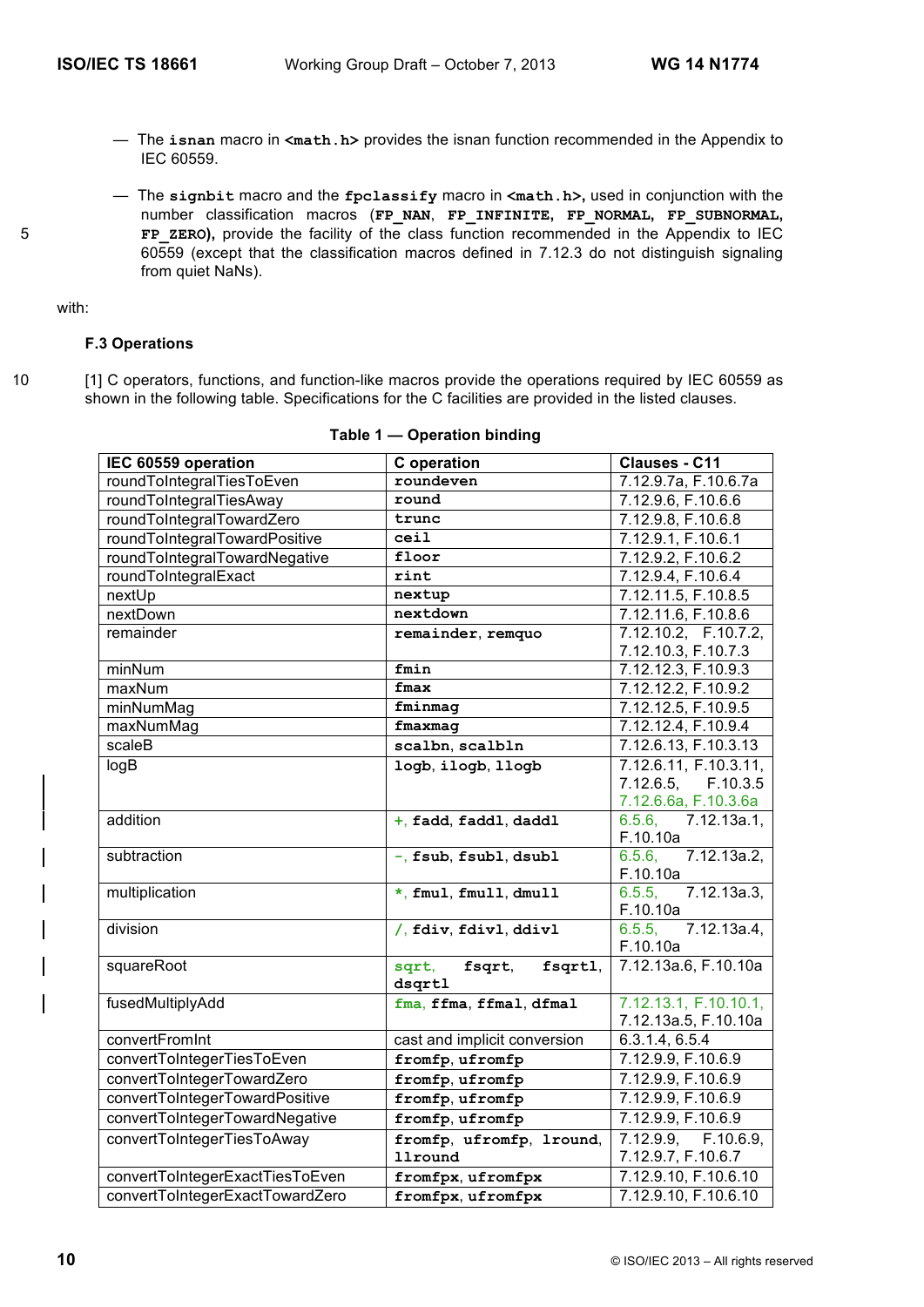| convertToIntegerExactTowardPositive | fromfpx, ufromfpx              | 7.12.9.10, F.10.6.10   |
|-------------------------------------|--------------------------------|------------------------|
| convertToIntegerExactTowardNegative | fromfpx, ufromfpx              | 7.12.9.10, F.10.6.10   |
| convertToIntegerExactTiesToAway     |                                | 7.12.9.10, F.10.6.10   |
|                                     | fromfpx, ufromfpx              |                        |
| convertFormat - different formats   | cast and implicit conversions  | 6.3.1.5, 6.5.4         |
| convertFormat - same format         | canonicalize                   | 7.12.11.7, F.10.8.7    |
| convertFromDecimalCharacter         | strtod,<br>scanf,<br>wcstod,   | 7.22.1.3, 7.29.4.1.1,  |
|                                     | decimal<br>floating<br>wscanf, | 7.21.6.2, 7.29.2.12,   |
|                                     | constants                      | F.5                    |
| convertToDecimalCharacter           | wprintf,<br>printf,            | 7.21.6.1, 7.29.2.11,   |
|                                     | strfromd,<br>strfromf,         | 7.22.1.2a, F.5         |
|                                     | strfroml                       |                        |
| convertFromHexCharacter             | strtod, wcstod,<br>scanf.      | 7.22.1.3, 7.29.4.1.1,  |
|                                     | wscanf, hexadecimal floating   | 7.21.6.2, 7.29.2.12,   |
|                                     | constants                      | F.5                    |
| convertToHexCharacter               | wprintf,<br>printf,            | 7.21.6.1, 7.29.2.11,   |
|                                     | strfromf,<br>strfromd.         | 7.22.1.2a, F.5         |
|                                     | strfroml                       |                        |
| copy                                | memcpy, memmove                | 7.24.2.1, 7.24.2.2     |
| negate                              | $-$ (x)                        | 6.5.3.3                |
| abs                                 | fabs                           | 7.12.7.2, F.10.4.2     |
| copySign                            | copysign                       | 7.12.11.1, F.10.8.1    |
| compareQuietEqual                   | $=$                            | 6.5.9, F.9.3           |
| compareQuietNotEqual                | $!=$                           | 6.5.9, F.9.3           |
| compareSignalingEqual               | isegsig                        | 7.12.14.7, F.10.11.1   |
| compareSignalingGreater             | $\geq$                         | 6.5.8, F.9.3           |
| compareSignalingGreaterEqual        | $>=$                           | 6.5.8, F.9.3           |
| compareSignalingLess                | $\overline{\phantom{a}}$       | 6.5.8, F.9.3           |
| compareSignalingLessEqual           | $\leq$                         | 6.5.8, F.9.3           |
| compareSignalingNotEqual            | ! iseqsig(x)                   | 7.12.14.7, F.10.11.1   |
| compareSignalingNotGreater          | $\mathbf{I}$<br>(x > y)        | 6.5.8, F.9.3           |
| compareSignalingLessUnordered       | $(x \geq y)$                   | 6.5.8, F.9.3           |
| compareSignalingNotLess             | $\frac{1}{(x \leq y)}$         | 6.5.8, F.9.3           |
| compareSignalingGreaterUnordered    | $(x \leq y)$<br>$\mathbf{I}$   | 6.5.8, F.9.3           |
| compareQuietGreater                 | isgreater                      | 7.12.14.1              |
| compareQuietGreaterEqual            | isgreaterequal                 | 7.12.14.2              |
| compareQuietLess                    | isless                         | 7.12.14.3              |
| compareQuietLessEqual               | islessequal                    | 7.12.14.4              |
| compareQuietUnordered               | isunordered                    | 7.12.14.6              |
| compareQuietNotGreater              | ! isgreater $(x, y)$           | 7.12.14.1              |
| compareQuietLessUnordered           | ! isgreaterequal $(x, y)$      | 7.12.14.2              |
| compareQuietNotLess                 | : is less(x, y)                | 7.12.14.3              |
| compareQuietGreaterUnordered        | ! islessequal (x, y)           | 7.12.14.4              |
| compareQuietOrdered                 | $!$ isunordered $(x, y)$       | 7.12.14.6              |
| class                               | fpclassify,<br>signbit,        | 7.12.3.1,<br>7.12.3.6, |
|                                     | issignaling                    | 7.12.3.7               |
| isSignMinus                         | signbit                        | $\overline{7.12.3.6}$  |
| isNormal                            | isnormal                       | 7.12.3.5               |
| isFinite                            | isfinite                       | 7.12.3.2               |
| isZero                              | iszero                         | 7.12.3.9               |
| isSubnormal                         | issubnormal                    | 7.12.3.8               |
| isInfinite                          | isinf                          | 7.12.3.3               |
| isNaN                               | isnan                          | 7.12.3.4               |
| isSignaling                         | issignaling                    | 7.12.3.7               |
| isCanonical                         | iscanonical                    | 7.12.3.1a              |
| radix                               | FLT RADIX                      | 5.2.4.2.2              |
| totalOrder                          | totalorder                     | F.10.12.1              |
| totalOrderMag                       | totalordermag                  | F.10.12.2              |
|                                     |                                |                        |

 $\overline{\phantom{a}}$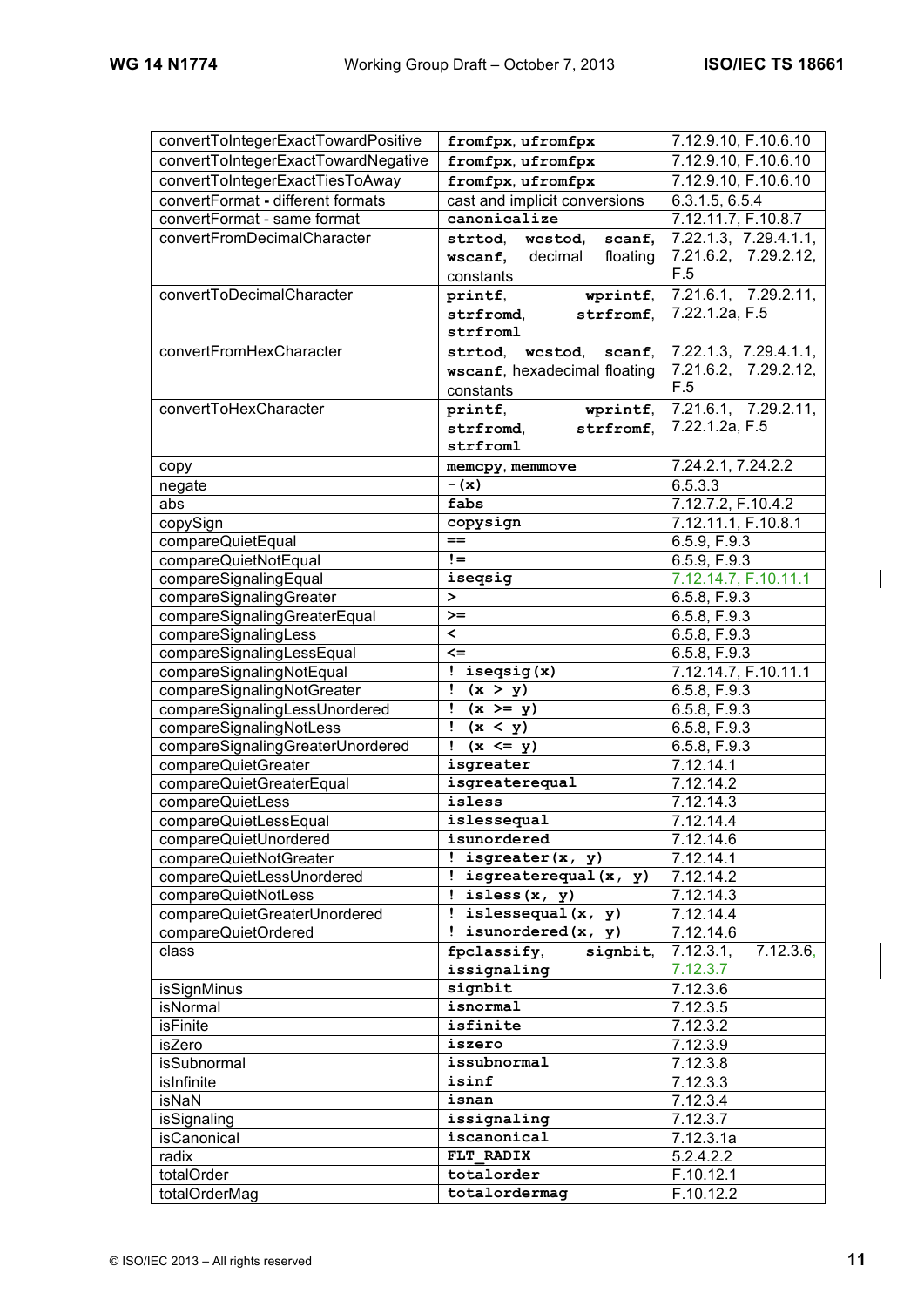| lowerFlags                 | feclearexcept           | 7.6.2.1       |
|----------------------------|-------------------------|---------------|
| raiseFlags                 | fesetexcept             | 7.6.2.3a      |
| testFlags                  | fetestexcept            | 7.6.2.5       |
| testSavedFlags             | fetestexceptflaq        | 7.6.2.4a      |
| restoreFlags               | fesetexceptflag         | 7.6.2.4       |
| saveAllFlags               | fegetexceptflag         | 7.6.2.2       |
| getBinaryRoundingDirection | fegetround              | 7.6.3.1       |
| setBinaryRoundingDirection | fesetround              | 7.6.3.2       |
| saveModes                  | fegetmode               | 7.6.3.0       |
| restoreModes               | fesetmode               | 7.6.3.1a      |
| defaultModes               | fesetmode (FE DFL MODE) | 7.6.3.1a, 7.6 |

[2] The IEC 60559 requirement that certain of its operations be provided for operands of different formats (of the same radix) is satisfied by C's usual arithmetic conversions (6.3.1.8) and function-call argument conversions (6.5.2.2). For example, the following operations take **float f** and **double d** 5 inputs and produce a **long double** result:

> **(long double)f \* d powl(f, d)**

[3] Whether C assignment (6.5.16) (and conversion as if by assignment) to the same format is an IEC 60559 convertFormat or copy operation is implementation-defined, even if **<fenv.h>** defines the 10 macro **FE\_SNANS\_ALWAYS\_SIGNAL** (F.2.1).

[4] The unary **-** operator raises no floating-point exceptions, even if the operand is a signaling NaN.

[5] The C classification macros **fpclassify**, **iscanonical**, **isfinite**, **isinf**, **isnan**, **isnormal**, **issignaling**, **issubnormal**, and **iszero** provide the IEC 60559 operations indicated in Table 1 provided their arguments are in the format of their semantic type. Then these macros raise 15 no floating-point exceptions, even if an argument is a signaling NaN.

[6] The C **nearbyint** functions (7.12.9.3, F.10.6.3) provide the nearbyinteger function recommended in the Appendix to (superseded) ANSI/IEEE 854.

[7] The C **nextafter** (7.12.11.3, F.10.8.3) and **nexttoward** (7.12.11.4, F.10.8.4) functions provide the nextafter function recommended in the Appendix to (superseded) IEC 60559:1989 (but with a 20 minor change to better handle signed zeros).

[8] The C **getpayload**, **setpayload**, and **setpayloadsig** (F.10.13) functions provide program access to NaN payloads, defined in IEC 60559.

[9] The macros (7.6) **FE\_DOWNWARD**, **FE\_TONEAREST**, **FE\_TOWARDZERO**, and **FE\_UPWARD**, which are used in conjunction with the **fegetround** and **fesetround** functions and the **FENV\_ROUND** pragma, 25 represent the IEC 60559 rounding-direction attributes roundTowardNegative, roundTiesToEven, roundTowardZero, and roundTowardPositive, respectively.

[10] The C **fegetenv** (7.6.4.1), **feholdexcept** (7.6.4.2), **fesetenv** (7.6.4.3) and **feupdateenv** (7.6.4.4) functions provide a facility to manage the dynamic floating-point environment, comprising the IEC 60559 status flags and dynamic control modes.

30 | 111 IEC 60559 requires operations with specified operand and result formats. Therefore, math functions that are bound to IEC 60559 operations (see Table 1) must remove any extra range and precision from arguments or results.

[12] IEC 60559 requires operations that round their result to formats the same as and wider than the operands, in addition to the operations that round their result to narrower formats (see 7.12.13a). 35 Operators (**+**, **-**, **\***, or **/**) whose evaluation formats are wider than the semantic type (5.2.4.2.2) might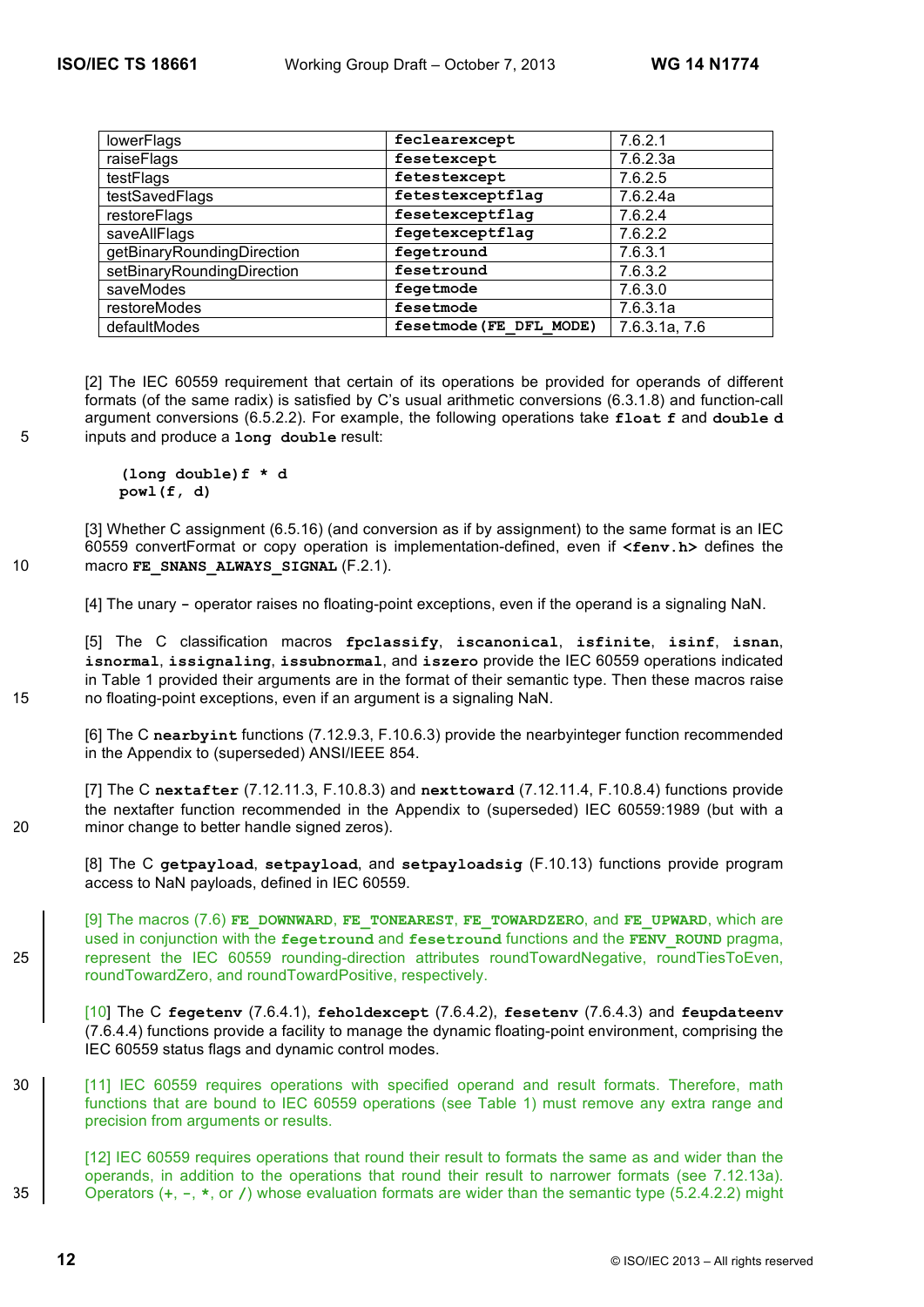not support some of the IEEE 60559 operations, because getting a result in a given format might require a cast that could introduce an extra rounding error. The functions that round result to narrower type (7.12.13a) provide the IEC 60559 operations that round result to same and wider (as well as narrower) formats, in those cases where built-in operators and casts do not. For example, ddiv1 (x, 5 **y)** computes a correctly rounded **double** divide of **float x** by **float y**, regardless of the evaluation method.

# **9 Floating to integer conversion**

IEC 60559 allows but does not require floating to integer type conversions to raise the "inexact" floating-point exception for non-integer inputs within the range of the integer type. It recommends that implicit conversions 10 raise "inexact" in these cases.

# **Change to C11:**

Replace footnote 360):

360) ANSI/IEEE 854, but not IEC 60559 (ANSI/IEEE 754), directly specifies that floating-to-integer conversions raise the ''inexact'' floating-point exception for non-integer in-range values. In those 15 cases where it matters, library functions can be used to effect such conversions with or without raising the ''inexact'' floating-point exception. See **rint, lrint, llrint,** and **nearbyint** in **<math.h>**.

with:

360) IEC 60559 recommends that implicit floating-to-integer conversions raise the ''inexact'' floating-20 point exception for non-integer in-range values. In those cases where it matters, library functions can be used to effect such conversions with or without raising the ''inexact'' floating-point exception. See **fromfp**, **ufromfp**, **fromfpx**, **ufromfpx**, **rint, lrint, llrint,** and **nearbyint** in **<math.h>**.

# **10 Conversions between floating types and character sequences**

#### **10.1 Conversions with decimal character sequences**

- 25 IEC 60559 now requires correct rounding for conversions between its supported formats and decimal character sequences with up to *H* decimal digits, where *H* is defined as follows:
	- $H \geq M + 3$
	- $M = 1 +$ ceiling( $p \times log_{10}(2)$ )
	- *p* is the precision of the widest supported IEC 60559 binary format
- 30 *M* is large enough that conversion from the widest supported format to a decimal character sequence with *M* decimal digits and back will be the identity function. IEC 60559 also now completely specifies conversions involving more than *H* decimal digits. The following changes to C11 satisfy these requirements.

**Changes to C11:**

Rename F.5 from:

#### 35 **F.5 Binary-decimal conversion**

to:

#### **F.5 Conversions between binary floating types and decimal character sequences**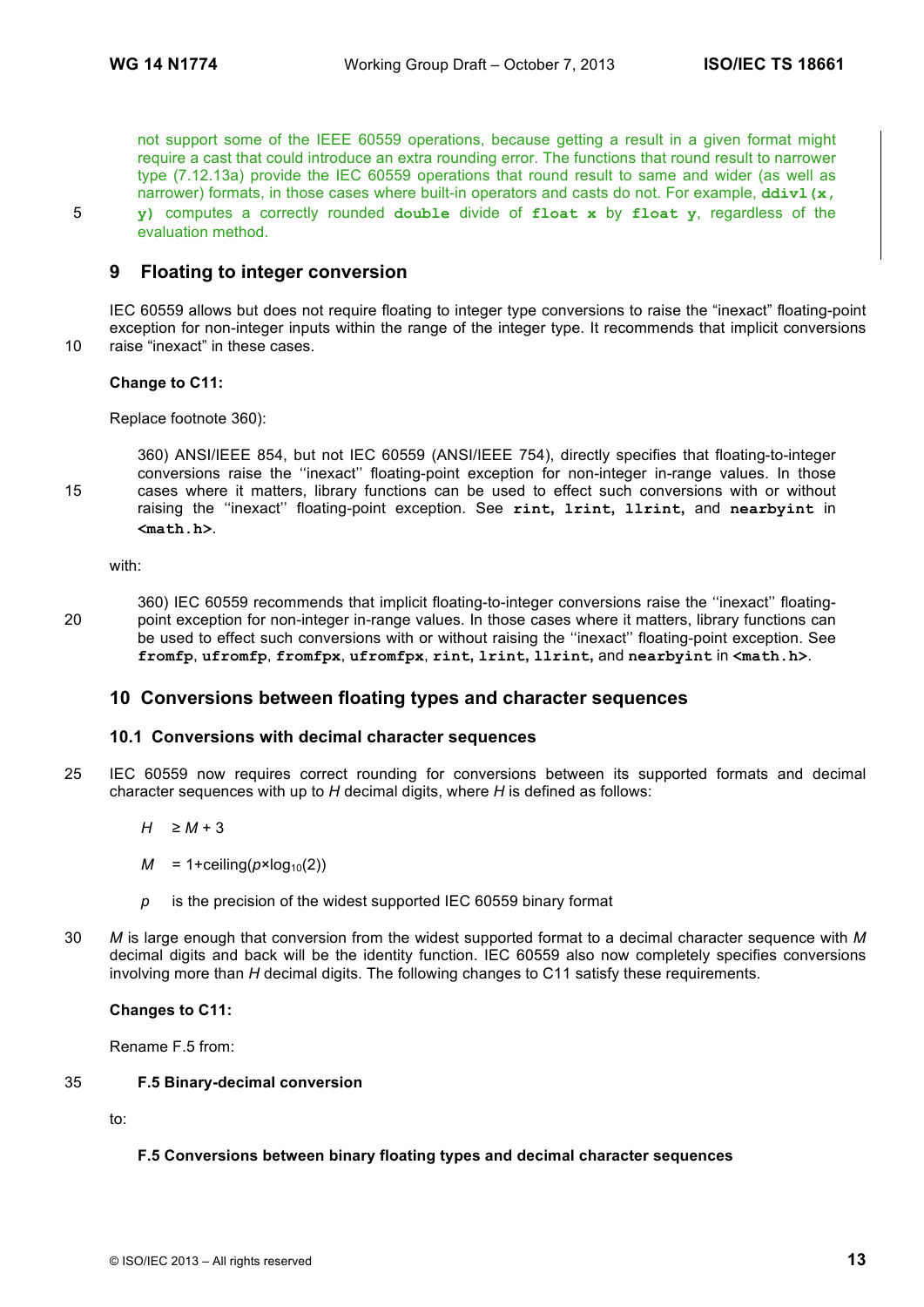After F.5#2, insert:

[2a] The <float.h> header defines the macro

## **CR\_DECIMAL\_DIG**

if and only if **STDC WANT IEC 60559 BFP EXT** is defined as a macro at the point in the 5 source file where  $\le$ **float.h>** is first included. If defined, **CR\_DECIMAL\_DIG** expands to an integral constant expression suitable for use in **#if** preprocessing directives whose value is a number such that conversions between all supported types with IEC 60559 binary formats and character sequences with at most CR\_DECIMAL\_DIG significant decimal digits are correctly rounded. The value of **CR\_DECIMAL\_DIG** shall be at least **DECIMAL\_DIG** + 3. If the implementation correctly rounds for 10 all numbers of significant decimal digits, then CR DECIMAL DIG shall have the value of the macro **UINTMAX\_MAX**.

[2b] Conversions of types with IEC 60559 binary formats to character sequences with more than **CR\_DECIMAL\_DIG** significant decimal digits shall correctly round to **CR\_DECIMAL\_DIG** significant digits and pad zeros on the right.

15 [2c] Conversions from character sequences with more than **CR** DECIMAL DIG significant decimal digits to types with IEC 60559 binary formats shall correctly round to an intermediate character sequence with CR DECIMAL DIG significant decimal digits, according to the applicable rounding direction, and correctly round the intermediate result (having **CR\_DECIMAL\_DIG** significant decimal digits) to the destination type. The "inexact" floating-point exception is raised (once) if either 20 conversion is inexact. (The second conversion may raise the "overflow" or "underflow" floating-point exception.)

In F.5#2c, attach a footnote to the wording:

The "inexact" floating-point exception is raised (once) if either conversion is inexact.

where the footnote is:

<sup>25</sup> \*) The intermediate conversion is exact only if all input digits after the first **CR** DECIMAL DIG digits are **0.**

#### In 5.2.4.2.2#7, change:

All except **DECIMAL\_DIG**, **FLT\_EVAL\_METHOD**, **FLT\_RADIX**, and **FLT\_ROUNDS** have separate names for all three floating-point types.

#### $30$  to:

All except **CR\_DECIMAL\_DIG** (F.5), **DECIMAL\_DIG**, **FLT\_EVAL\_METHOD**, **FLT\_RADIX**, and **FLT** ROUNDS have separate names for all three floating-point types.

#### **10.2 Conversions to character sequences**

The following change to C11 allows freestanding implementations to provide the conversions from floating 35 types to character sequences as required by IEC 60559, without having to support **<stdio.h>**.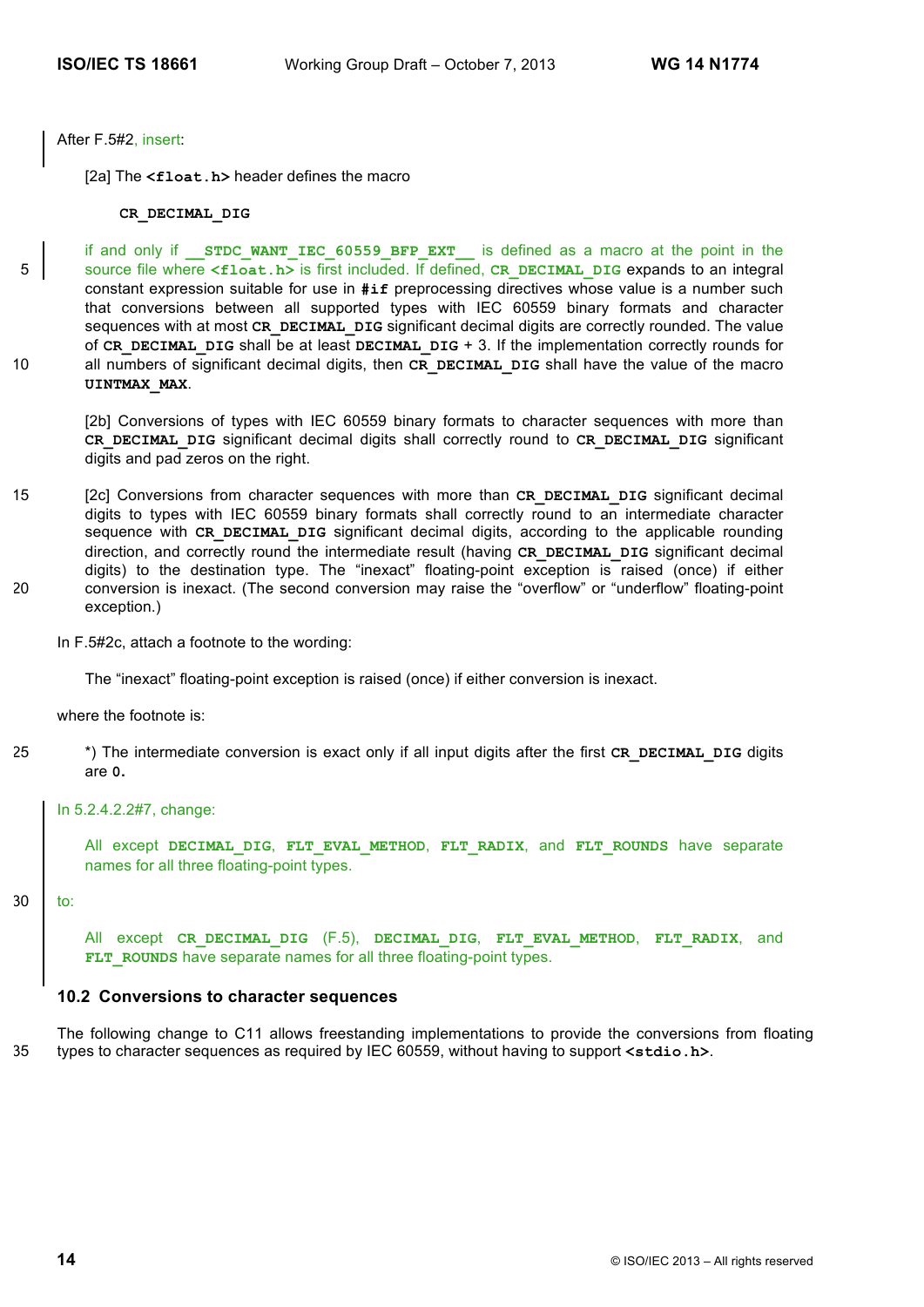#### **Change to C11:**

After 7.22.1.2, add:

**7.22.1.2a The strfromd, strfromf, and strfroml functions**

**Synopsis**

5 [1] **#define \_\_STDC\_WANT\_IEC\_60559\_BFP\_EXT\_\_ #include <stdlib.h> int strfromd (char \* restrict s, size\_t n, const char \* restrict format, double fp); int strfromf (char \* restrict s, size\_t n, const char \* restrict** 10 **format, float fp)**; **int strfroml (char \* restrict s, size\_t n, const char \* restrict format, long double fp);** 

#### **Description**

15 [2] The **strfromd**, **strfromf**, and **strfroml** functions are equivalent to **snprintf(s, n, format, fp)** (7.21.6.5), except the **format** string contains only the character **%**, an optional precision that does not contain an asterisk **\***, and one of the conversion specifiers **a**, **A**, **e**, **E**, **f**, **F**, **g**, or **G**, which applies to the type (**double**, **float**, or **long double**) indicated by the function suffix (rather than by a length modifier). Use of these functions with any other **format** string results in 20 undefined behavior.

#### **Returns**

[3] The **strfromd**, **strfromf**, and **strfroml** functions return the number of characters that would have been written had **n** been sufficiently large, not counting the terminating null character. Thus, the null-terminated output has been completely written if and only if the returned value is less than **n**.

# 25 **11 Constant rounding directions**

IEC 60559 now requires a means for programs to specify constant values for the rounding direction mode for all standard operations in static parts of code (as specified by the programming language). The following changes meet this requirement by adding standard pragmas for specifying constant values for the rounding direction mode. Minor terminology changes in the C11 references to rounding direction modes and the 30 floating-point environment are needed to distinguish two kinds of rounding direction modes: constant and dynamic.

#### **Changes to C11:**

Change 5.1.2.3#5:

[5] When the processing of the abstract machine is interrupted by receipt of a signal, the values of 35 objects that are neither lock-free atomic objects nor of type **volatile sig\_atomic\_t** are unspecified, as is the state of the floating-point environment. The value of any object that is modified by the handler that is neither a lock-free atomic object nor of type **volatile sig\_atomic\_t** becomes indeterminate when the handler exits, as does the state of the floating-point environment if it is modified by the handler and not restored.

## 40 to:

[5] When the processing of the abstract machine is interrupted by receipt of a signal, the values of objects that are neither lock-free atomic objects nor of type **volatile sig\_atomic\_t** are unspecified, as is the state of the dynamic floating-point environment. The value of any object that is modified by the handler that is neither a lock-free atomic object nor of type **volatile**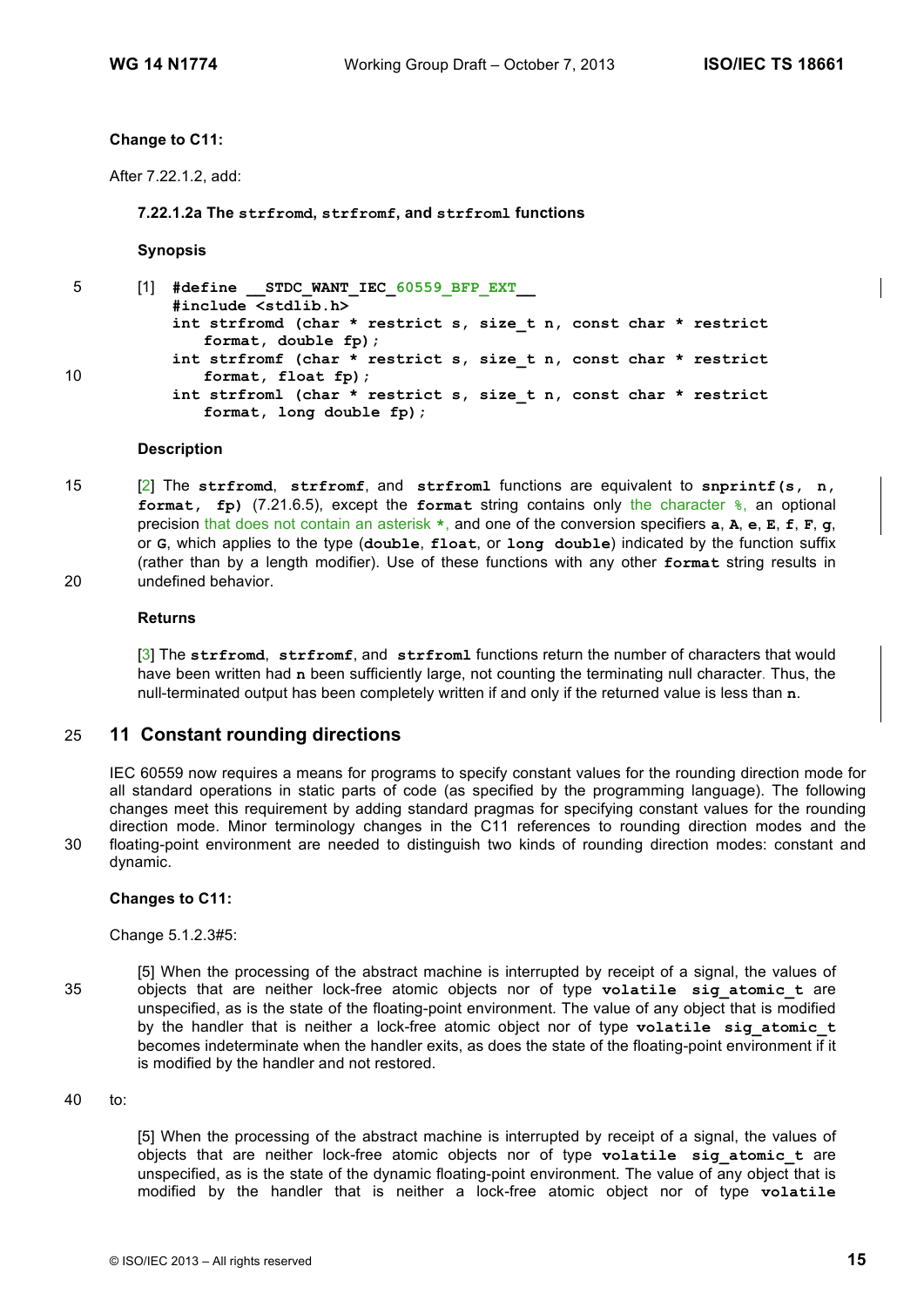sig atomic t becomes indeterminate when the handler exits, as does the state of the dynamic floating-point environment if it is modified by the handler and not restored.

After 7.6#1, insert the paragraph:

[1a] A floating-point control mode may be *constant* (7.6.2) or *dynamic*. The *dynamic floating-point*  5 *environment* includes the dynamic floating-point control modes and the floating-point status flags.

#### Replace 7.6#2:

[2] The floating-point environment has thread storage duration. The initial state for a thread's floatingpoint environment is the current state of the floating-point environment of the thread that creates it at the time of creation.

#### 10 with:

[2] The dynamic floating-point environment has thread storage duration. The initial state for a thread's dynamic floating-point environment is the current state of the dynamic floating-point environment of the thread that creates it at the time of creation.

Replace 7.6#3:

15 [3] Certain programming conventions support the intended model of use for the floating-point environment: …

with:

[3] Certain programming conventions support the intended model of use for the dynamic floating-point environment: …

20 Replace 7.6#4:

[4] The type

**fenv\_t**

represents the entire floating-point environment.

with:

```
25 [4] The type
```
#### **fenv\_t**

represents the entire dynamic floating-point environment.

Replace 7.6#9:

[9] The macro

# 30 **FE** DFL ENV

represents the default floating-point environment — the one installed at program startup — and has type "pointer to const-qualified **fenv\_t".** It can be used as an argument to **<fenv.h>** functions that manage the floating-point environment.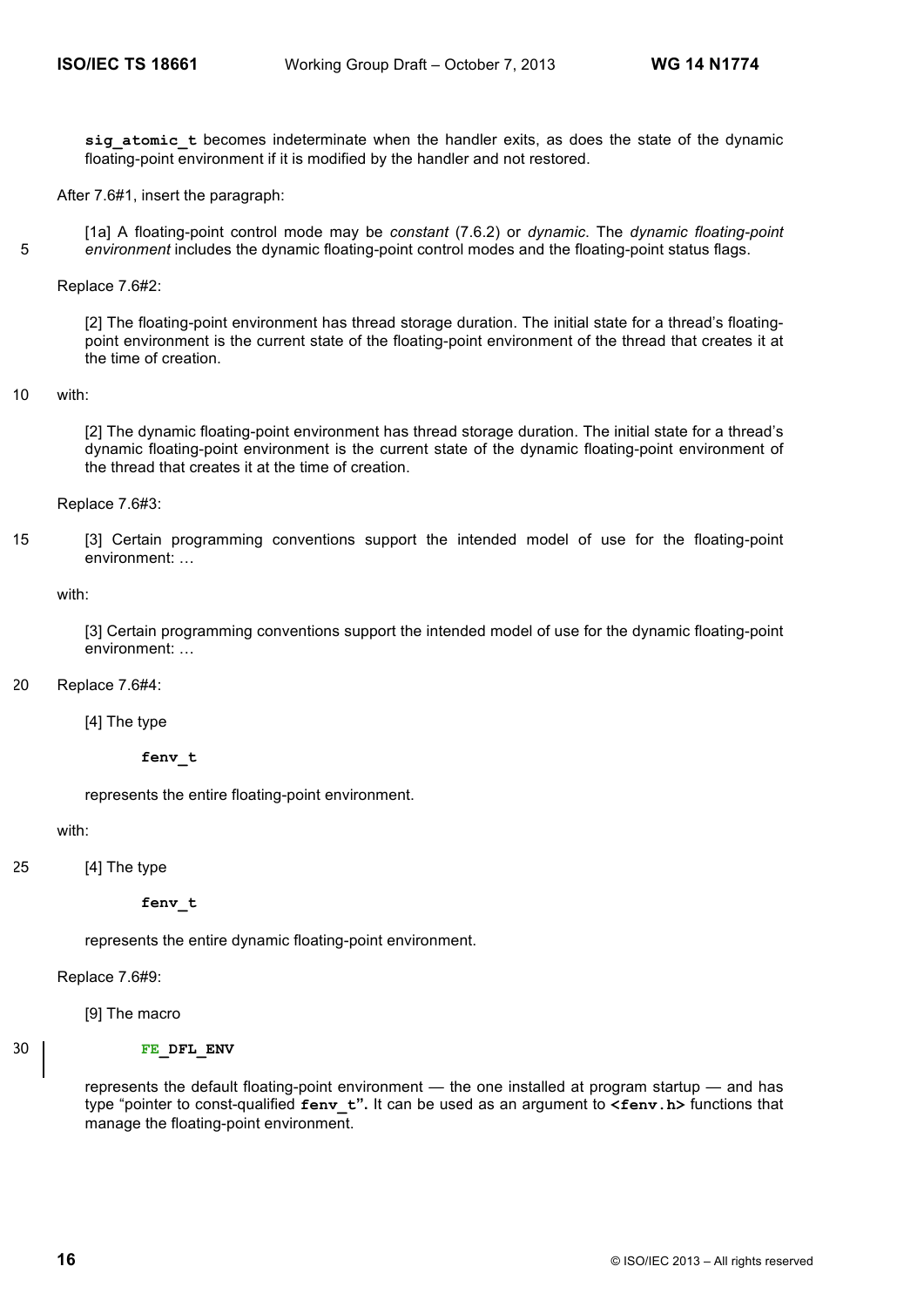with:

[9] The macro

**FE\_DFL\_ENV**

represents the default dynamic floating-point environment — the one installed at program startup — 5 and has type "pointer to const-qualified **fenv** t". It can be used as an argument to **<fenv.h>** functions that manage the dynamic floating-point environment.

Modify 7.6.1#2 by replacing:

If part of a program tests floating-point status flags, sets floating-point control modes, or runs under non-default mode settings, but was translated with the state for the **FENV\_ACCESS** pragma ''off'', the 10 behavior is undefined.

with:

If part of a program tests floating-point status flags or establishes non-default floating-point mode settings using any means other than the **FENV** ROUND pragmas, but was translated with the state for the **FENV** ACCESS pragma "off", the behavior is undefined.

15 Modify footnote 213) by replacing:

In general, if the state of **FENV** ACCESS is "off", the translator can assume that default modes are in effect and the flags are not tested.

with:

In general, if the state of **FENV ACCESS** is "off", the translator can assume that the flags are not 20 tested, and that default modes are in effect, except where specified otherwise by an **FENV\_ROUND** pragma.

Following 7.6.1 "The **FENV\_ACCESS** pragma", insert:

#### **7.6.1a Rounding control pragma**

#### **Synopsis**

25 **[1] #define \_\_STDC\_WANT\_IEC\_60559\_BFP\_EXT\_\_ #include <fenv.h> #pragma STDC FENV\_ROUND** *direction*

#### **Description**

- 30 [2] The **FENV\_ROUND** pragma provides a means to specify a constant rounding direction for floatingpoint operations within a translation unit or compound statement. The pragma shall occur either outside external declarations or preceding all explicit declarations and statements inside a compound statement. When outside external declarations, the pragma takes effect from its occurrence until another **FENV** ROUND pragma is encountered, or until the end of the translation unit. When inside a 35 compound statement, the pragma takes effect from its occurrence until another **FENV\_ROUND** pragma is encountered (including within a nested compound statement), or until the end of the compound statement; at the end of a compound statement the static rounding mode is restored to its condition just before the compound statement. If this pragma is used in any other context, its behavior is undefined.
- 40 [3] *direction* shall be one of the rounding direction macro names defined in 7.6, or **FE\_DYNAMIC.** If any other value is specified, the behavior is undefined. If no **FENV** ROUND pragma is in effect, or the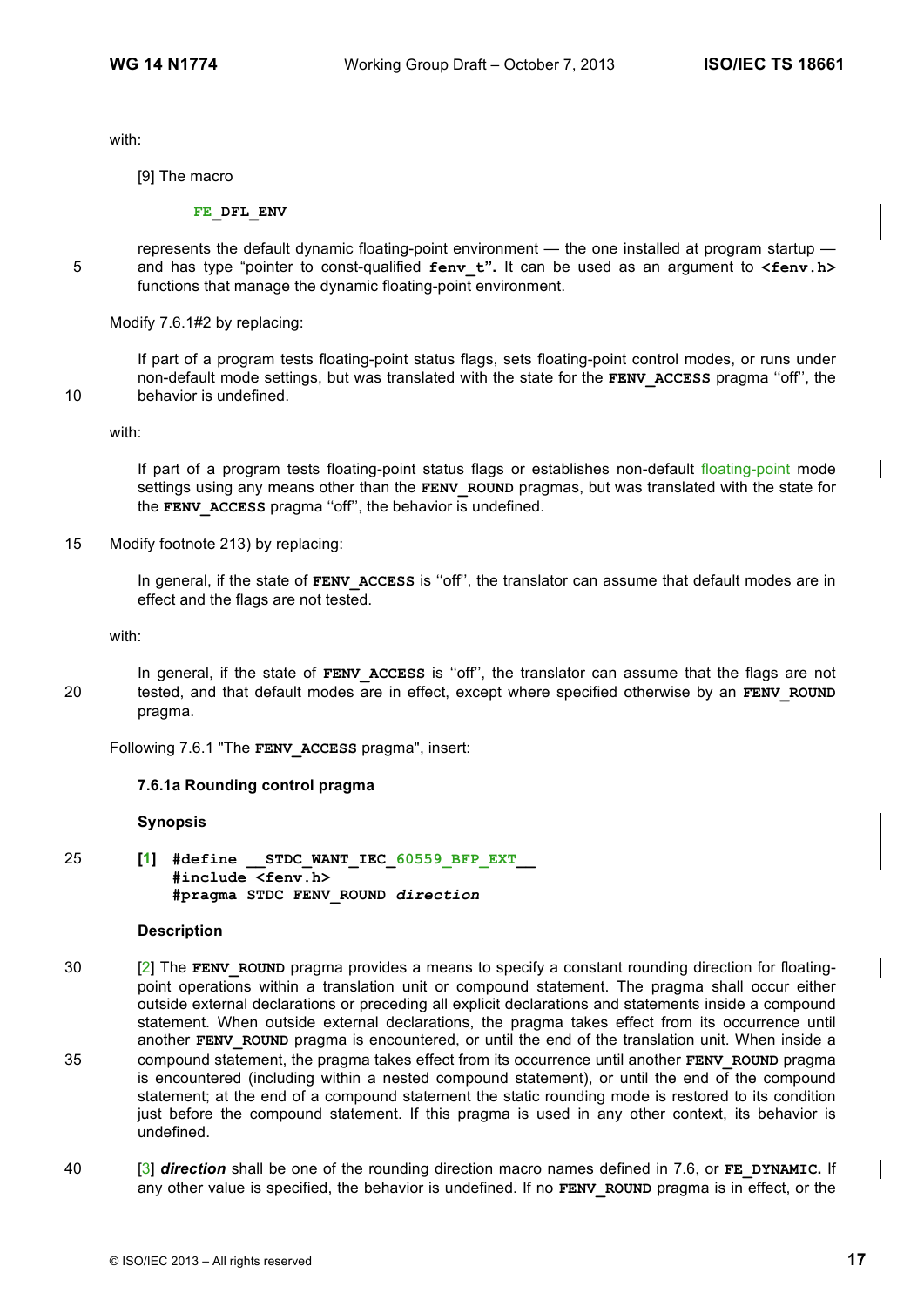specified constant rounding mode is FE DYNAMIC, rounding is according to the mode specified by the dynamic floating-point environment, which is the dynamic rounding mode that was established either at thread creation or by a call to **fesetround, fesetmode, fesetenv,** or **feupdateenv.** If the **FE\_DYNAMIC** mode is specified and **FENV\_ACCESS** is "off", the translator may assume that the 5 default rounding mode is in effect.

[4] Within the scope of an **FENV\_ROUND** directive establishing a mode other than **FE\_DYNAMIC,** all floating-point operators, implicit conversions (including the conversion of a value represented in a format wider than its semantic types to its semantic type, as done by classification macros), and invocations of functions indicated in Table 2 below, for which macro replacement has not been 10 suppressed (7.1.4), shall be evaluated according to the specified constant rounding mode (as though no constant mode was specified and the corresponding dynamic rounding mode had been established by a call to **fesetround**). Invocations of functions for which macro replacement has been suppressed and invocations of functions other than those indicated in Table 2 shall not be affected by constant rounding modes — they are affected by (and affect) only the dynamic mode. 15 Floating constants (6.4.4.2) that occur in the scope of a constant rounding mode shall be interpreted according to that mode.

| <b>Header</b>    | <b>Function groups</b>                              |
|------------------|-----------------------------------------------------|
| $nath.h$         | acos, asin, atan, atan2                             |
| $nat h>$         | cos, sin, tan                                       |
| $n_1.h>$         | acosh, asinh, atanh                                 |
| $mathh.h>$       | cosh, sinh, tanh                                    |
| $mathh.h>$       | exp, exp2, expm1                                    |
| $nat h>$         | $log$ , $log10$ , $log1p$ , $log2$                  |
| $nat h>$         | scalbn, scalbln, ldexp                              |
| $mathh.h>$       | cbrt, hypot, pow, sqrt                              |
| $nath.h$         | erf, erfc                                           |
| $n_1.h>$         | lgamma, tgamma                                      |
| $nath.h$         | rint, nearbyint, 1rint, 11rint                      |
| $nath.h$         | fdim                                                |
| $nat h>$         | fma                                                 |
| $nath.h$         | fadd, daddl, fsub, dsubl, fmul, dmull, fdiv, ddivl, |
|                  | ffma, dfmal, fsqrt, dsqrtl                          |
| $<$ stdlib.h $>$ | atof, strfromd, strfromf, strfroml, strtod, strtof, |
|                  | strtold                                             |
| $wchar.b>$       | wcstod, wcstof, wcstold                             |
| $<$ stdio.h $>$  | printf and scanf families                           |
| $wchar h$        | wprintf and Wscanf families                         |

**Table 2 — Functions affected by constant rounding modes**

Each <math.h> functon listed in Table 2 indicates the family of functions of all supported types (for 20 example, **acosf** and **acosl** as well as **acos**).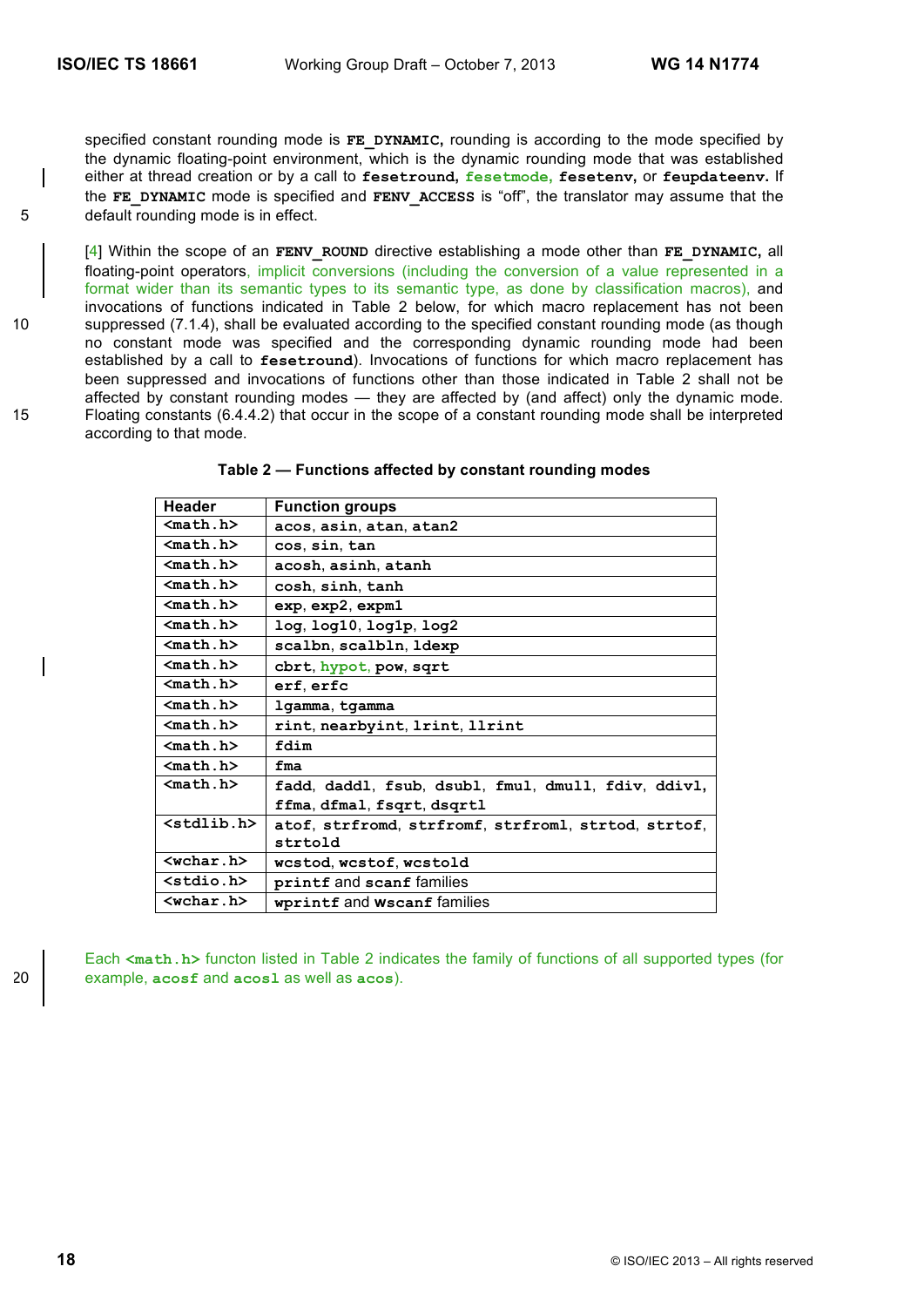[5] Constant rounding modes (other than **FE DYNAMIC**) could be implemented using dynamic rounding modes as illustrated in the following example:

**{ #pragma STDC FENV\_ROUND** *direction* 5 **// compiler inserts: // #pragma STDC FENV\_ACCESS ON // int \_\_savedrnd; // \_\_savedrnd = \_\_swapround(***direction***);** ... operations affected by constant rounding mode ... 10 **// compiler inserts: // \_\_savedrnd = \_\_swapround(\_\_savedrnd);** ... operations not affected by constant rounding mode ... **// compiler inserts: // \_\_savedrnd = \_\_swapround(\_\_savedrnd);** 15 **... operations affected by constant rounding mode ... // compiler inserts: // \_\_swapround(\_\_savedrnd); }**

```
20 where __swapround is defined by:
```

```
static inline int __swapround(const int new) {
              const int old = fegetround();
              fesetround(new);
              return old;
25 }
```

```
In 7.6.3.1#2, change:
```
[2] The **fegetround** function gets the current rounding direction.

#### to:

- 30 [2] The **fegetround** function gets the current value of the dynamic rounding direction mode.
	- In 7.6.3.1#3, change:

[3] The **fegetround** function returns the value of the rounding direction macro representing the current rounding direction or a negative value if there is no such rounding direction macro or the current rounding direction is not determinable.

#### 35 to:

[3] The **fegetround** function returns the value of the rounding direction macro representing the current dynamic rounding direction or a negative value if there is no such rounding direction macro or the current dynamic rounding direction is not determinable.

In 7.6.3.2#2, change:

40 [2] The **fesetround** function establishes the rounding direction represented by its argument **round**. If the argument is not equal to the value of a rounding direction macro, the rounding direction is not changed.

to:

[2] The **fesetround** function sets the dynamic rounding direction mode to the rounding direction 45 represented by its argument **round**. If the argument is not equal to the value of a rounding direction macro, the rounding direction is not changed.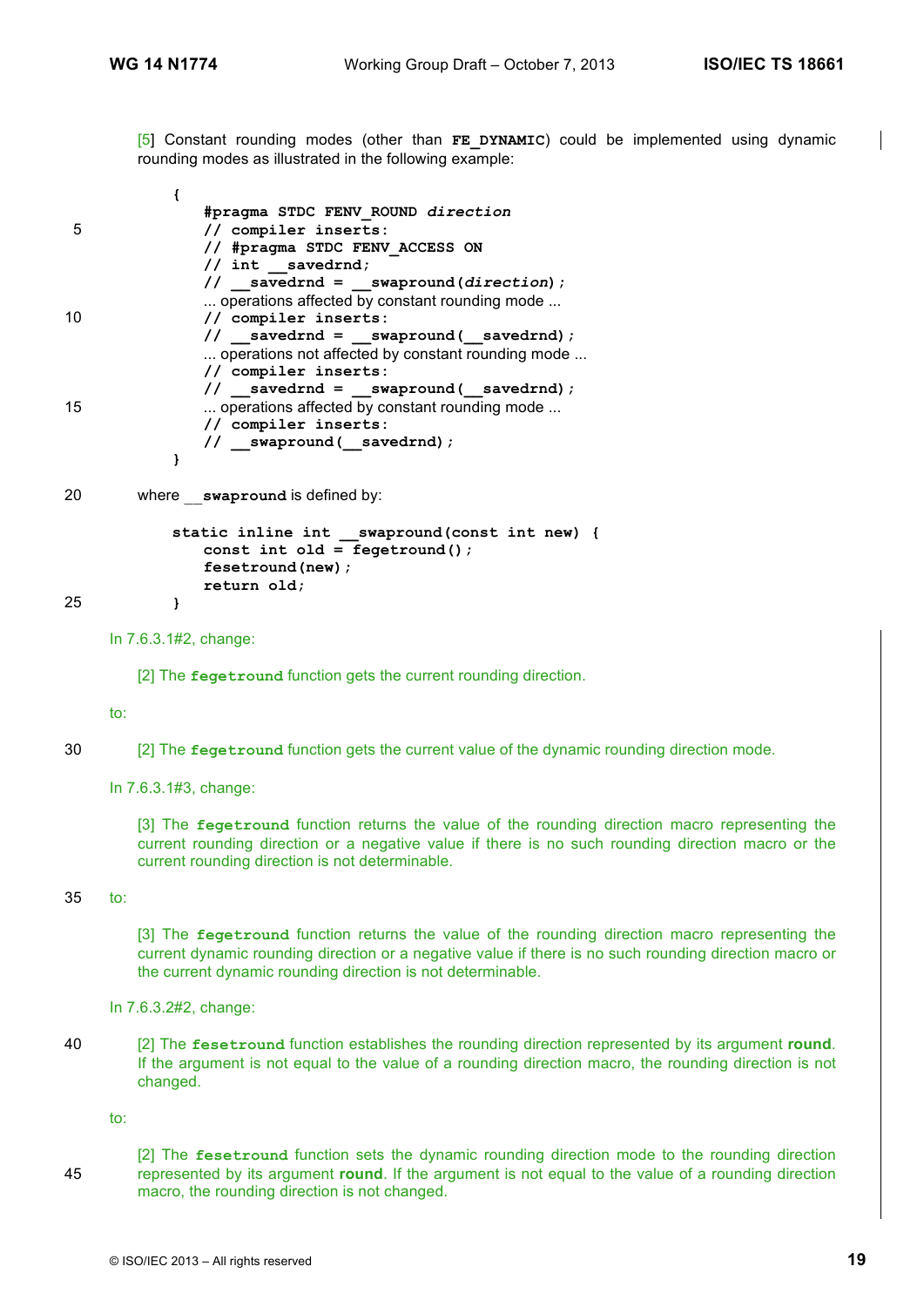In 7.6.3.2#3, change:

[3] The **fesetround** function returns zero if and only if the requested rounding direction was established.

to:

5 [3] The **fesetround** function returns zero if and only if the dynamic rounding direction mode was set to the requested rounding direction.

In 7.6.4.1 Description, change:

[2] The **fegetenv** function attempts to store the current floating-point environment in the object pointed to by **envp**.

10 to:

[2] The **fegetenv** function attempts to store the current dynamic floating-point environment in the object pointed to by **envp**.

In 7.6.4.2 Description, change:

[2] The **feholdexcept** function saves the current floating-point environment in the object pointed to 15 by **envp**

to:

[2] The **feholdexcept** function saves the current dynamic floating-point environment in the object pointed to by **envp**

In 7.6.4.3 Description, change:

20 [2] The **fesetenv** function attempts to establish the floating-point environment represented by the object pointed to by **envp**. The argument **envp** shall point to an object set by a call to **fegetenv** or **feholdexcept**, or equal a floating-point environment macro.

to:

[2] The **fesetenv** function attempts to establish the dynamic floating-point environment represented 25 by the object pointed to by **envp**. The argument **envp** shall point to an object set by a call to **fegetenv** or **feholdexcept**, or equal a dynamic floating-point environment macro.

In 7.6.4.4 Description, change:

[2] The **feupdateenv** function attempts to save the currently raised floating-point exceptions in its automatic storage, install the floating-point environment represented by the object pointed to by 30 **envp**, and then raise the saved floating-point exceptions. The argument **envp** shall point to an object set by a call to **feholdexcept** or **fegetenv**, or equal a floating-point environment macro.

to:

[2] The **feupdateenv** function attempts to save the currently raised floating-point exceptions in its automatic storage, install the dynamic floating-point environment represented by the object pointed to 35 by **envp**, and then raise the saved floating-point exceptions. The argument **envp** shall point to an object set by a call to **feholdexcept** or **fegetenv**, or equal a dynamic floating-point environment macro.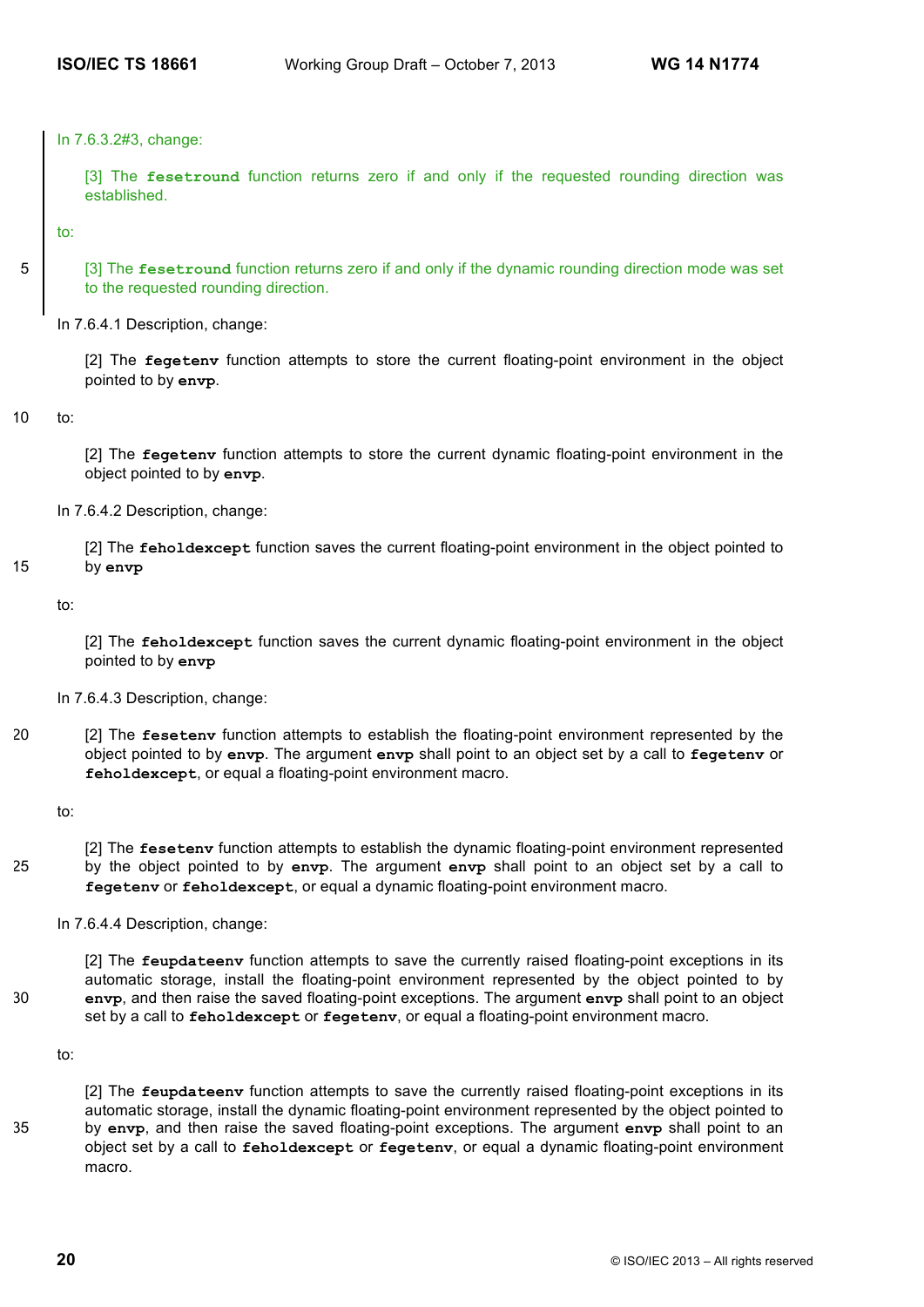In F.8.1, replace:

[1] IEC 60559 requires that floating-point operations implicitly raise floating-point exception status flags, and that rounding control modes can be set explicitly to affect result values of floating-point operations. When the state for the **FENV\_ACCESS** pragma (defined in **<fenv.h>**) is ''on'', these 5 changes to the floating-point state are treated as side effects which respect sequence points.364)

#### with:

[1] IEC 60559 requires that floating-point operations implicitly raise floating-point exception status flags, and that rounding control modes can be set explicitly to affect result values of floating-point operations. These changes to the floating-point state are treated as side effects which respect 10 sequence points.364)

Change footnote 364) from:

364) If the state for the **FENV\_ACCESS** pragma is ''off'', the implementation is free to assume the floating-point control modes will be the default ones and the floating-point status flags will not be tested, which allows certain optimizations (see F.9).

#### 15 to:

364) If the state for the **FENV\_ACCESS** pragma is ''off'', the implementation is free to assume the dynamic floating-point control modes will be the default ones and the floating-point status flags will not be tested, which allows certain optimizations (see F.9).

In F.8.2, replace:

20 [1] During translation the IEC 60559 default modes are in effect:

with:

[1] During translation, constant rounding direction modes (7.6.2) are in effect where specified. Elsewhere, during translation the IEC 60559 default modes are in effect:

Change footnote 365) from:

25 365) As floating constants are converted to appropriate internal representations at translation time, their conversion is subject to default rounding modes and raises no execution-time floating-point exceptions (even where the state of the **FENV ACCESS** pragma is "on"). Library functions, for example **strtod**, provide execution-time conversion of numeric strings.

to:

30 365) As floating constants are converted to appropriate internal representations at translation time, their conversion is subject to constant or default rounding modes and raises no execution-time floating-point exceptions (even where the state of the **FENV ACCESS** pragma is "on"). Library functions, for example **strtod**, provide execution-time conversion of numeric strings.

In F.8.3, replace:

35 [1] At program startup the floating-point environment is initialized …

with:

[1] At program startup the dynamic floating-point environment is initialized ...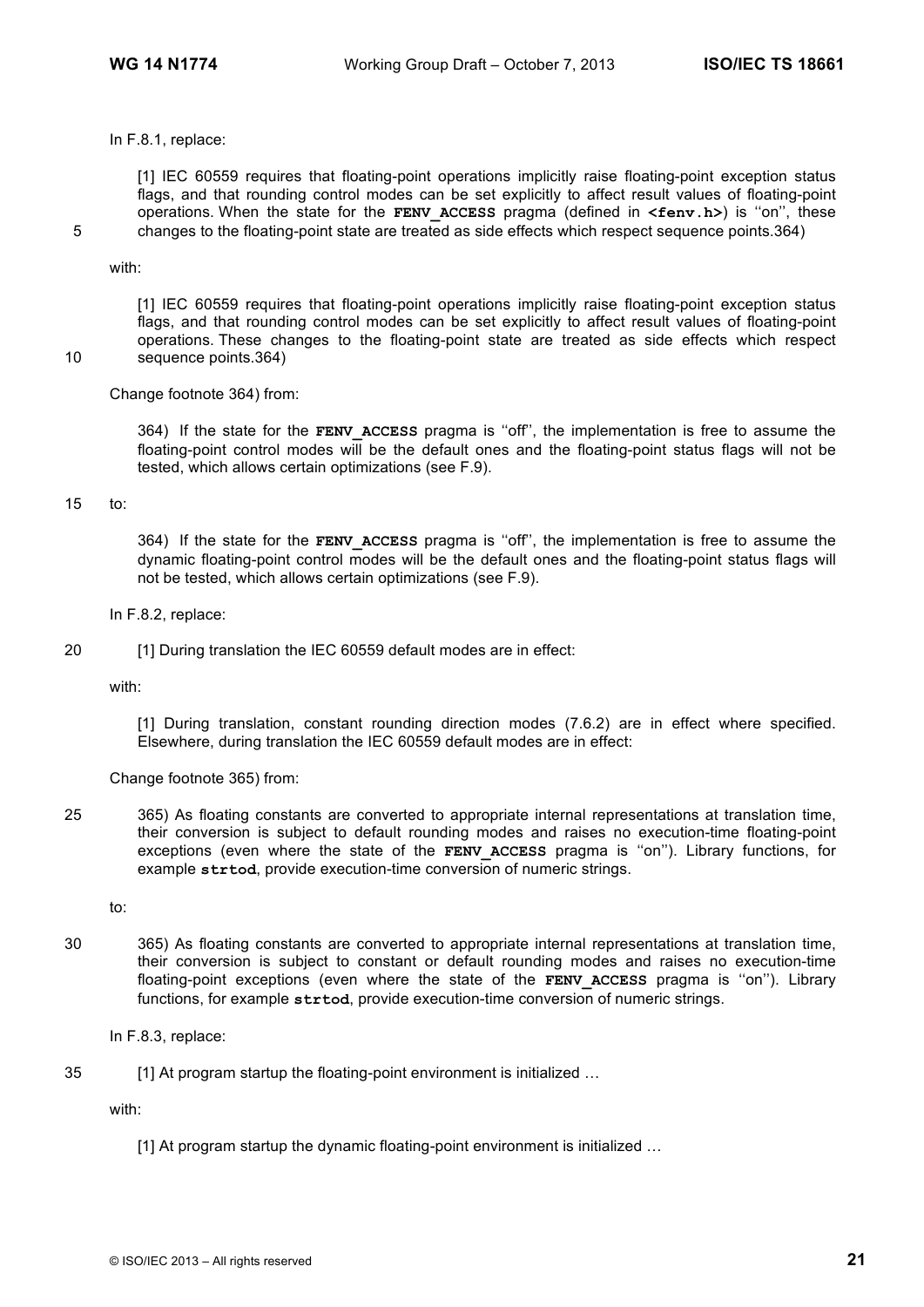In F.8.3, change the second bullet from:

— The rounding direction mode is rounding to nearest.

to:

5 — The dynamic rounding direction mode is rounding to nearest.

# **12 NaN support**

The 2011 update to IEC 60559 retains support for signaling NaNs. Although C11 notes that floating types may contain signaling NaNs, it does not otherwise specify signaling NaNs. Some unqualified references to NaNs in C11 do not properly apply to signaling NaNs, so that an implementation could not add signaling NaN support 10 as an extension without contradicting C11. The goal of the following changes is to allow implementations to

conditionally support signaling NaNs as specified in IEC 60559, but to require only minimal support for signaling NaNs.

#### **Changes to C11:**

In 7.12.1#2, after the second sentence, insert:

15 Whether a signaling NaN input causes a domain error is implementation-defined.

After 7.12#5, add:

[5a] The signaling NaN macros

**SNANF SNAN** 20 **SNANL**

- each is defined if and only if the respective type contains signaling NaNs (5.2.4.2.2). They expand to a constant expression of the respective type representing a signaling NaN. If a signaling NaN macro is used for initializing an object of the same type that has static or thread-local storage duration, the 25 object is initialized with a signaling NaN value.
	- In 7.12.14, change 4th sentence from:

The following subclauses provide macros that are *quiet* (non floating-point exception raising) versions of the relational operators, and other comparison macros that facilitate writing efficient code that accounts for NaNs without suffering the ''invalid'' floating-point exception.

30 to:

Subclauses 7.12.14.1 through 7.12.14.6 provide macros that are quiet versions of the relational operators: the macros do not raise the "invalid" floating-point exception as an effect of quiet NaN arguments. The comparison macros facilitate writing efficient code that accounts for quiet NaNs without suffering the ''invalid'' floating-point exception.

35 In the second paragraphs of 7.12.14.1 through 7.12.14.5, append to "when **x** and **y** are unordered" the phrase "and neither is a signaling NaN".

In 7.12.14.6#2, append to the Description: "The **isunordered** macro raises no floating-point exceptions if neither argument is a signaling NaN."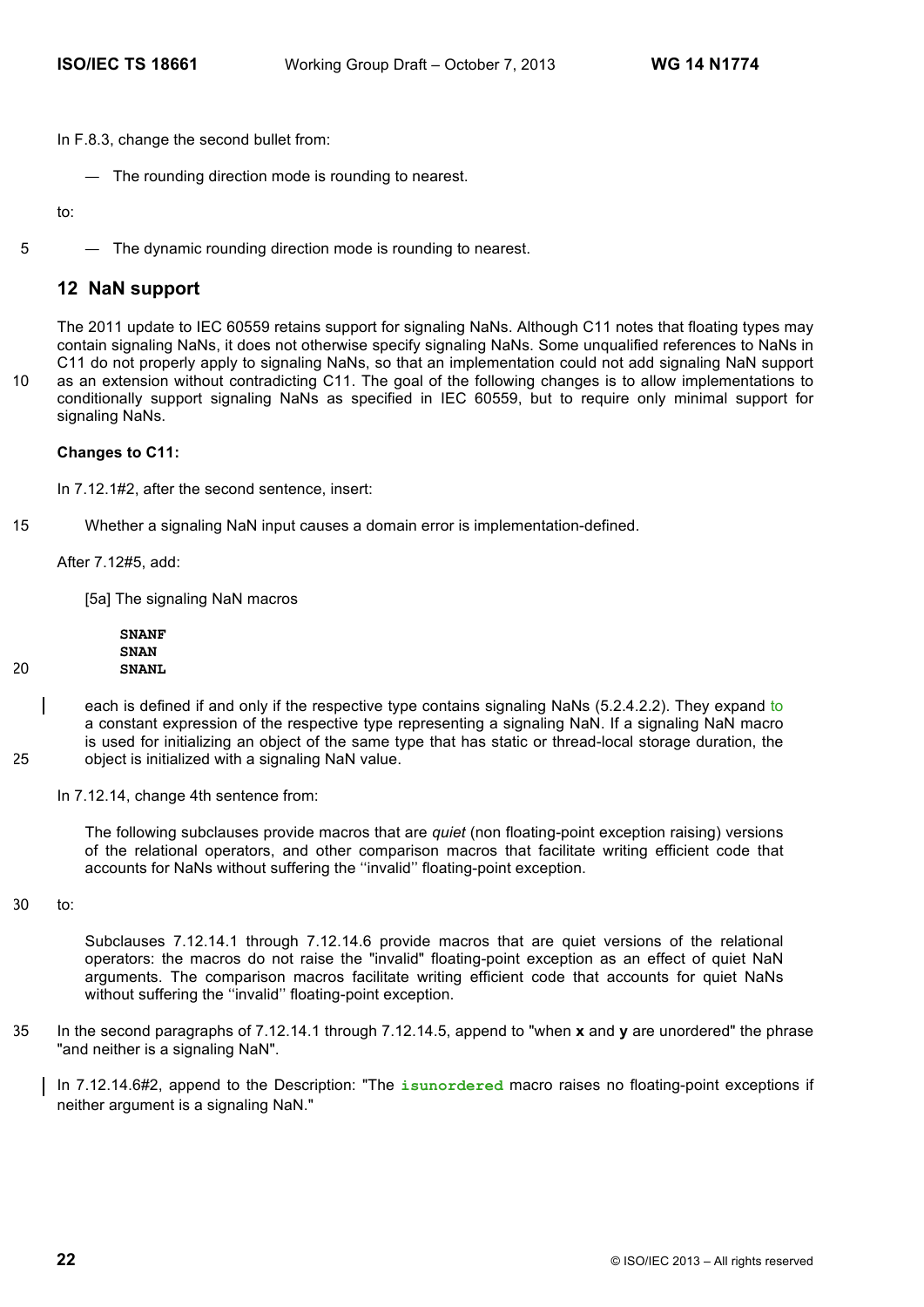Change F.2.1 from:

#### **F.2.1 Infinities, signed zeros, and NaNs**

[1] This specification does not define the behavior of signaling NaNs.342) It generally uses the term *NaN* to denote quiet NaNs. The **NAN** and **INFINITY** macros and the **nan** functions in **<math.h>** 5 provide designations for IEC 60559 NaNs and infinities.

to:

#### **F.2.1 Infinities and NaNs**

[1] Since negative and positive infinity are representable in IEC 60559 formats, all real numbers lie within the range of representable values (5.2.4.2.2).

10 [2] The **NAN** and **INFINITY** macros and the **nan** functions in **<math.h>** provide designations for IEC 60559 quiet NaNs and infinities. The **SNANF**, **SNAN**, and **SNANL** macros in **<math.h>** provide designations for IEC 60559 signaling NaNs.

[3] This annex does not require the full support for signaling NaNs specified in IEC 60559. This annex uses the term *NaN*, unless explicitly qualified, to denote quiet NaNs. Where specification of signaling 15 NaNs is not provided, the behavior of signaling NaNs is implementation-defined (either treated as an IEC 60559 quiet NaN or treated as an IEC 60559 signaling NaN).

[4] Any operator or **<math.h>** function that raises an "invalid" floating-point exception, if delivering a floating type result, shall return a quiet NaN.

[5] In order to support signaling NaNs as specified in IEC 60559, an implementation should adhere to 20 the following recommended practice.

#### **Recommended practice**

[6] Any floating-point operator or **<math.h>** function or macro with a signaling NaN input, unless explicitly specified otherwise, raises an "invalid" floating-point exception.

[7] NOTESome functions do not propagate quiet NaN arguments. For example, **hypot(x, y)** 25 returns infinity if **x** or **y** is infinite and the other is a quiet NaN. The recommended practice in this subclause specifies that such functions (and others) raise the "invalid" floating-point exception if an argument is a signaling NaN, which also implies they return a quiet NaN in these cases.

[8] The **<fenv.h>** header defines the macro

#### FE SNANS ALWAYS SIGNAL

30 if and only if the implementation follows the recommended practice in this subclause. If defined, **FE\_SNANS\_ALWAYS\_SIGNAL** expands to the integer constant **1**.

In F.4, change the first sentence from:

If the integer type is **Bool**, 6.3.1.2 applies and no floating-point exceptions are raised (even for NaN).

35 to:

If the integer type is **Bool**, 6.3.1.2 applies and the conversion raises no floating-point exceptions if the floating-point value is not a signaling NaN.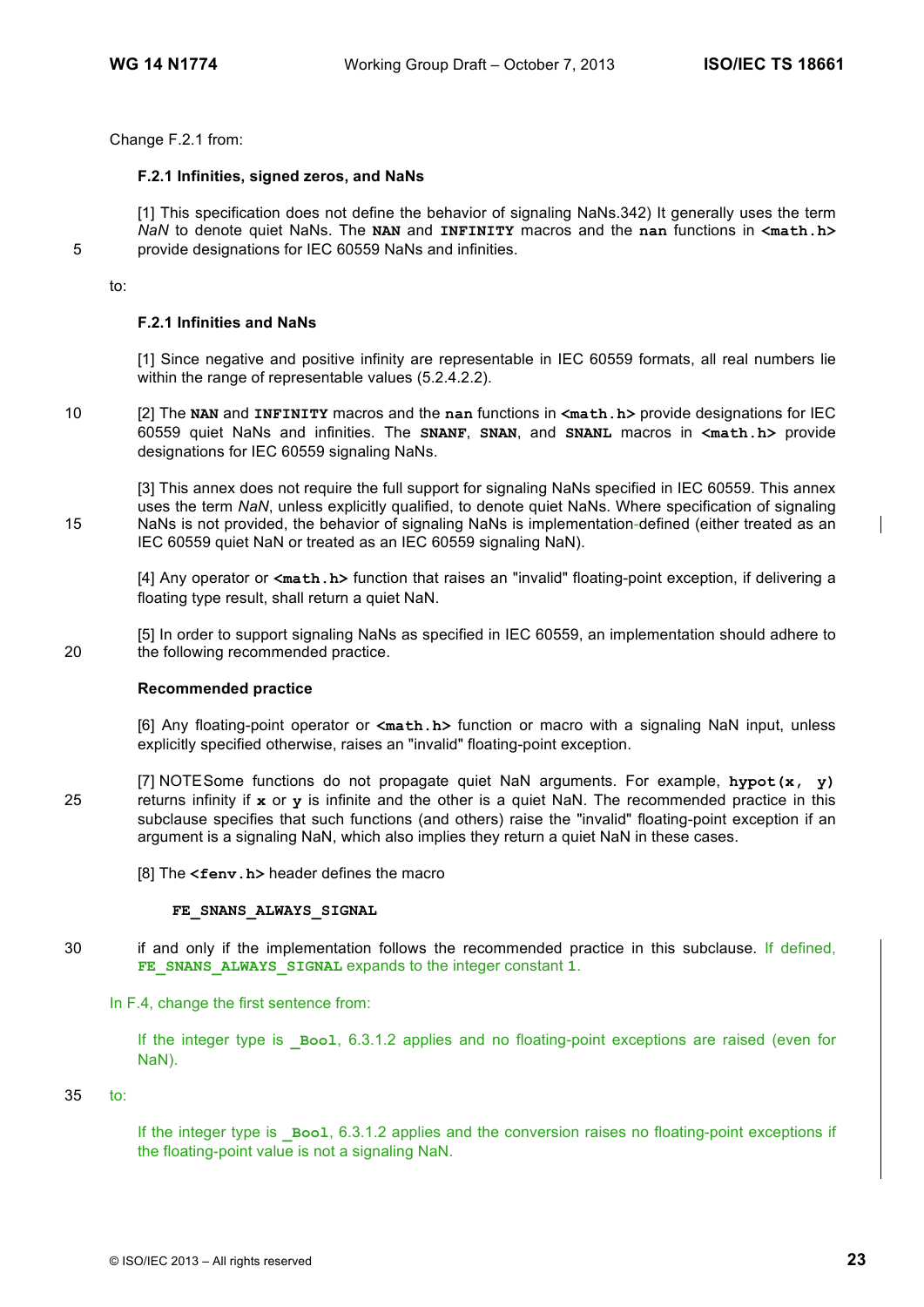Append to the end of F.5 the following paragraph:

[4] The **fprintf** family of functions in **<stdio.h>** and the **fwprintf** family of functions in **<wchar.h>** should behave as if floating-point operands were passed through the **canonicalize** function of the same type.

5 In F.5#4, attach a footnote to the wording:

The **fprintf** family of functions in **<stdio.h>** and the **fwprintf** family of functions in **<wchar.h>** should behave as if floating-point operands were passed through the **canonicalize** function of the same type.

where the footnote is:

10 \*) This is a recommendation instead of a requirement so that implementations may choose to print signaling NaNs differently from quiet NaNs.

In F.10#3, change the last sentence:

The other functions in **<math.h>** treat infinities, NaNs, signed zeros, subnormals, and (provided the 15 state of the **FENV\_ACCESS** pragma is ''on'') the floating-point status flags in a manner consistent with the basic arithmetic operations covered by IEC 60559.

to:

The other functions in **<math.h>** treat infinities, NaNs, signed zeros, subnormals, and (provided the state of the **FENV** ACCESS pragma is "on") the floating-point status flags in a manner consistent with 20 IEC 60559 operations.

After F.10#4, insert:

[4a] The functions bound to operations in IEC 60559 (see Table 1) are fully specified by IEC 60559, including rounding behaviors and floating-point exceptions.

In F.10, replace paragraphs 8 through 10:

25 [8] Whether or when library functions raise the ''inexact'' floating-point exception is unspecified, unless explicitly specified otherwise.

[9] Whether or when library functions raise an undeserved "underflow" floating-point exception is unspecified.372) Otherwise, as implied by F.8.6, the **<math.h>** functions do not raise spurious floating-point exceptions (detectable by the user), other than the ''inexact'' floating-point exception.

30 [10] Whether the functions honor the rounding direction mode is implementation-defined, unless explicitly specified otherwise.

with:

[8] Whether or when library functions not bound to operations in IEC 60559 raise the ''inexact'' floating-point exception is unspecified, unless stated otherwise.

35 [9] Whether or when library functions not bound to operations in IEC 60559 raise an undeserved ''underflow'' floating-point exception is unspecified.372) Otherwise, as implied by F.8.6, these functions do not raise spurious floating-point exceptions (detectable by the user), other than the ''inexact'' floating-point exception.

In F.9.2, bullet 1<sup>\*</sup>x and  $x/1 \rightarrow x$ , replace "are equivalent" with "may be regarded as equivalent".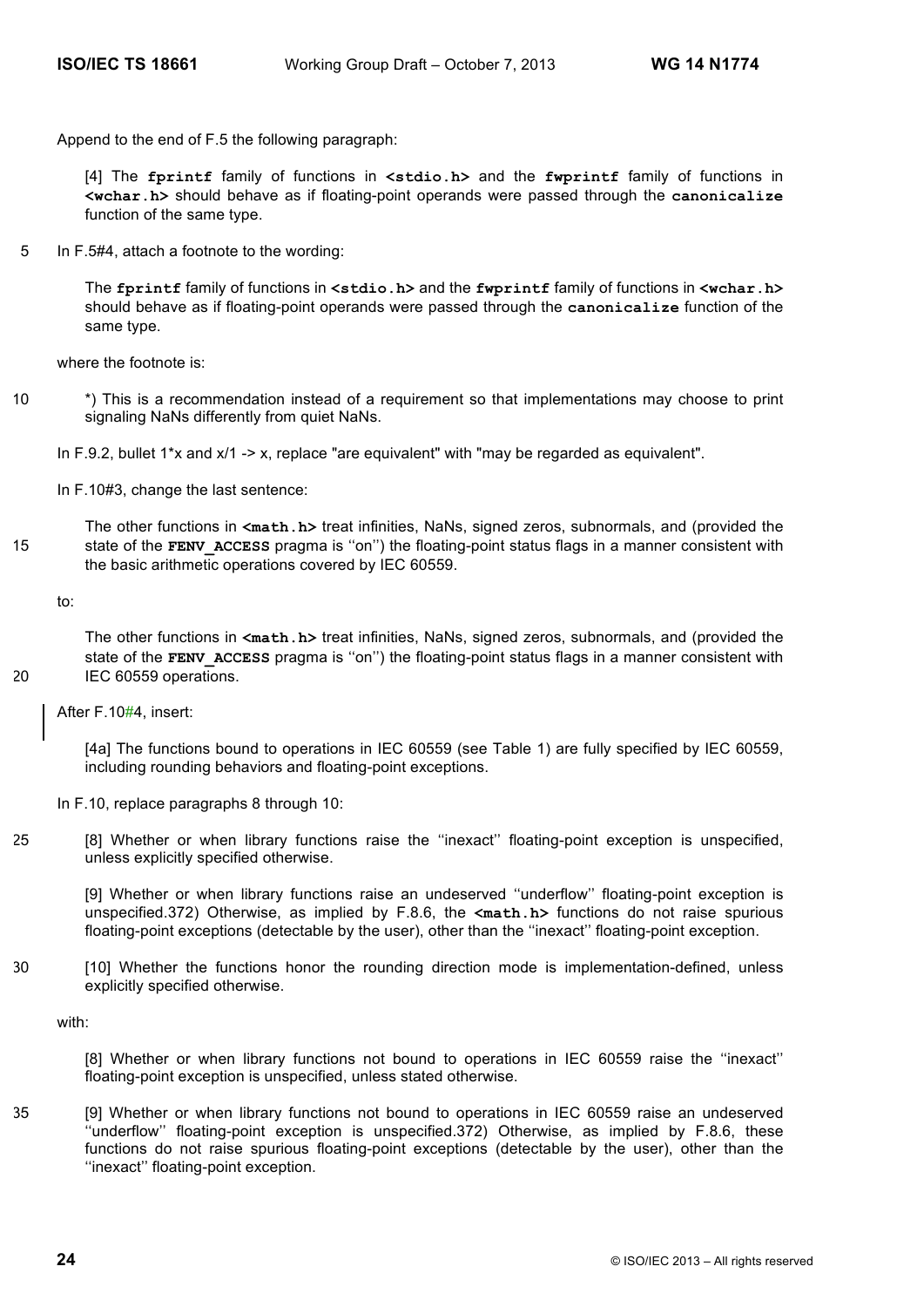[10] Whether the functions not bound to operations in IEC 60559 honor the rounding direction mode is implementation-defined, unless explicitly specified otherwise.

Append to footnote 374):

Note also that this implementation does not handle signaling NaNs as required of implementations 5 that define **FP\_SNANS\_ALWAYS\_SIGNAL**.

Change footnotes 242) and 243) from:

242) NaN arguments are treated as missing data: if one argument is a NaN and the other numeric, then the **fmax** functions choose the numeric value. See F.10.9.2.

243) The **fmin** functions are analogous to the **fmax** functions in their treatment of NaNs.

#### 10 to:

242) Quiet NaN arguments are treated as missing data: if one argument is a quiet NaN and the other numeric, then the **fmax** functions choose the numeric value. See F.10.9.2.

243) The **fmin** functions are analogous to the **fmax** functions in their treatment of quiet NaNs.

In F.10.3.4, replace paragraphs 2 and 3:

15 [2] **frexp** raises no floating-point exceptions.

[3] When the radix of the argument is a power of 2, the returned value is exact and is independent of the current rounding direction mode.

with:

[2] **frexp** raises no floating-point exceptions if **value** is not a signaling NaN.

20 [3] The returned value is independent of the current rounding direction mode.

In F.10.4.2, replace paragraph 2:

[2] The returned value is exact and is independent of the current rounding direction mode.

with:

[2] **fabs(***x***)** raises no floating-point exceptions, even if *x* is a signaling NaN. The returned value is 25 independent of the current rounding direction mode.

In F.10.4.5, replace paragraph 1:

[1] **sqrt** is fully specified as a basic arithmetic operation in IEC 60559. The returned value is dependent on the current rounding direction mode.

with:

 $30 - \sqrt{5}$  **sqrt**( $\pm 0$ ) returns  $\pm 0$ .

— **sqrt(**+∞**)** returns +∞.

— **sqrt(***x***)** returns a NaN and raises the ''invalid'' floating-point exception for *x* < 0.

The returned value is dependent on the current rounding direction mode.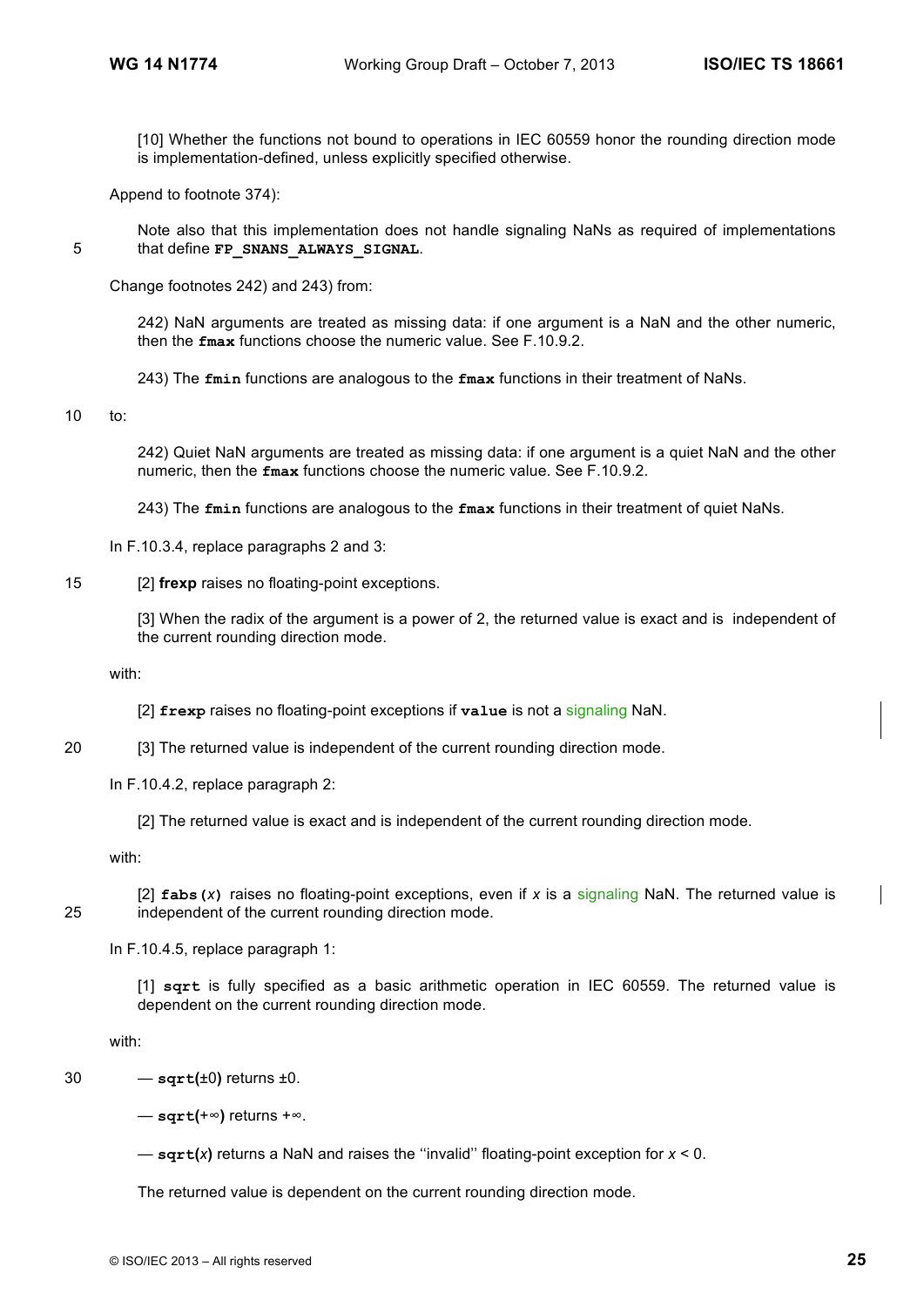In F.10.6.6#3, attach a footnote to the wording:

The **double** version of **round** behaves as though implemented by

where the footnote is:

\*) This code does not handle signaling NaNs as required of implementations that define 5 **FP\_SNANS\_ALWAYS\_SIGNAL**.

In F.10.7.2, replace paragraph 1:

[1] The **remainder** functions are fully specified as a basic arithmetic operation in IEC 60559.

with:

— **remainder(**±0**,** y) returns ±0 for *y* not zero.

10 — **remainder(***x***,** *y*) returns a NaN and raises the "invalid" floating-point exception for *x* infinite or *y* zero (and neither is a NaN).

— **remainder(***x***,** ±∞) returns *x* for *x* not infinite.

In F.10.8.1, replace paragraph 2:

[2] The returned value is exact and is independent of the current rounding direction mode.

15 with:

[2] **copysign(***x***,** *y***)** raises no floating-point exceptions, even if *x* or *y* is a signaling NaN. The returned value is independent of the current rounding direction mode.

In F.10.9.2, paragraph 3, change the sample implementation for **fmax** from:

```
{ return (isgreaterequal(x, y) ||
20 isnan(y)) ? x : y; }
    to:
             {
               double r;
                r = (isgreaterequal(x, y) || isnan(y)) ? x : y;
25 (void) canonicalize(&r, &r);
                return r;
             }
```
In G.3#1, replace:

30 [1] A complex or imaginary value with at least one infinite part is regarded as an *infinity* (even if its other part is a NaN). …

with:

[1] A complex or imaginary value with at least one infinite part is regarded as an *infinity* (even if its other part is a quiet NaN). …

#### 35 After G.6#4, append the paragraph:

[4a] In subsequent subclauses in G.6 "NaN" refers to a quiet NaN. The behavior of signaling NaNs in Annex G is implementation-defined.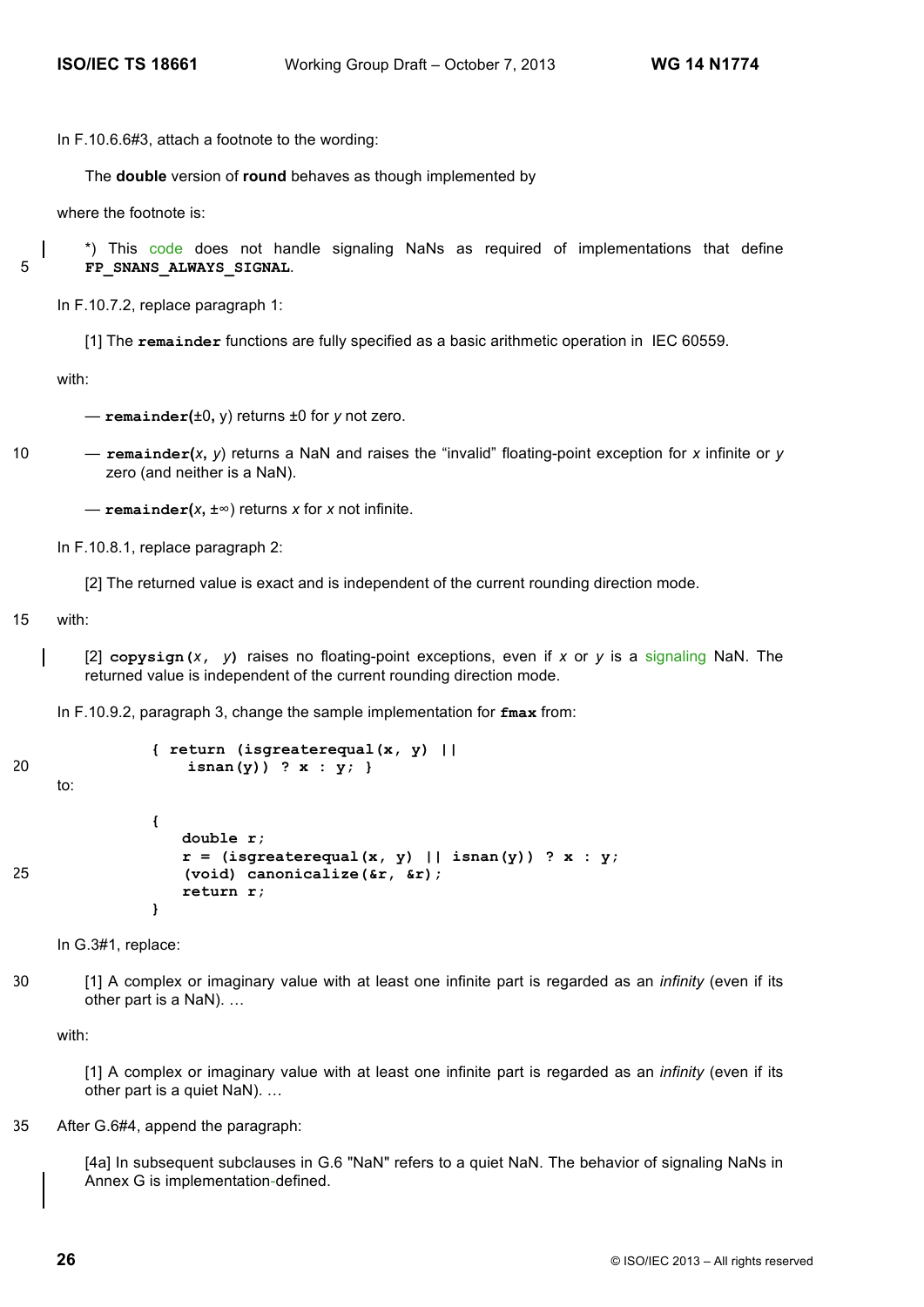Change footnote 378) from:

378) As noted in G.3, a complex value with at least one infinite part is regarded as an infinity even if its other part is a NaN.

to:

5 378) As noted in G.3, a complex value with at least one infinite part is regarded as an infinity even if its other part is a quiet NaN.

# **13 Integer width macros**

C11 clause 6.2.6.2 defines the *width* of integer types. These widths are needed in order to use the **fromfp***,*  **ufromfp**, **fromfpx**, and **ufromfpx** functions to round to the integer types. The following changes to C11 10 provide macros for the widths of integer types. On the belief that width macros would be generally useful, the proposal adds them to **<limits.h>** and **<stdint.h>**.

#### **Changes to C11:**

In 5.2.4.2.1#1, change:

Moreover, except for **CHAR\_BIT** and **MB\_LEN\_MAX**, the following shall be replaced by expressions 15 that have the same type as would an expression that is an object of the corresponding type converted according to the integer promotions.

to:

Moreover, except for **CHAR\_BIT, MB\_LEN\_MAX**, and the width-of-type macros, the following shall be replaced by expressions that have the same type as would an expression that is an object of the 20 corresponding type converted according to the integer promotions.

In 5.2.4.2.1#1, insert the following bullets, each after the current bullets for the same type:

|    | $-$ width of type char<br>CHAR WIDTH 8                         |
|----|----------------------------------------------------------------|
| 25 | - width of type signed char<br><b>SCHAR WIDTH 8</b>            |
|    | - width of type unsigned char                                  |
|    | UCHAR WIDTH 8<br>- width of type short int                     |
| 30 | SHRT WIDTH 16<br>- width of type unsigned short int            |
|    | <b>USHRT WIDTH 16</b>                                          |
|    | - width of type int                                            |
|    | INT WIDTH 16                                                   |
|    | - width of type unsigned int                                   |
| 35 | UINT WIDTH 16                                                  |
|    | - width of type long int                                       |
|    | LONG WIDTH 32                                                  |
|    | — width of type unsigned long int                              |
|    | <b>ULONG WIDTH 32</b>                                          |
| 40 | - width of type long long int                                  |
|    | LLONG WIDTH 64                                                 |
|    | width of type unsigned long long int<br><b>ULLONG WIDTH 64</b> |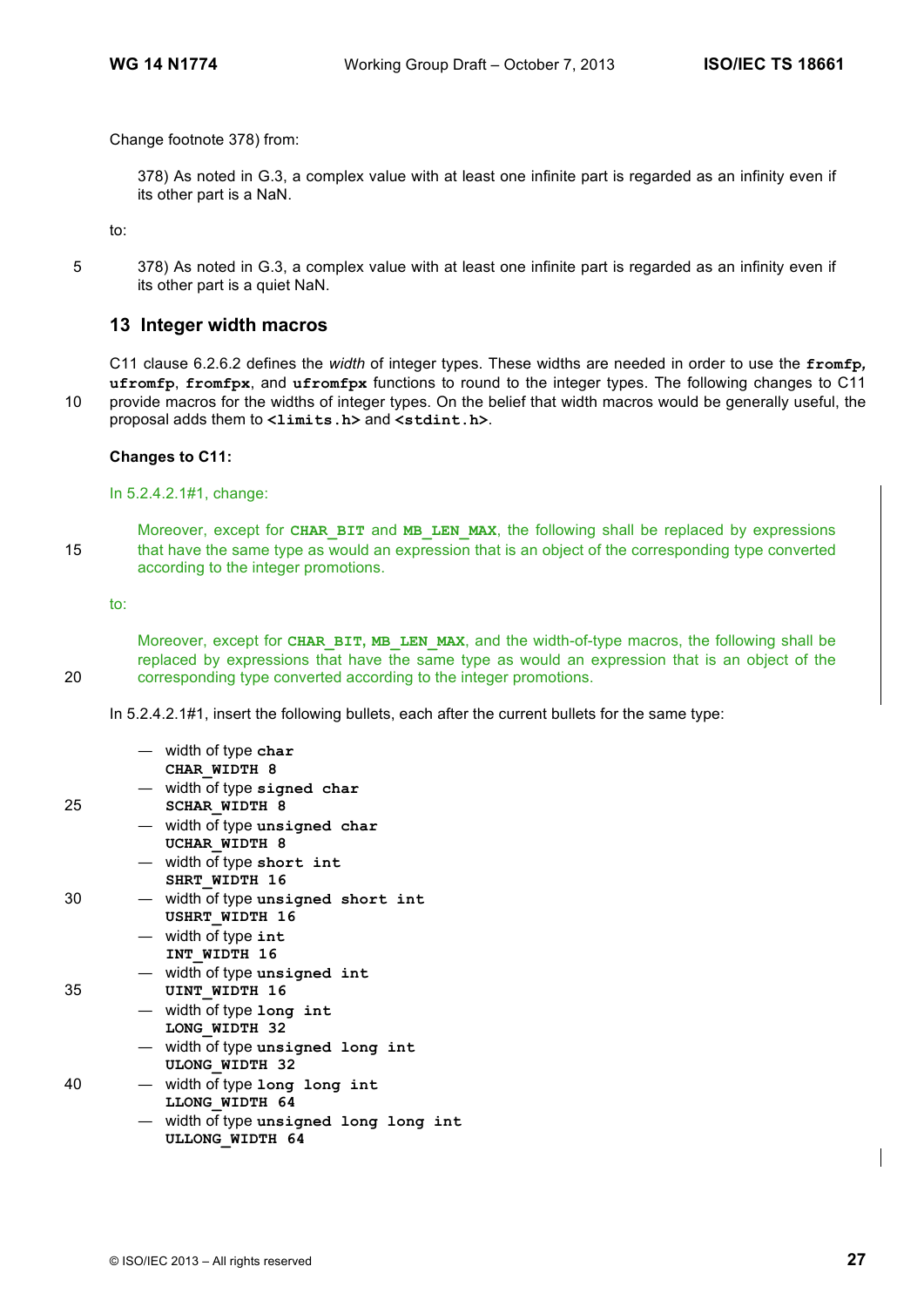In 7.20.2#2, change:

Each instance of any defined macro shall be replaced by a constant expression suitable for use in **#if** preprocessing directives, and this expression shall have the same type as would an expression that is an object of the corresponding type converted according to the integer promotions.

 $5 \mid \text{to}$ :

Each instance of any defined macro shall be replaced by a constant expression suitable for use in **#if** preprocessing directives, and, except for the width-of-type macros, this expression shall have the same type as would an expression that is an object of the corresponding type converted according to the integer promotions.

#### 10 | In 7.20.2.1, append:

- width of exact-width signed integer types **INT***N***\_WIDTH** *N*
- width of exact-width unsigned integer types **UINT***N***\_WIDTH** *N*

15

# In 7.20.2.2, append:

- width of minimum-width signed integer types **INT\_LEAST***N***\_WIDTH** *N*
- width of minimum-width unsigned integer types
- 20 **UINT\_LEAST***N***\_WIDTH** *N*

In 7.20.2.3, append:

- width of fastest minimum-width signed integer types **INT\_FAST***N***\_WIDTH** *N*
- 25 width of fastest minimum-width unsigned integer types **UINT\_FAST***N***\_WIDTH** *N*

In 7.20.2.4, append:

- width of pointer-holding signed integer type 30 **INTPTR\_WIDTH 16** width of pointer-holding unsigned integer type
	- **UINTPTR\_WIDTH 16**

In 7.20.2.5, append:

- 
- 35 **Fig. 25** width of greatest-width signed integer type **INTMAX\_WIDTH 64**  width of greatest-width unsigned integer type
	- **UINTMAX\_WIDTH 64**
- 40 In 7.20.3#2, insert the following macros, each after the current macros for the same type:

```
PTRDIFF_WIDTH 16
         SIG_ATOMIC_WIDTH 8
         SIZE_WIDTH 16
         WCHAR_WIDTH 8
45 WINT_WIDTH 16
```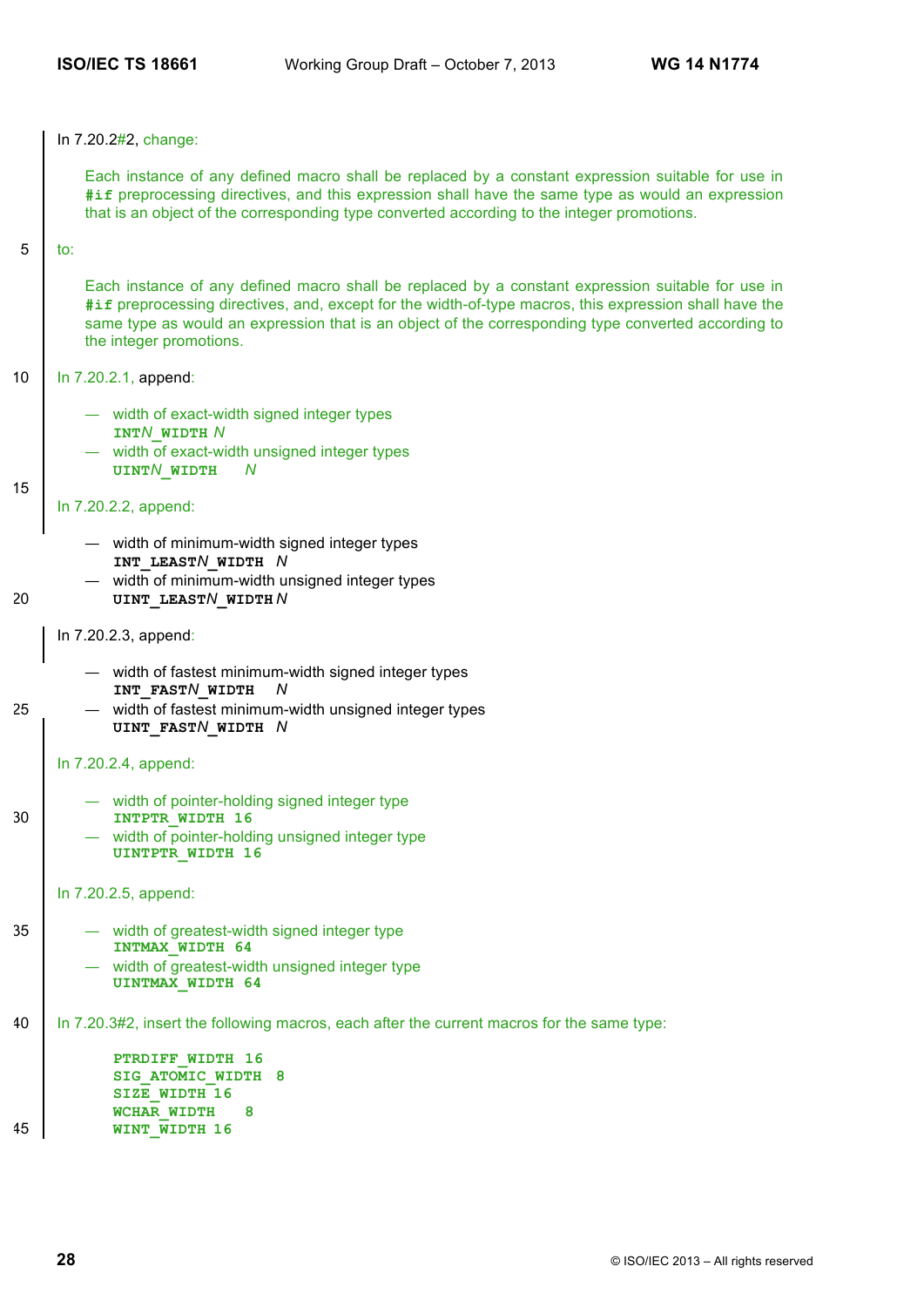# **14 Mathematics <math.h>**

The 2011 update to IEC 60559 requires several new operations that are appropriate for **<math.h>.** Also, in a few cases, it tightens requirements for functions that are already in C11 **<math.h>**.

## **14.1 Nearest integer functions**

#### 5 **14.1.1 Round to integer value in floating type**

IEC 60559 requires a function that rounds a value of floating type to an integer value in the same floating type, without raising the "inexact" floating-point exception, for each of the rounding methods: to nearest, to nearest even, upward, downward, and toward zero. The C11 **round**, **ceil**, **floor**, and **trunc** functions may meet this requirement for four of the five rounding methods, though are permitted to raise the "inexact" floating-point 10 exception. The following changes add a function that rounds to nearest and remove the latitude to raise the "inexact" floating-point exception.

**Changes to C11:**

Change F.10.6.1:

[2] The returned value is independent of the current rounding direction mode.

#### 15 to:

[2] The returned value is exact and is independent of the current rounding direction mode.

In F.10.6.1#3, change:

```
result = rint(x); // or nearbyint instead of rint
```
to:

```
20 result = nearbyint(x);
```
Delete F.10.6.1#4:

The **ceil** functions may, but are not required to, raise the ''inexact'' floating-point exception for finite non-integer arguments, as this implementation does.

Change F.10.6.2:

```
25 [2] The returned value is independent of the current rounding direction mode.
```
to:

[2] The returned value is exact and is independent of the current rounding direction mode.

Delete the second sentence of F.10.6.2#3:

The **floor** functions may, but are not required to, raise the ''inexact'' floating-point exception for finite 30 non-integer arguments, as that implementation does.

Change F.10.6.6:

[2] The returned value is independent of the current rounding direction mode.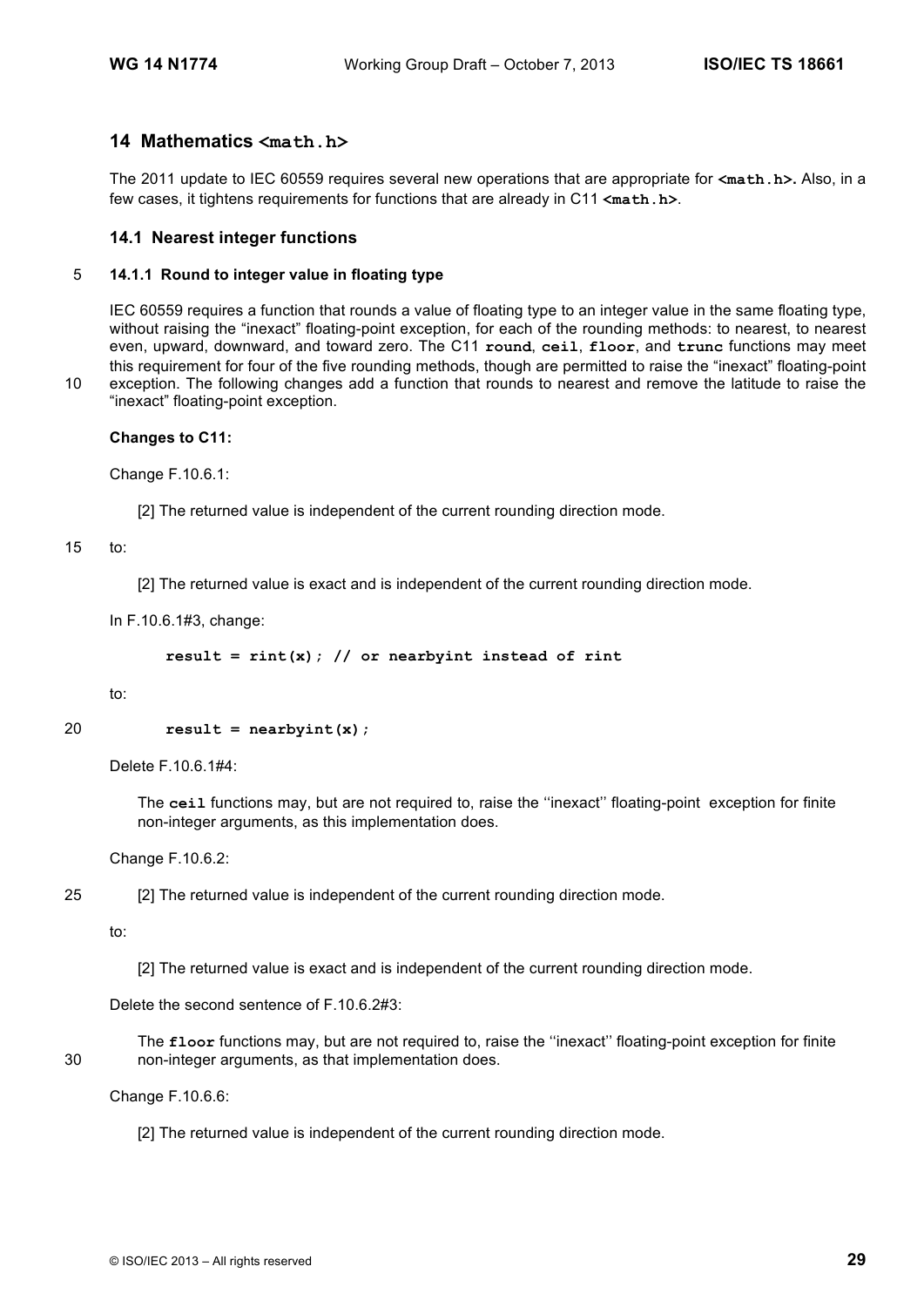to:

[2] The returned value is exact and is independent of the current rounding direction mode.

Change F.10.6.6#3 from:

[3] The **double** version of **round** behaves as though implemented by

```
5 #include <math.h>
          #include <fenv.h>
          #pragma STDC FENV_ACCESS ON
          double round(double x)
          {
10 double result;
             fenv t save env;
             feholdexcept(&save_env);
             result = rint(x);if (fetestexcept(FE_INEXACT)) {
15 fesetround(FE_TOWARDZERO);
                   result = rint(copysign(0.5 + fabs(x), x));}
             feupdateenv(&save_env);
             return result;
20 }
```
The **round** functions may, but are not required to, raise the ''inexact'' floating-point exception for finite non-integer numeric arguments, as this implementation does.

to:

25 [3] The **double** version of **round** behaves as though implemented by

```
#include <math.h>
          #include <fenv.h>
          #pragma STDC FENV_ACCESS ON
          double round(double x)
30 {
              double result;
              fenv t save env;
              feholdexcept(&save_env);
              result = rint(x);
35 if (fetestexcept(FE_INEXACT)) {
                 fesetround(FE_TOWARDZERO);
                 result = rint(copysign(0.5 + fabs(x), x));feclearexcept(FE_INEXACT);
              }
40 feupdateenv(&save_env);
              return result;
          }
```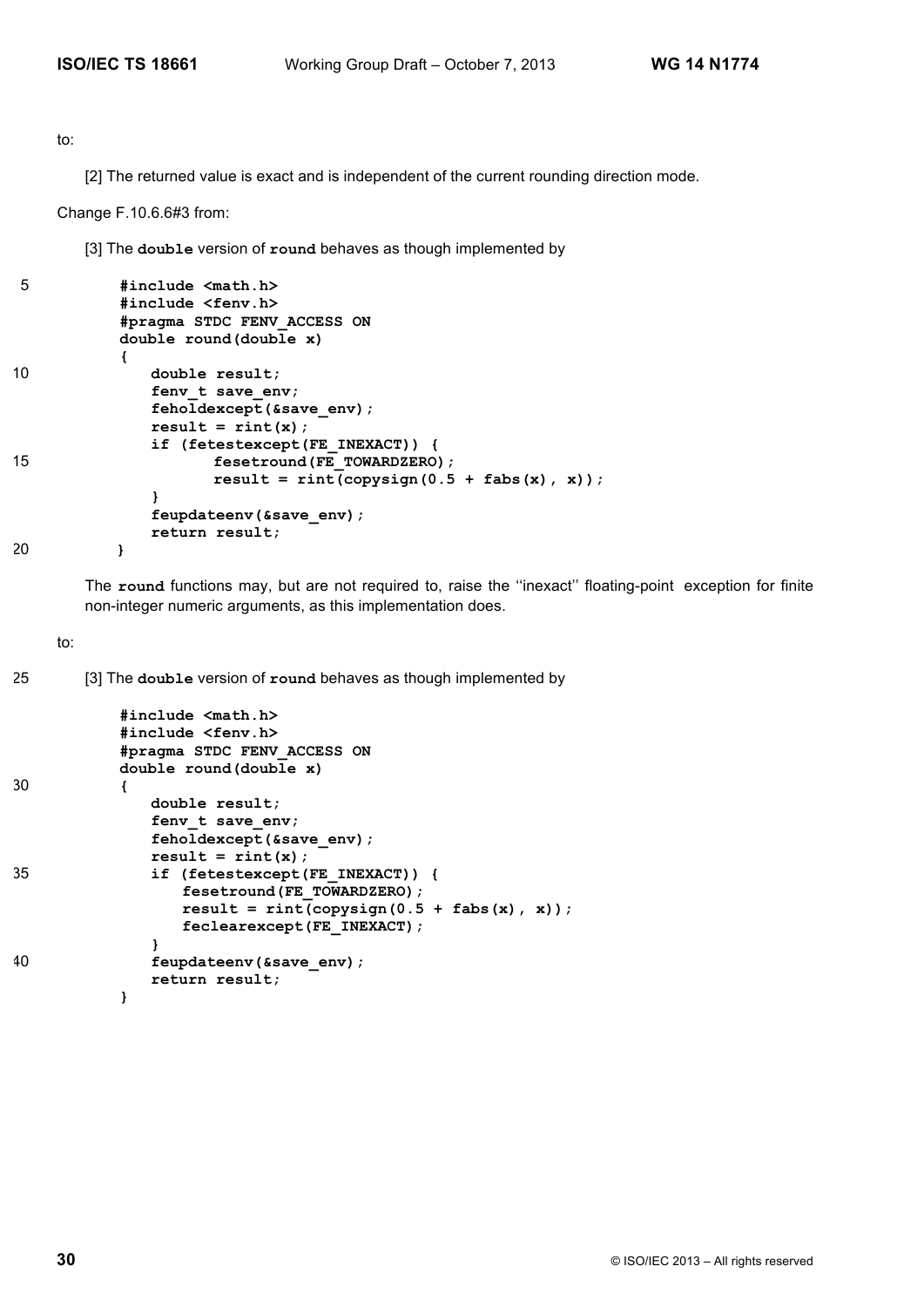After 7.12.9.7, add:

## **7.12.9.7a The roundeven functions**

**Synopsis**

```
[1] #define __STDC_WANT_IEC_60559_BFP_EXT__
5 #include <math.h>
          double roundeven(double x);
          float roundevenf(float x);
          long double roundevenl(long double x);
```
#### 10 **Description**

[2] The **roundeven** functions round their argument to the nearest integer value in floating-point format, rounding halfway cases to even (that is, to the nearest value whose least significant bit 0), regardless of the current rounding direction.

#### **Returns**

15 [3] The **roundeven** functions return the rounded integer value.

After F.10.6.7, add:

#### **F.10.6.7a The roundeven functions**

[1]

- **roundeven(**±0**)** returns ±0.
- 20 **roundeven(**±∞**)** returns ±∞.
	- [2] The returned value is exact and is independent of the current rounding direction mode.
	- [3] See the sample implementation for **ceil** in F.10.6.1.
	- In F.10.6.8#1, delete the second sentence: The returned value is exact.

#### 25 Replace F.10.6.8#2:

[2] The returned value is independent of the current rounding direction mode. The **trunc** functions may, but are not required to, raise the ''inexact'' floating-point exception for finite non-integer arguments.

with:

30 [2] The returned value is exact and is independent of the current rounding direction mode.

#### **14.1.2 Convert to integer type**

IEC 60559 requires conversion operations from each of its formats to each integer format, signed and unsigned, for each of five different rounding methods. For each of these it requires an operation that raises the "inexact" floating-point exception (for non-integer in-range inputs) and an operation that does not raise the 35 "inexact" floating-point exception. The changes below satisfy this requirement with four new functions that take two extra arguments to represent the rounding direction and the rounding precision.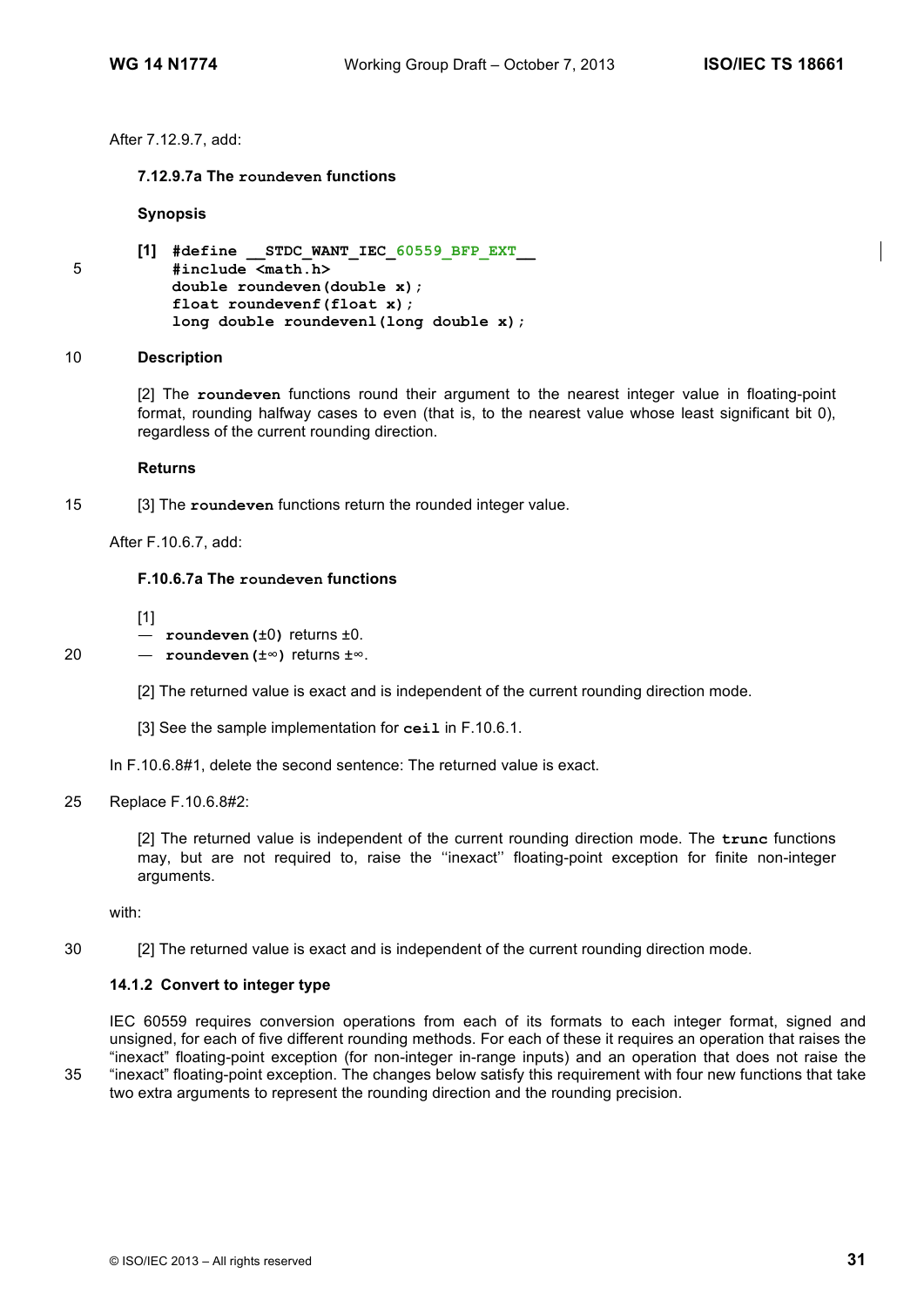## **Changes to C11:**

After 7.12#6, add:

[6a] The math rounding direction macros

**FP\_INT\_UPWARD** 5 **FP\_INT\_DOWNWARD FP\_INT\_TOWARDZERO FP\_INT\_TONEARESTFROMZERO FP\_INT\_TONEAREST**

10 represent the rounding directions of the functions **ceil**, **floor**, **trunc**, **round**, and **roundeven**, respectively, that convert to integral values in floating-point formats. They expand to integer constant expressions with distinct values suitable for use as the second argument to the **fromfp**, **ufromfp**, **fromfpx**, and **ufromfpx** functions.

After 7.12.9.8, add:

# 15 **7.12.9.9 The fromfp and ufromfp functions**

#### **Synopsis**

```
[1] #define __STDC_WANT_IEC_60559_BFP_EXT__
           #include <stdint.h>
           #include <math.h>
20 intmax_t fromfp(double x, int round, unsigned int width);
           intmax_t fromfpf(float x, int round, unsigned int width);
           intmax_t fromfpl(long double x, int round, unsigned int width);
           uintmax_t ufromfp(double x, int round, unsigned int width);
           uintmax_t ufromfpf(float x, int round, unsigned int width);
25 uintmax_t ufromfpl(long double x, int round, unsigned int width);
```
#### **Description**

[2] The **fromfp** and **ufromfp** functions round **x**, using the math rounding direction indicated by **round**, to a signed or unsigned integer, respectively, of **width** bits, and return the result value in the 30 integer type designated by **intmax\_t** or **uintmax\_t**, respectively. If the value of the **round** argument is not equal to the value of a math rounding direction macro, the direction of rounding is unspecified. If the value of **width** exceeds the width of the function type, the rounding is to the full width of the function type. The **fromfp** and **ufromfp** functions do not raise the "inexact" floatingpoint exception. If **x** is infinite or NaN or rounds to an integral value that is outside the range of any 35 supported integer type of the specified width, or if width is zero, the functions return an unspecified value and a domain error occurs.

#### **Returns**

[3] The **fromfp** and **ufromfp** functions return the rounded integer value.

[4] EXAMPLE Upward rounding of double **x** to type **int**, without raising the "inexact" floating-point 40 exception, is achieved by

(int)fromfp(x, FP\_INT\_UPWARD, INT\_WIDTH)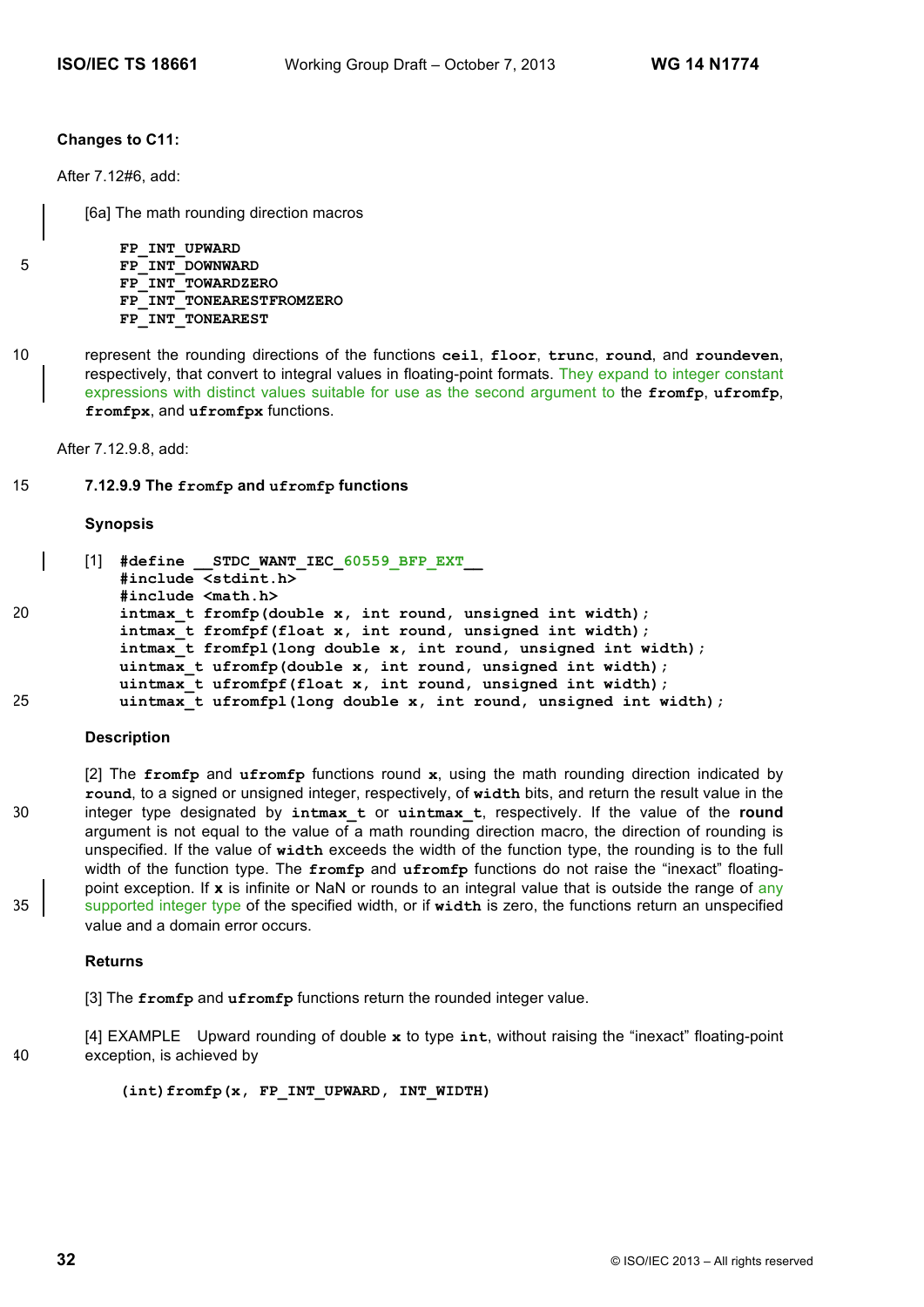#### **7.12.9.10 The fromfpx and ufromfpx functions**

#### **Synopsis**

|    | #define STDC WANT IEC 60559 BFP EXT                                |
|----|--------------------------------------------------------------------|
|    | #include <stdint.h></stdint.h>                                     |
| 5  | #include <math.h></math.h>                                         |
|    | intmax t fromfpx(double x, int round, unsigned int width);         |
|    | intmax t from $f(x)$ (float $x$ , int round, unsigned int width);  |
|    | intmax t fromfpx1(long double x, int round, unsigned int width);   |
|    | uintmax t ufromfpx(double x, int round, unsigned int width);       |
| 10 | uintmax t ufromfpxf(float x, int round, unsigned int width);       |
|    | uintmax t ufromfpxl(long double x, int round, unsigned int width); |

#### **Description**

[2] The **fromfpx** and **ufromfpx** functions differ from the **fromfp** and **ufromfp** functions, 15 respectively, only in that the **fromfpx** and **ufromfpx** functions raise the ''inexact'' floating-point exception if a rounded result not exceeding the specified width differs in value from the argument **x**.

#### **Returns**

[3] The **fromfpx** and **ufromfpx** functions return the rounded integer value.

[4] NOTEConversions to integer types that are not required to raise the inexact exception can be 20 done simply by rounding to integral value in floating type and then converting to the target integer type. For example, the conversion of **long double x** to **uint64\_t**, using upward rounding, is done by

#### **(uint64\_t)ceill(x)**

In 7.12.9.9#2, attach a footnote to the wording:

25 any supported integer type

where the footnote is:

\*) For signed types, 6.2.6.2 permits three representations, which differ in whether a value of  $-(2^M)$ , where *M* is the number of value bits, can be represented.

After F.10.6.8, add:

# 30 **F.10.6.9 The fromfp and ufromfp functions**

[1] The **fromfp** and **ufromfp** functions raise the "invalid" floating-point exception and return an unspecified value if the floating-point argument **x** is infinite or NaN or rounds to an integral value that is outside the range of any supported integer type of the specified width.

[2] These functions do not raise the "inexact" floating-point exception.

# 35 **F.10.6.10 The fromfpx and ufromfpx functions**

[1] The **fromfpx** and **ufromfpx** functions raise the "invalid" floating-point exception and return an unspecified value if the floating-point argument **x** is infinite or NaN or rounds to an integral value that is outside the range of any supported integer type of the specified width.

[2] These functions raise the "inexact" floating-point exception if a valid result differs in value from the 40 floating-point argument **x**.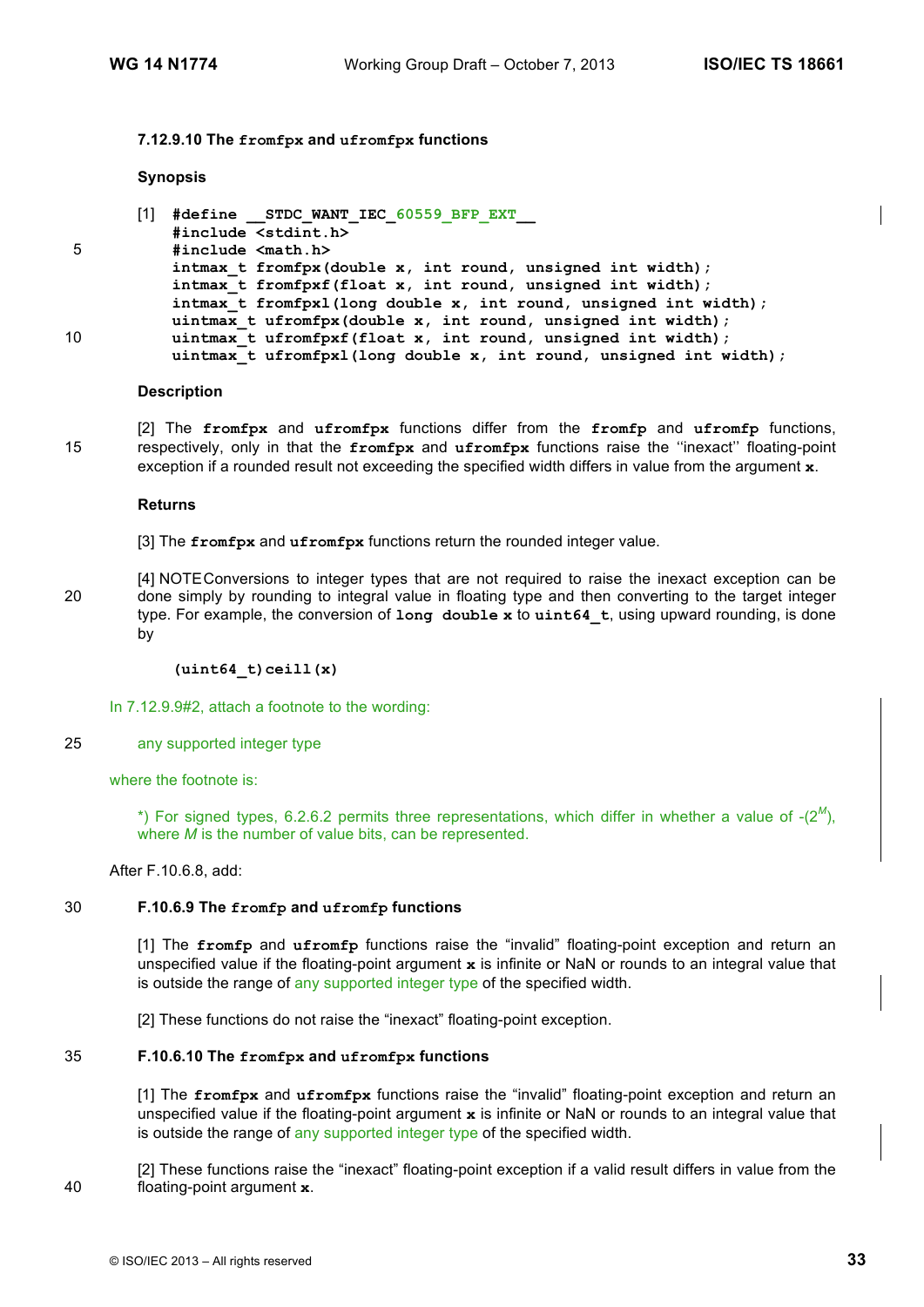# **14.2 The llogb functions**

IEC 60559 requires that its logB operations, for invalid input, return a value outside  $\pm 2 \times (emax + p - 1)$ , where *emax* is the maximum exponent and *p* the precision of the floating-point input format. If the width of the **int** type is only 16 bits and the floating type has a 15-bit exponent (like the binary128 format), then the **ilogb** 5 functions cannot meet this requirement. The following changes to C11 add the **llogb** functions, which return **long int** and hence can satisfy this requirement for the **long double** types provided by current and expected implementations.

## **Changes to C11:**

After 7.12#8, add:

10 [8.a] The macros

**FP\_LLOGB0 FP\_LLOGBNAN**

expand to integer constant expressions whose values are returned by **llogb(x)** if **x** is zero or NaN, 15 respectively. The value of **FP\_LLOGB0** shall be **LONG\_MIN** if the value of **FP\_LOGB0** is **INT\_MIN**, and shall be **-LONG\_MAX** if the value of **FP\_LOGB0** is **–INT\_MAX**. The value of **FP\_LLOGBNAN** shall be **LONG\_MAX** if the value of **FP\_LOGBNAN** is **INT\_MAX**, and shall be **LONG\_MIN** if the value of **FP\_LOGBNAN** is **INT\_MIN**.

After 7.12.6.6, add:

20 **7.12.6.6a The llogb functions** 

#### **Synopsis**

```
[1] #define __STDC_WANT_IEC_60559_BFP_EXT__
           #include <math.h>
           long int llogb(double x);
25 long int llogbf(float x);
           long int llogbl(long double x);
```
## **Description**

[2] The **llogb** functions extract the exponent of **x** as a signed **long int** value. If **x** is zero they 30 compute the value **FP\_LLOGB0;** if **x** is infinite they compute the value **LONG\_MAX;** if **x** is a NaN they compute the value **FP\_LLOGBNAN;** otherwise, they are equivalent to calling the corresponding **logb** function and casting the returned value to type **long int.** A domain error or range error may occur if **x** is zero, infinite, or NaN. If the correct value is outside the range of the return type, the numeric result is unspecified.

#### 35 **Returns**

[3] The **llogb** functions return the exponent of **x** as a signed **long int** value.

**Forward references:** the **logb** functions (7.12.6.11).

After F.10.3.6, add:

#### **F.10.3.6a The llogb functions**

40 [1] The **llogb** functions are equivalent to the **ilogb** functions, except that the **llogb** functions determine a result in the **long int** type.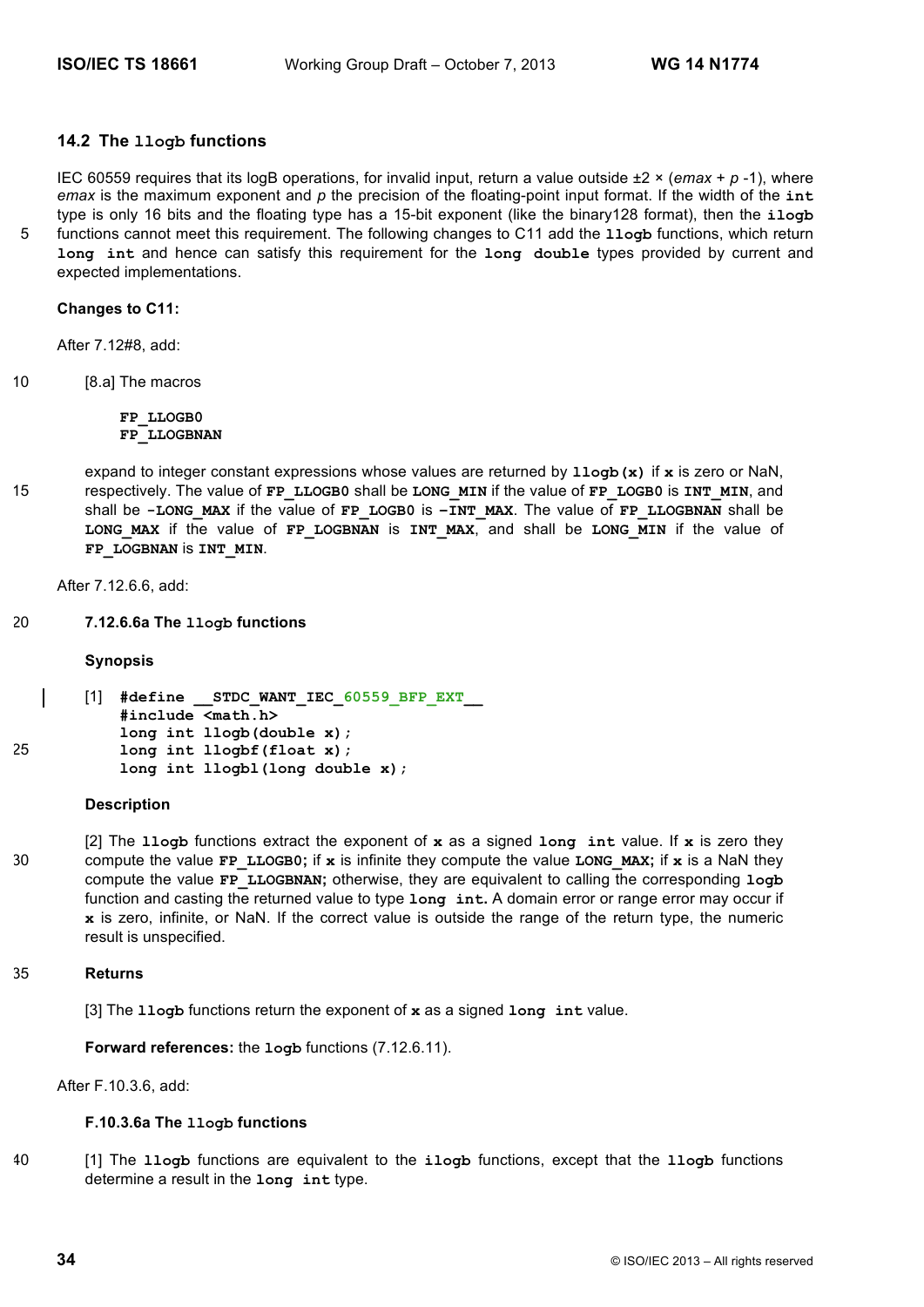# **14.3 Max-min magnitude functions**

IEC 60559 requires functions that determine which of two inputs has the maximum and minimum magnitude.

#### **Changes to C11:**

After 7.12.12.3, add:

#### 5 **7.12.12.4 The fmaxmag functions**

#### **Synopsis**

```
[1] #define __STDC_WANT_IEC_60559_BFP_EXT__
           #include <math.h> 
           double fmaxmag(double x, double y);
10 float fmaxmagf(float x, float y);
           long double fmaxmagl(long double x, long double y);
```
#### **Description**

[2] The **fmaxmag** functions determine the value of their argument whose magnitude is the maximum 15 of the magnitudes of the arguments: the value of  $x$  if  $|x| > |y|$ ,  $y$  if  $|x| < |y|$ , and  $f_{\text{max}}(x, y)$ otherwise.

#### **Returns**

[3] The **fmaxmag** functions return the value of their argument of maximum magnitude.

#### **7.12.12.5 The fminmag functions**

# 20 **Synopsis**

```
[1] #define __STDC_WANT_IEC_60559_BFP_EXT__
           #include <math.h> 
           double fminmag(double x, double y);
           float fminmagf(float x, float y);
25 long double fminmagl(long double x, long double y);
```
#### **Description**

[2] The **fminmag** functions determine the value of their argument whose magnitude is the minimum of the magnitudes of the arguments: the value of  $x$  if  $|x| < |y|$ ,  $y$  if  $|x| > |y|$ , and  $f_{min}(x, y)$  otherwise.

#### 30 **Returns**

[3] The **fminmag** functions return the value of their argument of minimum magnitude.

In 7.12.12.4#2, attach a footnote to the wording:

the value of  $x$  if  $|x| > |y|$ ,  $y$  if  $|x| < |y|$ , and  $fmax(x, y)$  otherwise.

where the footnote is:

35 \*) Quiet NaN arguments are treated as missing data: if one argument is a quiet NaN and the other numeric, then the **fmaxmag** functions choose the numeric value. See F.10.9.4.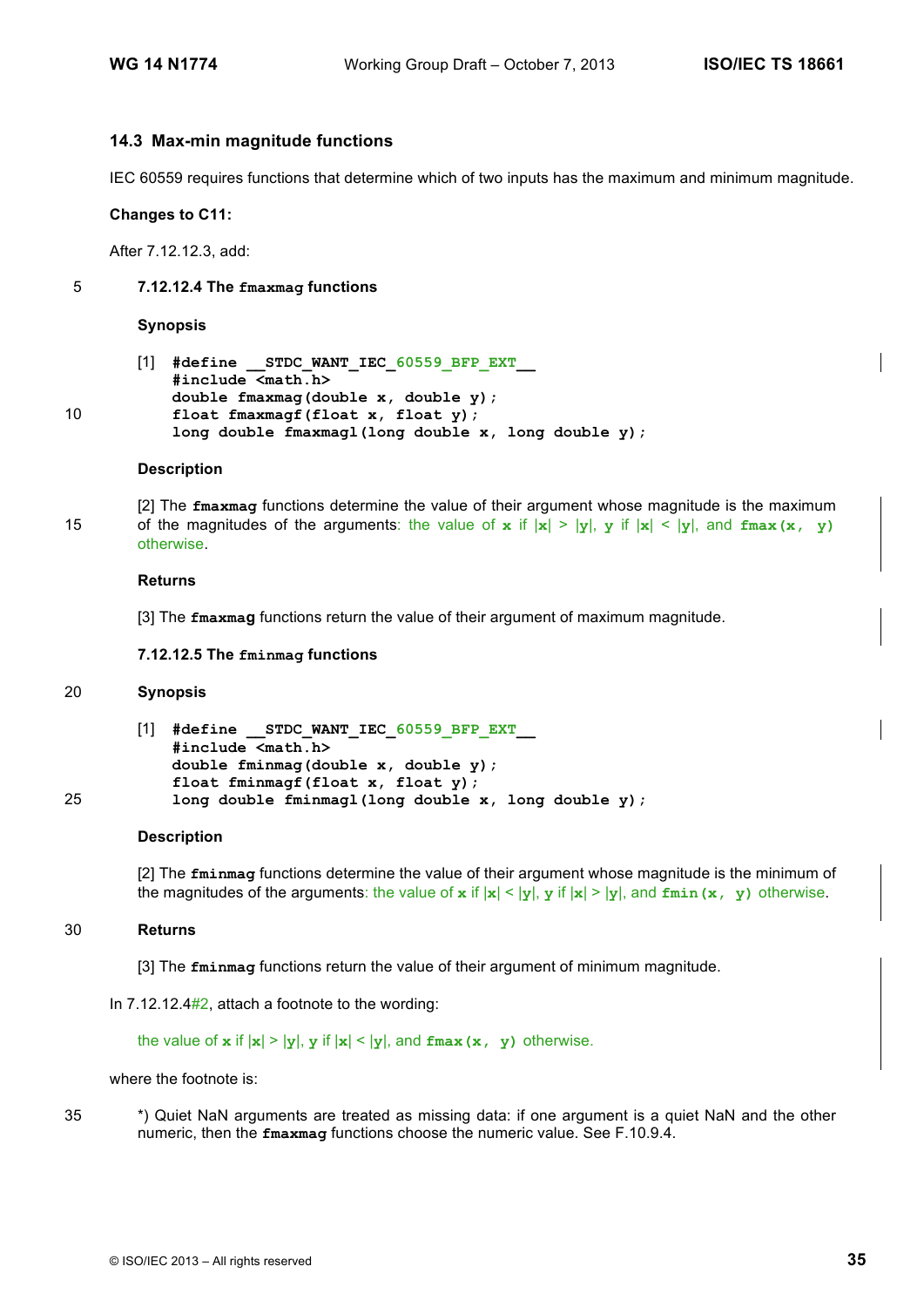In 7.12.12.5#2, attach a footnote to the wording:

```
the value of x if |x| < |y|, y if |x| > |y|, and fmin(x, y) otherwise.
```
where the footnote is:

\*) The **fminmag** functions are analogous to the **fmaxmag** functions in their treatment of quiet NaNs.

5 After F.10.9.3, add:

#### **F.10.9.4 The fmaxmag functions**

[1] If just one argument is a NaN, the **fmaxmag** functions return the other argument (if both arguments are NaNs, the functions return a NaN).

[2] The returned value is exact and is independent of the current rounding direction mode.

10 [3] The body of the **fmaxmag** function might be

```
{ 
              double ax, ay, r;
              ax = fabs(x);
              ay = fabs(y);
15 if (isgreater(ax, ay)) (void)canonicalize(&r, &x);
              else if (isgreater(ay, ax)) (void)canonicalize(&r, &y);
              else r = fmax(x, y);
              return r;
           }
```
20

#### **F.10.9.5 The fminmag functions**

[1] The **fminmag** functions are analogous to the **fmaxmag** functions (F.10.9.4).

[2] The returned value is exact and is independent of the current rounding direction mode.

#### **14.4 The nextup and nextdown functions**

25 IEC 60559 replaces the previously recommended two-argument nextAfter operation with one-argument nextUp and nextDown operations. C11 supports the nextAfter operation with the **nextafter** and **nexttoward** functions. The following changes to C11 add functions for the new operations and retain the **nextafter** and **nexttoward** functions already in C11.

#### **Changes to C11:**

30 After 7.12.11.4 add:

#### **7.12.11.5 The nextup functions**

#### **Synopsis**

```
[1] #define STDC WANT IEC 60559 BFP EXT
          #include <math.h>
35 double nextup(double x);
          float nextupf(float x);
          long double nextupl(long double x);
```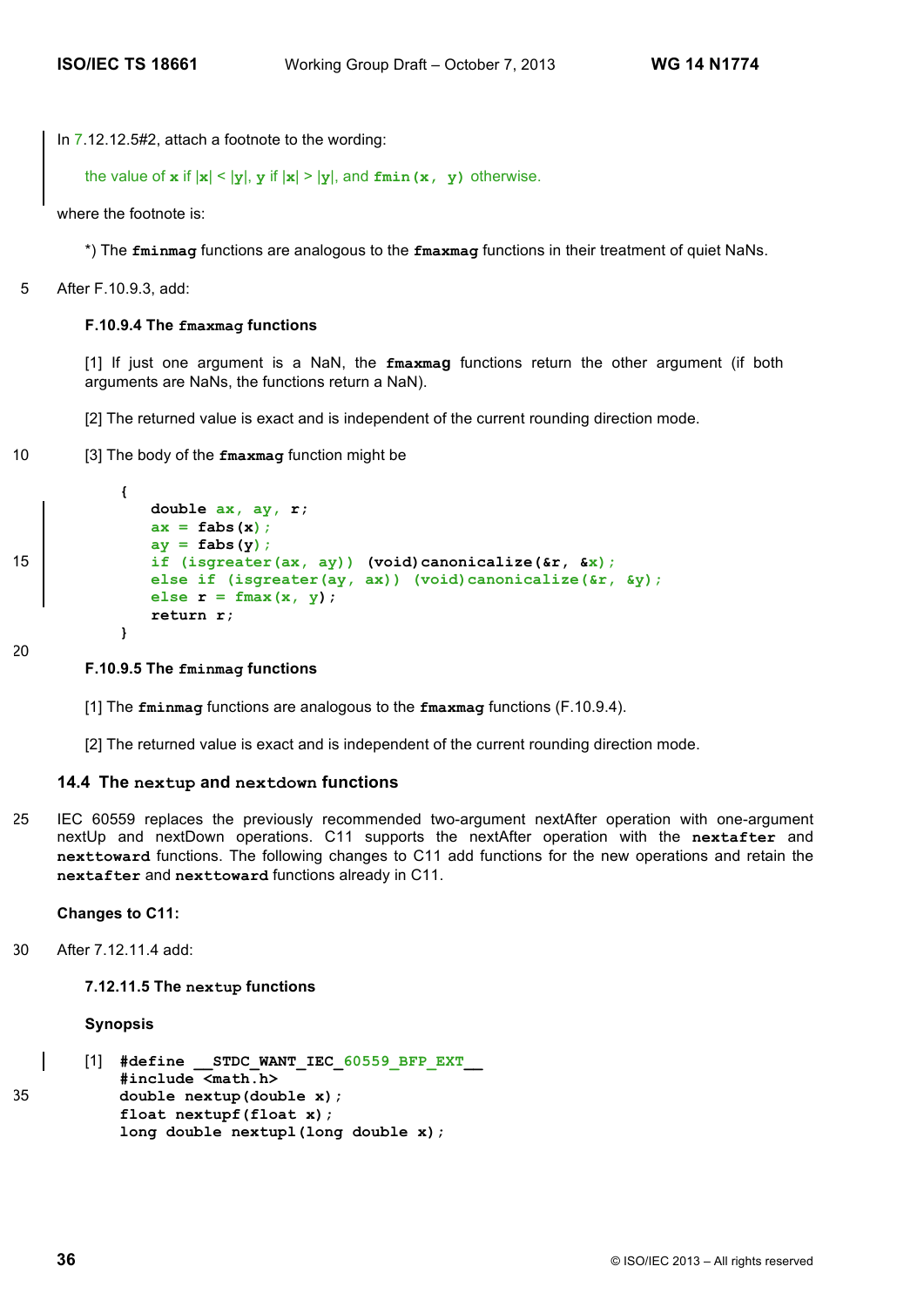## **Description**

[2] The **nextup** functions determine the next representable value, in the type of the function, greater than **x**. If **x** is the negative number of least magnitude in the type of **x**, **nextup(x)** is −0 if the type has signed zeros and is 0 otherwise. If **x** is zero, **nextup(x)** is the positive number of least 5 magnitude in the type of **x**. **nextup(HUGE\_VAL)** is **HUGE\_VAL**.

#### **Returns**

[3] The **nextup** functions return the next representable value in the specified type greater than **x.**

#### **7.12.11.6 The nextdown functions**

#### **Synopsis**

```
10 [1] #define __STDC_WANT_IEC_60559_BFP_EXT__
           #include <math.h>
           double nextdown(double x);
           float nextdownf(float x);
           long double nextdownl(long double x);
```
#### 15

#### **Description**

[2] The **nextdown** functions determine the next representable value, in the type of the function, less than **x**. If **x** is the positive number of least magnitude in the type of **x**, **nextdown(x)** is +0 if the type has signed zeros and is 0 otherwise. If **x** is zero, **nextdown(x)** is the negative number of least 20 magnitude in the type of **x**. **nextdown(-HUGE\_VAL)** is -**HUGE\_VAL**.

#### **Returns**

[3] The **nextdown** functions return the next representable value in the specified type less than **x.**

After F.10.8.4, add:

#### **F.10.8.5 The nextup functions**

#### 25 [1]

```
— nextup(+∞) returns +∞.
```
— **nextup(**−∞**)** returns the largest-magnitude negative finite number in the type of the function.

### **F.10.8.6 The nextdown functions**

```
30 [1]
```
— **nextdown(**+∞**)** returns the largest-magnitude positive finite number in the type of the function. — **nextdown(**−∞**)** returns −∞.

#### **14.5 Functions that round result to narrower type**

35 IEC 60559 requires add, subtract, multiply, divide, fused multiply-add, and square root operations that round once to a floating-point format independent of the format of the operands. The following changes to C11 add functions for these operations that round to formats narrower than the operand formats.

#### **Changes to C11:**

After 7.12#7, add:

40 [7a] Each of the macros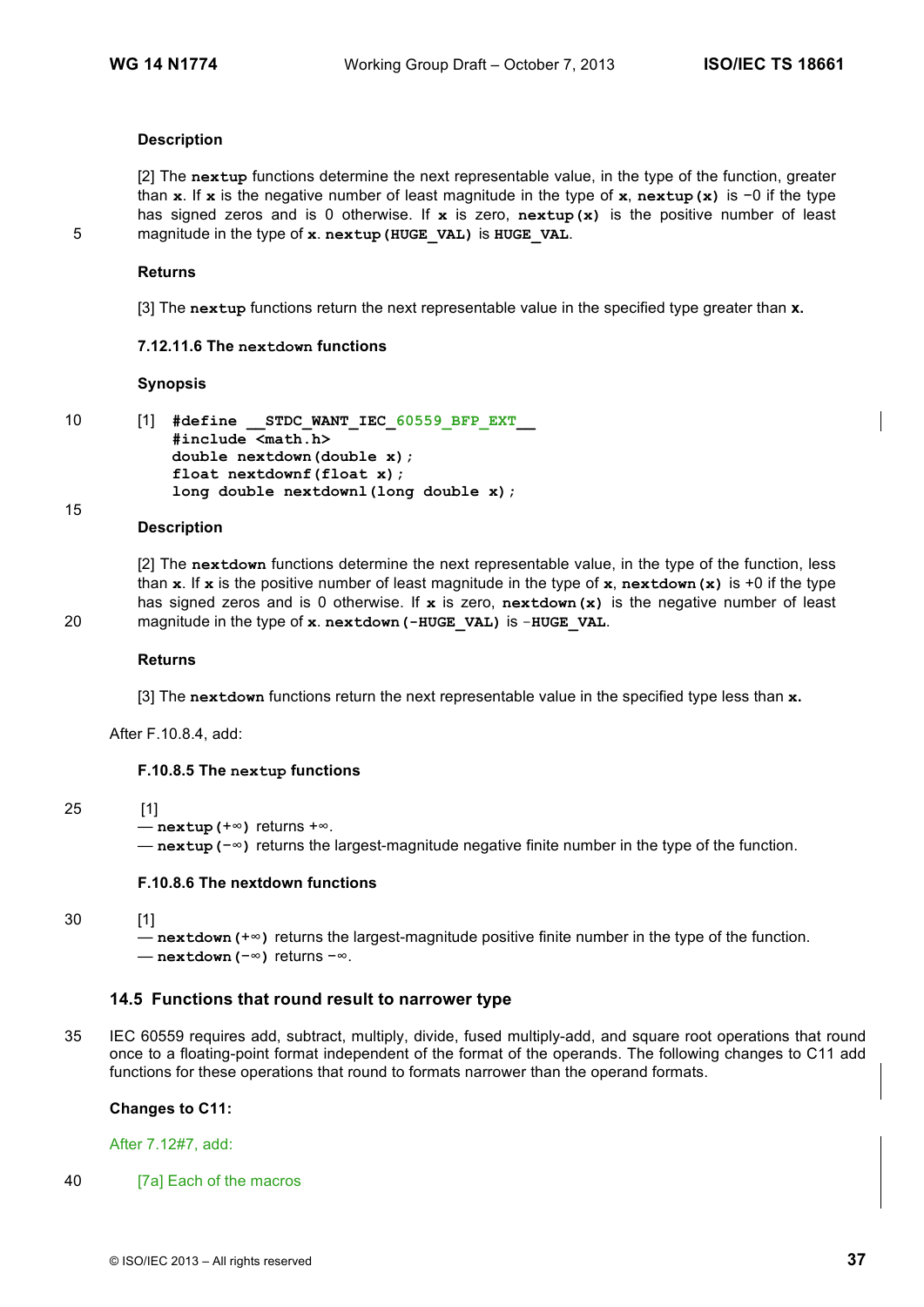|    | <b>FAST FADD</b><br>FP                     |
|----|--------------------------------------------|
|    | FP FAST FADDL                              |
|    | <b>FAST</b><br><b>DADDL</b><br>FP          |
| 5  | FP FAST FSUB                               |
|    | <b>FAST FSUBL</b><br>FP                    |
|    | FP FAST DSUBL                              |
|    | <b>FAST FMUL</b><br>FP                     |
|    | FP FAST FMULL                              |
| 10 | FP FAST DMULL                              |
|    | FP FAST FDIV                               |
|    | FP FAST FDIVL                              |
|    | FP FAST DDIVL                              |
|    | <b>FAST FSORT</b><br>FP                    |
| 15 | FP FAST FSORTL                             |
|    | <b>DSORTL</b><br><b>FAST</b><br>${\bf FP}$ |

is optionally defined. If defined, it indicates that the corresponding function generally executes about as fast, or faster, than the corresponding operation of the argument type (with result type the same as the argument type) followed by conversion to the narrower type. (For FP FAST FFMA, **FP\_FAST\_FFMAL**, and **FP\_FAST\_DFMAL**, the comparison is to a call to **fma** or **fmal** followed by a 20 conversion, not to separate multiply, add, and conversion.) If defined, these macros expand to the integer constant 1.

After 7.12.13, add:

#### **7.12.13a Functions that round result to narrower type**

# **7.12.13a.1 Add and round to narrower type**

#### 25 **Synopsis**

```
[1] #define __STDC_WANT_IEC_60559_BFP_EXT__
           #include <math.h>
           float fadd(double x, double y); 
           float faddl(long double x, long double y); 
30 double daddl(long double x, long double y);
```
#### **Description**

[2] These functions compute the sum  $x + y$ , rounded to the type of the function. They compute the sum (as if) to infinite precision and round once to the result format, according to the current rounding 35 mode. A range error may occur for finite arguments. A domain error may occur for infinite arguments.

#### **Returns**

[3] These functions return the sum  $x + y$ , rounded to the type of the function.

#### **7.12.13a.2 Subtract and round to narrower type**

#### **Synopsis**

```
40 | [1] #define STDC WANT IEC 60559 BFP EXT
           #include <math.h>
           float fsub(double x, double y); 
           float fsubl(long double x, long double y); 
           double dsubl(long double x, long double y);
45
```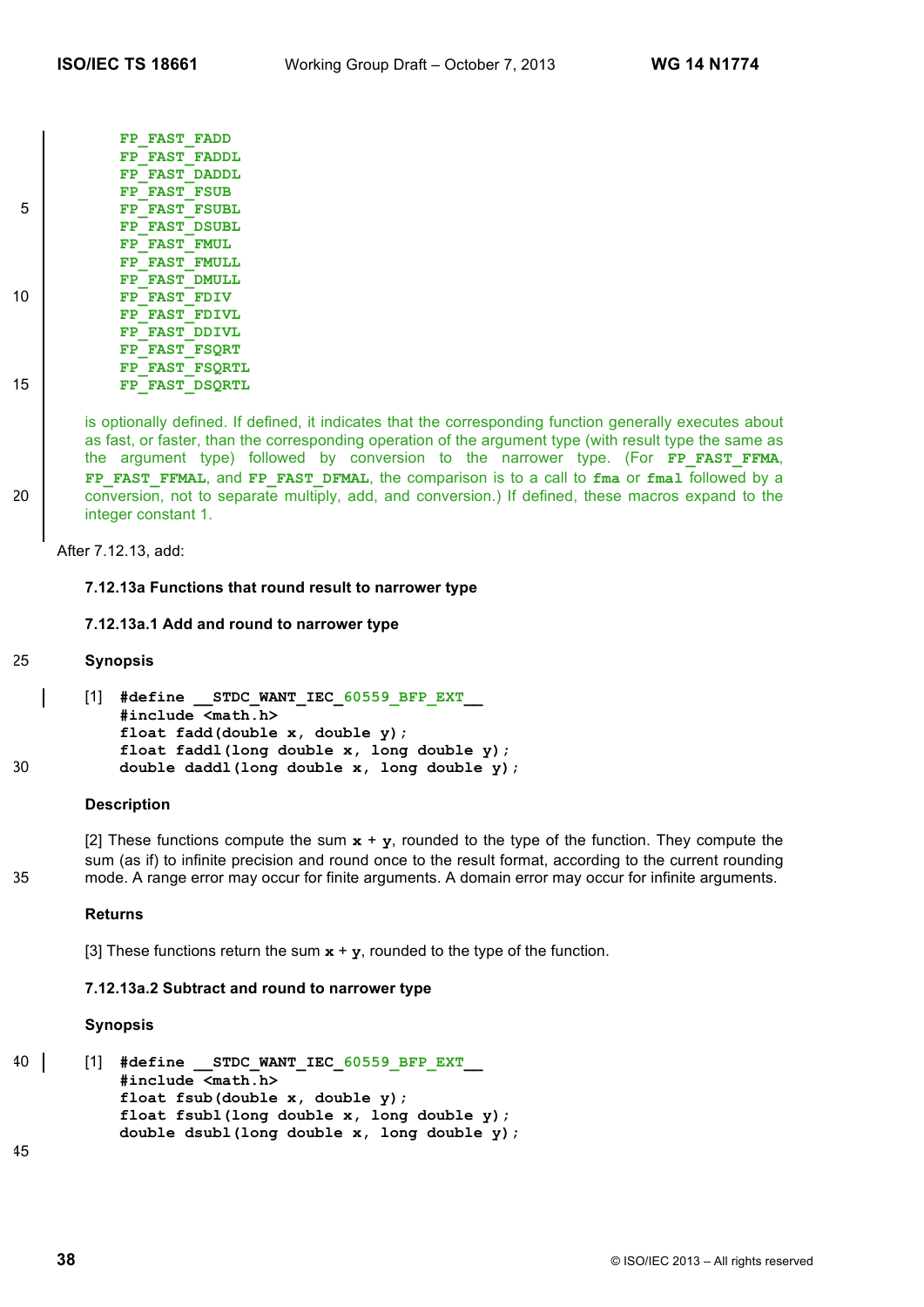# **Description**

[2] These functions compute the difference **x** − **y**, rounded to the type of the function. They compute the difference (as if) to infinite precision and round once to the result format, according to the current rounding mode. A range error may occur for finite arguments. A domain error may occur for infinite 5 arguments.

#### **Returns**

[3] These functions return the difference **x** − **y**, rounded to the type of the function.

#### **7.12.13a.3 Multiply and round to narrower type**

#### **Synopsis**

15

```
10 [1] #define __STDC_WANT_IEC_60559_BFP_EXT__
           #include <math.h>
           float fmul(double x, double y); 
           float fmull(long double x, long double y); 
           double dmull(long double x, long double y);
```
#### **Description**

[2] These functions compute the product  $x \times y$ , rounded to the type of the function. They compute the product (as if) to infinite precision and round once to the result format, according to the current rounding mode. A range error may occur for finite arguments. A domain error occurs for one infinite 20 argument and one zero argument.

#### **Returns**

[3] These functions return the product of  $x \times y$ , rounded to the type of the function.

#### **7.12.13a.4 Divide and round to narrower type**

#### **Synopsis**

```
25 [1] #define __STDC_WANT_IEC_60559_BFP_EXT__
           #include <math.h>
           float fdiv(double x, double y); 
           float fdivl(long double x, long double y); 
           double ddivl(long double x, long double y);
```
#### 30

#### **Description**

[2] These functions compute the quotient  $x \div y$ , rounded to the type of the function. They compute the quotient (as if) to infinite precision and round once to the result format, according to the current rounding mode. A range error may occur for finite arguments. A domain error occurs for either both 35 arguments infinite or both arguments zero. A pole error occurs for a finite x and a zero y.

#### **Returns**

[3] These functions return the quotient  $\mathbf{x} \div \mathbf{y}$ , rounded to the type of the function.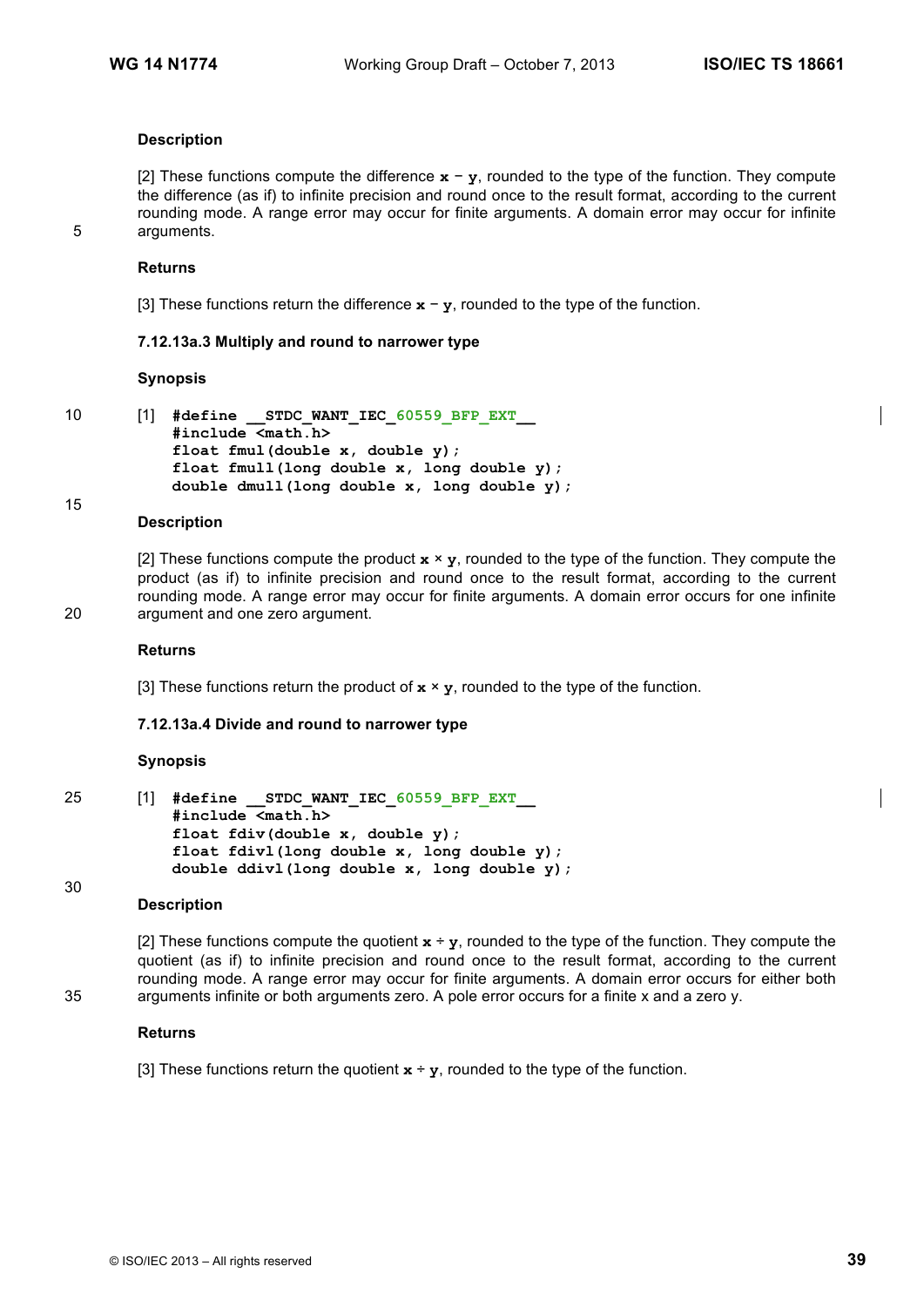## **7.12.13a.5 Floating multiply-add rounded to narrower type**

#### **Synopsis**

```
[1] #define STDC WANT IEC 60559 BFP EXT
          #include <math.h>
5 float ffma(double x, double y, double z); 
          float ffmal(long double x, long double y, long double z); 
          double dfmal(long double x, long double y, long double z);
```
#### **Description**

10 [2] These functions compute  $(\mathbf{x} \times \mathbf{y}) + \mathbf{z}$ , rounded to the type of the function. They compute  $(\mathbf{x} \times \mathbf{y}) +$ **z** to infinite precision and round once to the result format, according to the current rounding mode. A range error may occur for finite arguments. A domain error may occur for an infinite argument.

#### **Returns**

[3] These functions return  $(\mathbf{x} \times \mathbf{y}) + \mathbf{z}$ , rounded to the type of the function.

#### 15 **7.12.13a.6 Square root rounded to narrower type**

#### **Synopsis**

```
[1] #define __STDC_WANT_IEC_60559_BFP_EXT__
           #include <math.h>
           float fsqrt(double x); 
20 float fsqrtl(long double x); 
           double dsqrtl(long double x);
```
#### **Description**

[2] These functions compute the square root of **x**, rounded to the type of the function. They compute 25 the square root (as if) to infinite precision and round once to the result format, according to the current rounding mode. A range error may occur for finite positive arguments. A domain error occurs if the argument is less than zero.

#### **Returns**

[3] These functions return the square root of **x**, rounded to the type of the function.

30 After F.10.10 add:

# **F.10.10a Functions that round result to narrower type**

[1] The functions that round their result to narrower type (7.12.13a) are fully specified in IEC 60559. The returned value is dependent on the current rounding direction mode.

# **14.6 Comparison macros**

35 IEC 60559 requires an extensive set of comparison operations. C11's built-in equality and relational operators and quiet comparison macros and their negations (**!**) support all these required operations, except for compareSignalingEqual and compareSignalingNotEqual. The following changes to C11 provide a function-like macro for compareSignalingEqual. The negation of the macro provides compareSignalingNotEqual. (See Table 1.)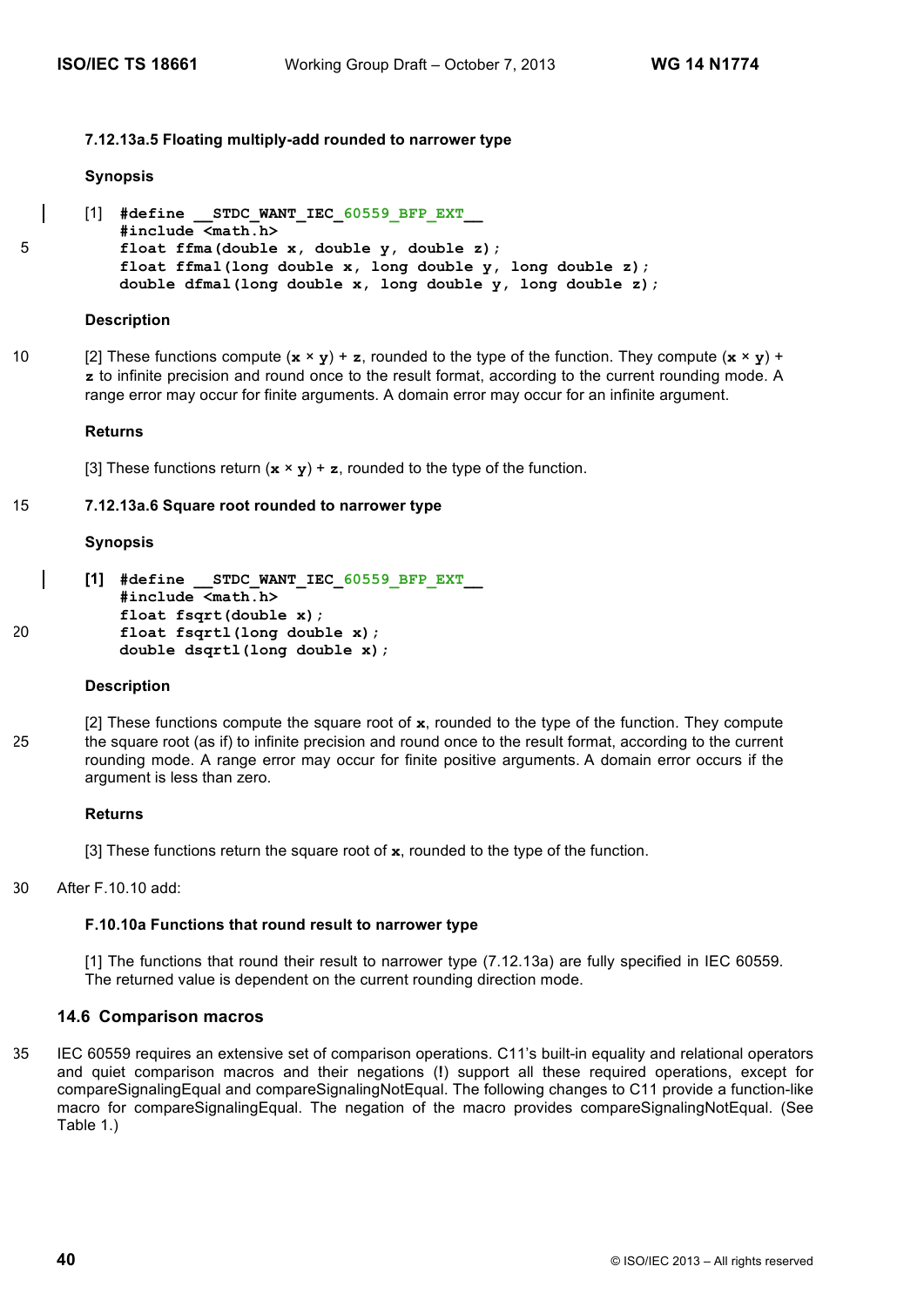#### **Changes to C11:**

After 7.12.14.6, add:

#### **7.12.14.7 The iseqsig macro**

#### **Synopsis**

```
5 [1] #define __STDC_WANT_IEC_60559_BFP_EXT__
           #include <math.h>
           int iseqsig(real-floating x, real-floating y);
```
#### **Description**

10 [2] The **iseqsig** macro determines whether its arguments are equal. If an argument is a NaN, a domain error occurs for the macro, as if a domain error occurred for a function (7.12.1).

#### **Returns**

[3] The **iseqsig** macro returns 1 if its arguments are equal and 0 otherwise.

After F.10.11, add:

#### 15 **F.10.11.1 The iseqsig macro**

[1] The equality operator **==** and the **iseqsiq** macro produce equivalent results, except that the **iseqsig** macro raises the "invalid" floating-point exception if an argument is a NaN.

## **14.7 Classification macros**

IEC 60559 requires several classification operations, all but four of which are already supported in C11 as 20 function-like macros. The changes to C11 below support the remaining four.

#### **Changes to C11:**

After 7.12.3.1, add:

# **7.12.3.1a The iscanonical macro**

#### **Synopsis**

25 [1] **#define \_\_STDC\_WANT\_IEC\_60559\_BFP\_EXT\_\_ #include <math.h> int iscanonical(real-floating x);**

#### **Description**

30 [2] The **iscanonical** macro determines whether its argument value is canonical (5.2.4.2.2). First, an argument represented in a format wider than its semantic type is converted to its semantic type. Then determination is based on the type of the argument.

#### **Returns**

[3] The **iscanonical** macro returns a nonzero value if and only if its argument is canonical.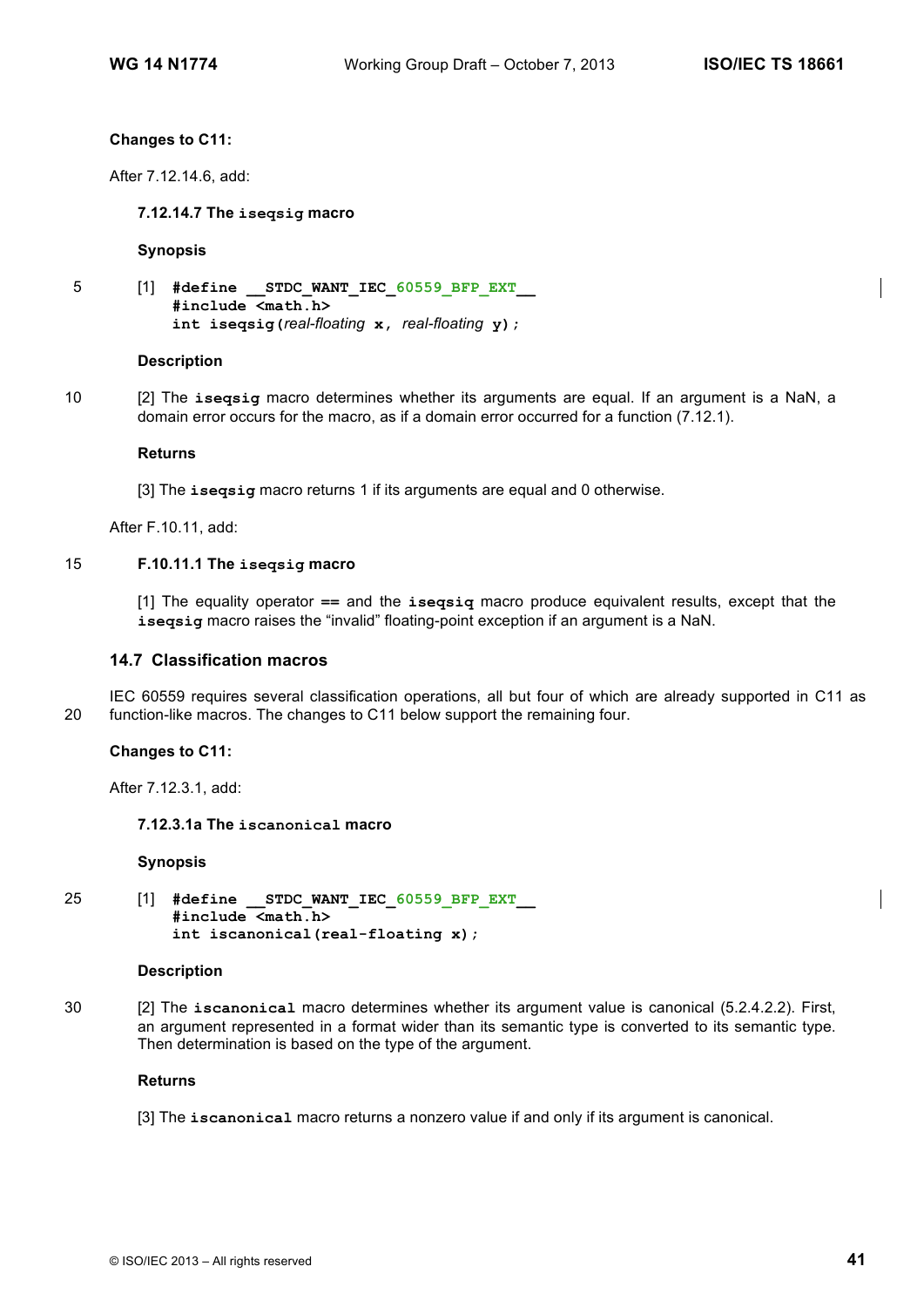At the end of 7.12.3.6, add:

**7.12.3.7 The issignaling macro**

**Synopsis**

```
[1] #define STDC WANT IEC 60559 BFP EXT
5 #include <math.h> 
         int issignaling(real-floating x);
```
#### **Description**

[2] The **issignaling** macro determines whether its argument value is a signaling NaN.

#### 10 **Returns**

[3] The **issignaling** macro returns a nonzero value if and only if its argument is a signaling NaN.

**7.12.3.8 The issubnormal macro**

#### **Synopsis**

[1] **#define \_\_STDC\_WANT\_IEC\_60559\_BFP\_EXT\_\_** 15 **#include <math.h> int issubnormal(real-floating x);**

#### **Description**

[2] The **issubnormal** macro determines whether its argument value is subnormal. First, an 20 argument represented in a format wider than its semantic type is converted to its semantic type. Then determination is based on the type of the argument.

#### **Returns**

[3] The **issubnormal** macro returns a nonzero value if and only if its argument is subnormal.

#### **7.12.3.9 The iszero macro**

#### 25 **Synopsis**

```
[1] #define __STDC_WANT_IEC_60559_BFP_EXT__
    #include <math.h> 
    int iszero(real-floating x);
```
#### 30 **Description**

[2] The **iszero** macro determines whether its argument value is (positive, negative, or unsigned) zero. First, an argument represented in a format wider than its semantic type is converted to its semantic type. Then determination is based on the type of the argument.

#### **Returns**

35 [3] The **iszero** macro returns a nonzero value if and only if its argument is zero.

In 7.12.3.7#2, attach a footnote to the wording:

The **issignaling** macro determines whether its argument value is a signaling NaN.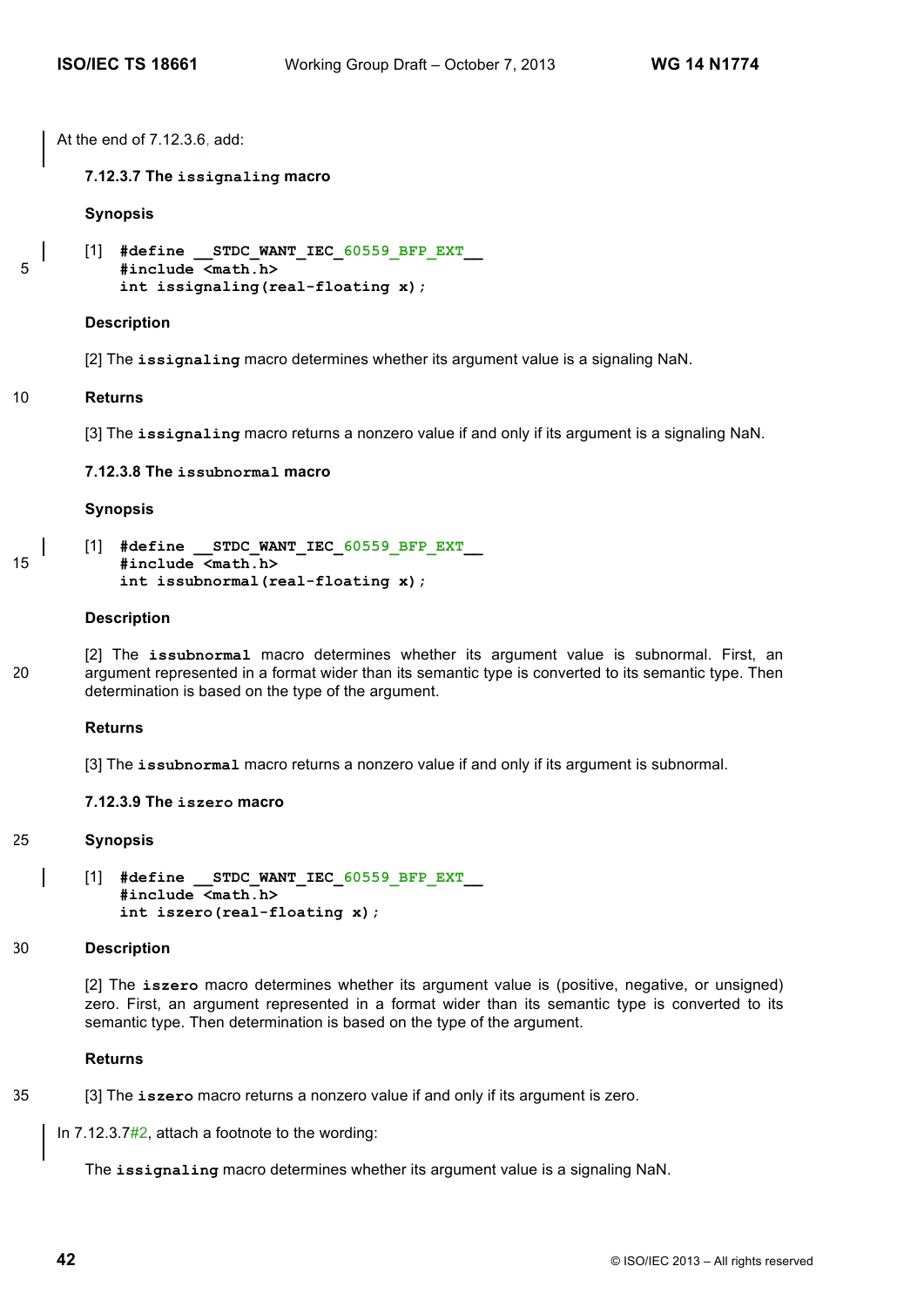where the footnote is:

\*) F.3 specifies that **issignaling** (and all the other classification macros), raise no floating-point exception if the argument is a variable, or any other expression whose value is represented in the format of the its semantic type, even if the value is a signaling NaN.

# 5 **14.8 Total order functions**

IEC 60559 requires a totalOrder operation, which it defines as follows:

"totalOrder(x, *y)* imposes a total ordering on canonical members of the format of *x* and *y*:

- a) If  $x < y$ , totalOrder(x,  $y$ ) is true.
- 10 b) If  $x > y$ , totalOrder(x,  $y$ ) is false.

c) If *x* = *y*:

- 1) totalOrder(−0, +0) is true.
- 2) totalOrder(+0, −0) is false.
- 3) If *x* and *y* represent the same floating-point datum:
- 15 i) If *x* and *y* have negative sign, totalOrder(x, *y)* is true if and only if the exponent of *x* ≥ the exponent of *y*
	- ii) otherwise totalOrder(x, *y)* is true if and only if the exponent of *x* ≤ the exponent of *y.*
	- d) If *x* and *y* are unordered numerically because *x* or *y* is NaN:
- 1) totalOrder(−NaN, *y)* is true where −NaN represents a NaN with negative sign bit and *y* is a 20 floating-point number.
	- 2) totalOrder(x, +NaN) is true where +NaN represents a NaN with positive sign bit and *x* is a floating-point number.
	- 3) If *x* and *y* are both NaNs, then totalOrder reflects a total ordering based on:
	- i) negative sign orders below positive sign
- 25 ii) signaling orders below quiet for +NaN, reverse for −NaN
	- iii) lesser payload, when regarded as an integer, orders below greater payload for +NaN, reverse for −NaN."

IEC 60559:2011 also requires a totalOrderMag operation which is the totalOrder of the absolute values of the 30 operands. The following changes to C11 provide these operations.

#### **Changes to C11:**

After F.10.11, add:

#### **F.10.12 Total order functions**

[1] This annex specifies the total order functions required by IEC 60559.

#### 35 **F.10.12.1 The totalorder functions**

#### **Synopsis**

[1] **#define \_\_STDC\_WANT\_IEC\_60559\_BFP\_EXT\_\_ #include <math.h> int totalorder(double x, double y);** 40 **int totalorderf(float x, float y); int totalorderl(long double x, long double y);**

#### **Description**

[2] The **totalorder** functions determine whether the total order relationship, defined by IEC 60559, 45 is true for the ordered pair of its arguments **x**, **y**. These functions are fully specified in IEC 60559. These functions are independent of the current rounding direction mode and raise no floating-point exceptions, even if an argument is a signaling NaN.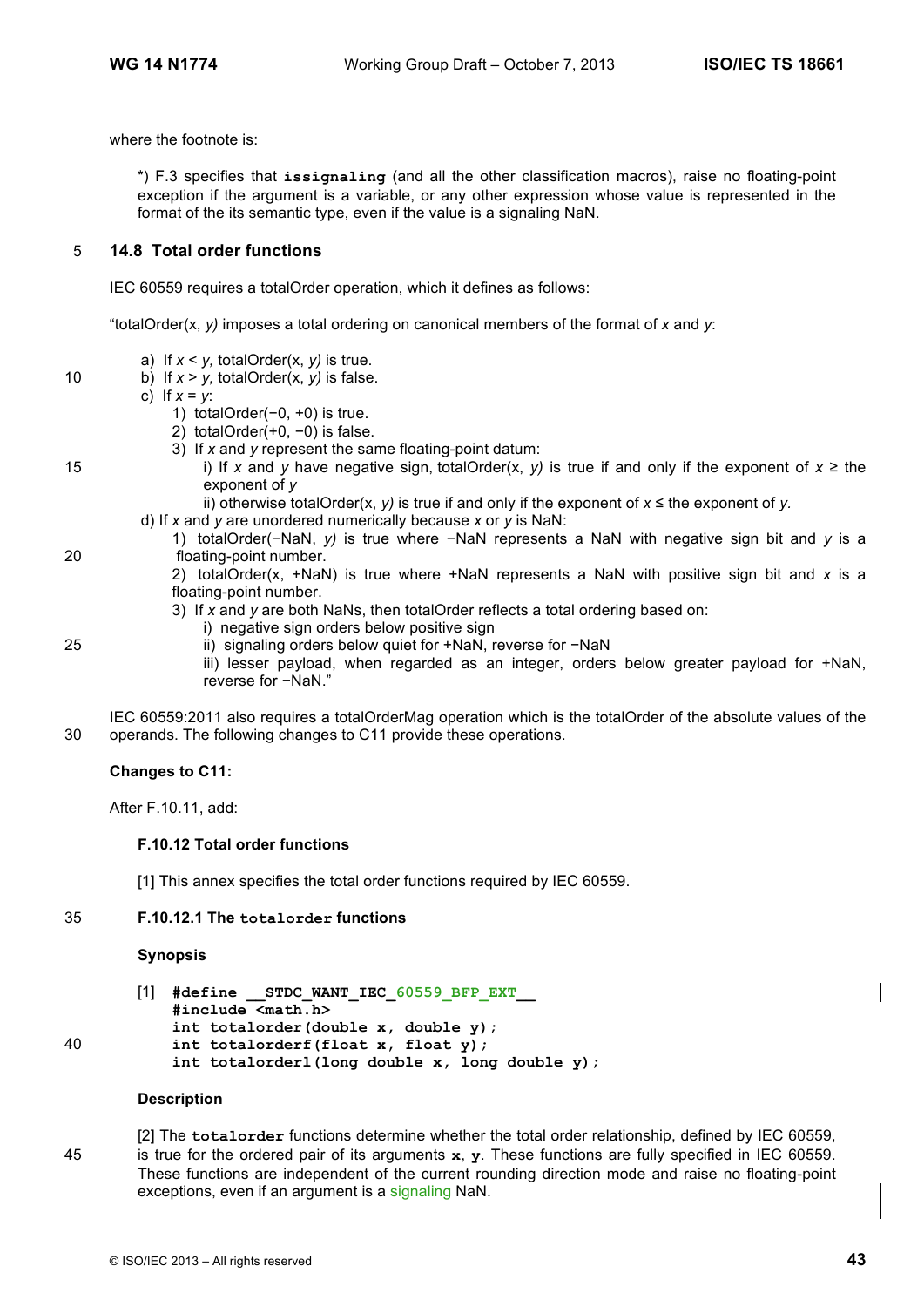#### **Returns**

[3] The **totalorder** functions return nonzero if and only if the total order relation is true for the ordered pair of its arguments **x**, **y**.

#### **F.10.12.2 The totalordermag functions**

#### 5 **Synopsis**

10

[1] #define STDC WANT IEC 60559 BFP EXT **int totalordermag(double x, double y); int totalordermagf(float x, float y); int totalordermagl(long double x, long double y);**

#### **Description**

[2] The **totalordermag** functions determine whether the total order relationship, defined by IEC 60559, is true for the ordered pair of the magnitudes of its arguments **x**, **y**. These functions are fully specified in IEC 60559. These functions are independent of the current rounding direction mode and 15 **find** raise no floating-point exceptions, even if an argument is a signaling NaN.

#### **Returns**

[3] The **totalordermag** functions return nonzero if and only if the total order relation is true for the ordered pair of the magnitudes of it arguments **x**, **y**.

- In F.10.12#1, attach a footnote to the wording:
- 20 These functions are fully specified in IEC 60559.

where the footnote is:

\*) The total order functions are specified only in Annex F because they depend on the details of IEC 60559 formats.

## **14.9 Canonicalize functions**

25 IEC 60559 requires an arithmetic convertFormat operation from each format to itself. This operation produces a canonical encoding and, for a signaling NaN input, raises the "invalid" floating-point exception and delivers a quiet NaN. C assignment (and conversion as if by assignment) to the same format may be implemented as a convertFormat operation or as a copy operation. The changes to C11 below provide the IEC 60559 convertFormat operation.

## 30 **Changes to C11:**

As the last subclause of 7.12.11 (after 7.12.11.5-6 added above), add:

# **7.12.11.7 The canonicalize functions**

#### **Synopsis**

```
[1] #define __STDC_WANT_IEC_60559_BFP_EXT__
35 #include <math.h>
           int canonicalize(double * cx, const double * x);
           int canonicalizef(float * cx, const float * x);
           int canonicalizel(long double * cx, const long double * x);
```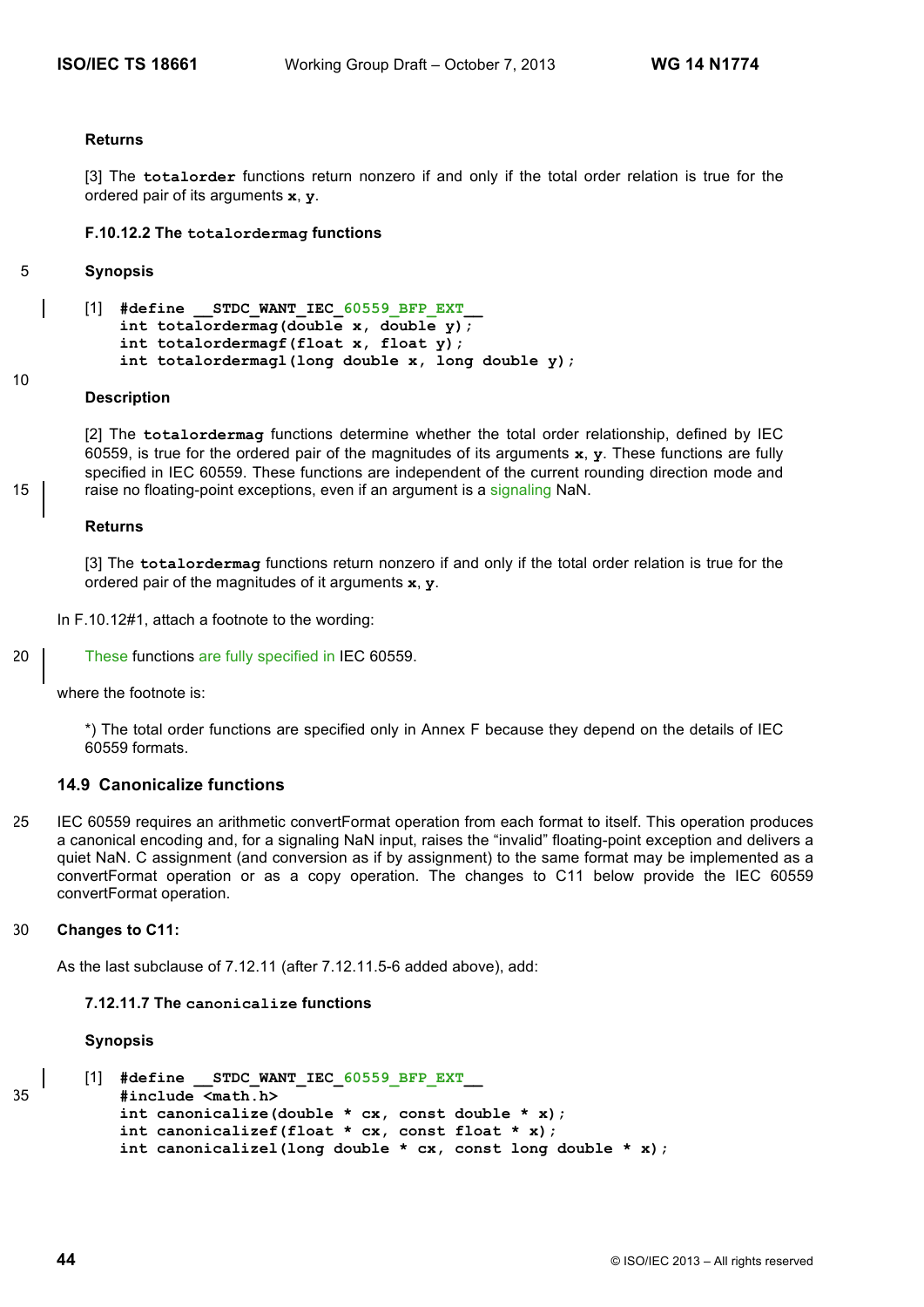## **Description**

[2] The **canonicalize** functions attempt to produce a canonical version of the floating-point representation in the object pointed to by the argument **x**, as if to a temporary object of the specified type, and store the canonical result in the object pointed to by the argument **cx**. If the input **\*x** is a 5 signaling NaN, the **canonicalize** functions are intended to store a canonical quiet NaN. If a canonical result is not produced the object pointed to by **cx** in unchanged.

#### **Returns**

[3] The functions return zero if a canonical result is stored in the object pointed to by **cx**. Otherwise they return a nonzero value.

10 In 7.12.11.7#2, attach a footnote to the wording:

and store the canonical result in the object pointed to by the argument **cx**.

where the footnote is:

\*) Arguments **x** and **cx** may point to the same object.

After F.10.8.6 (added above), add:

# 15 **F.10.8.7 The canonicalize functions**

[1] The **canonicalize** functions produce the canonical version of the representation in the object pointed to by the argument **x**. If the input **\*x** is a signaling NaN, the "invalid" floating-point exception is raised and a (canonical) quiet NaN (which should be the canonical version of that signaling NaN made quiet) is produced. For quiet NaN, infinity, and finite inputs, the functions raise no floating-point 20 exceptions.

In F.10.8.7#1, attach a footnote to the wording:

The **canonicalize** functions produce

where the footnote is:

\*) As if **\*x \* 1e0** were computed.

#### 25 **14.10 NaN functions**

IEC 60559 defines the payload of a NaN to be a certain part of the NaN's significand interpreted as an integer. The payload is intended to provide implementation-defined diagnostic information about the NaN, such as where or how the NaN was created. The following change to C11 provides functions to get and set the NaN payloads defined in IEC 60559.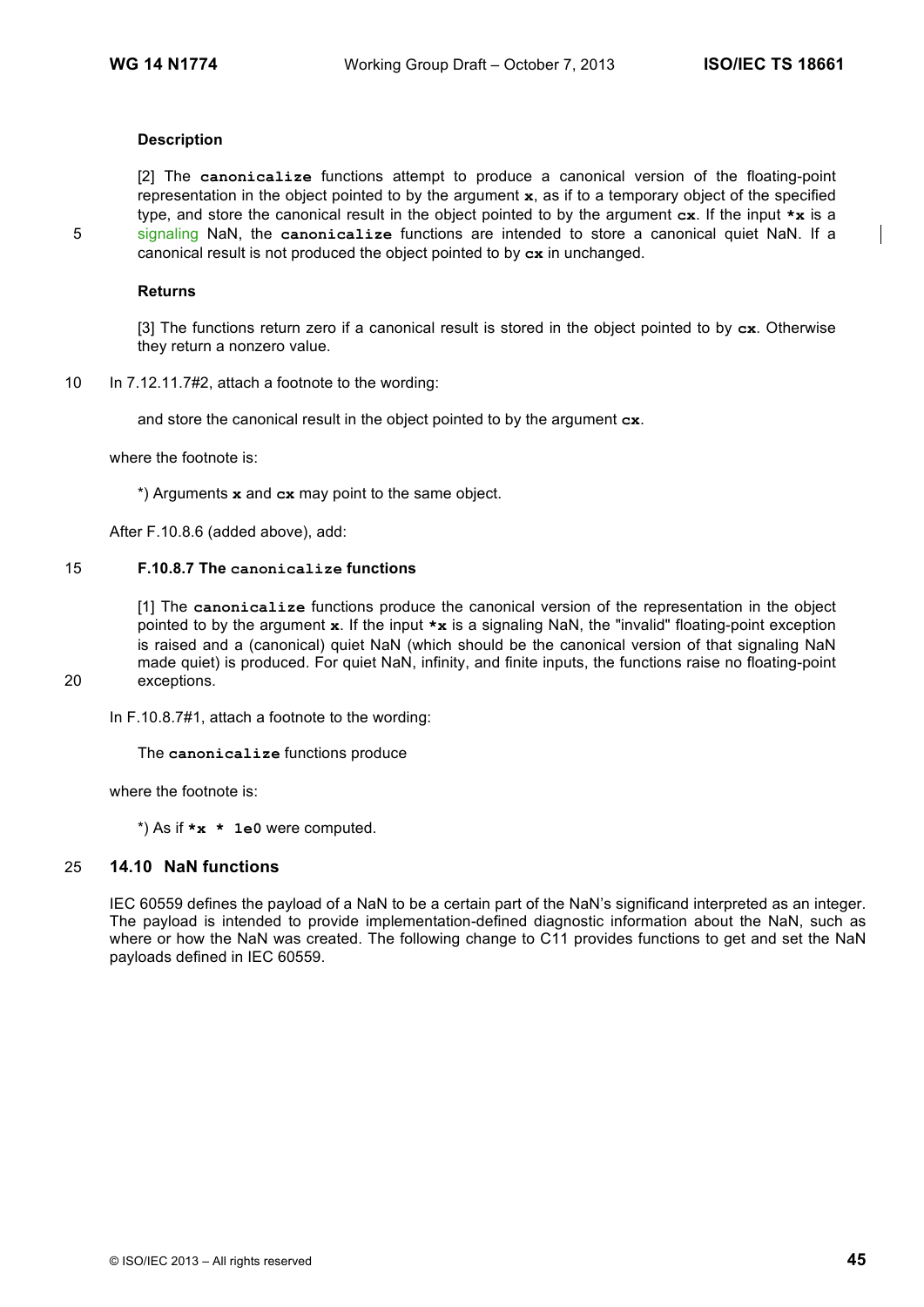#### **Change to C11:**

After F.10.12 (added above), add:

#### **F.10.13 Payload functions**

IEC 60559 defines the *payload* of a quiet or signaling NaN as an integer value encoded in the 5 significand. The payload is intended to represent implementation-defined diagnostic information about the NaN. The functions in this clause enable getting and setting payloads.

#### **F.10.13.1 The getpayload functions**

#### **Synopsis**

```
[1] #define __STDC_WANT_IEC_60559_BFP_EXT__
10 #include <math.h>
           double getpayload(const double *x );
           float getpayloadf(const float *x );
           long double getpayloadl(const long double *x );
```
#### 15 **Description**

[2] The **getpayload** functions extract the integer value of the payload of a NaN input and return the integer as a floating-point value. The sign of the returned integer is positive. If **\*x** is not a NaN, the return result is unspecified. These functions raise no floating-point exceptions, even if **\*x** is a signaling NaN.

#### 20 **Returns**

[3] The functions return a floating-point representation of the integer value of the payload of the NaN input.

# **F.10.13.2 The setpayload functions**

#### **Synopsis**

```
25 | [1] #define STDC WANT IEC 60559 BFP EXT
           #include <math.h>
           int setpayload(double *res, double pl);
           int setpayloadf(float *res, float pl);
           int setpayloadl(long double *res, long double pl);
```
#### 30

#### **Description**

[2] The **setpayload** functions create a quiet NaN with the payload specified by **pl** and a zero sign bit and store that NaN in the object pointed to by **\*res**. If **pl** is not a positive floating-point integer representing a valid payload, **\*res** is set to positive zero.

#### 35 **Returns**

[3] If the functions stored the specified NaN, the functions return a zero value, otherwise a non-zero value (and **\*res** is set to zero).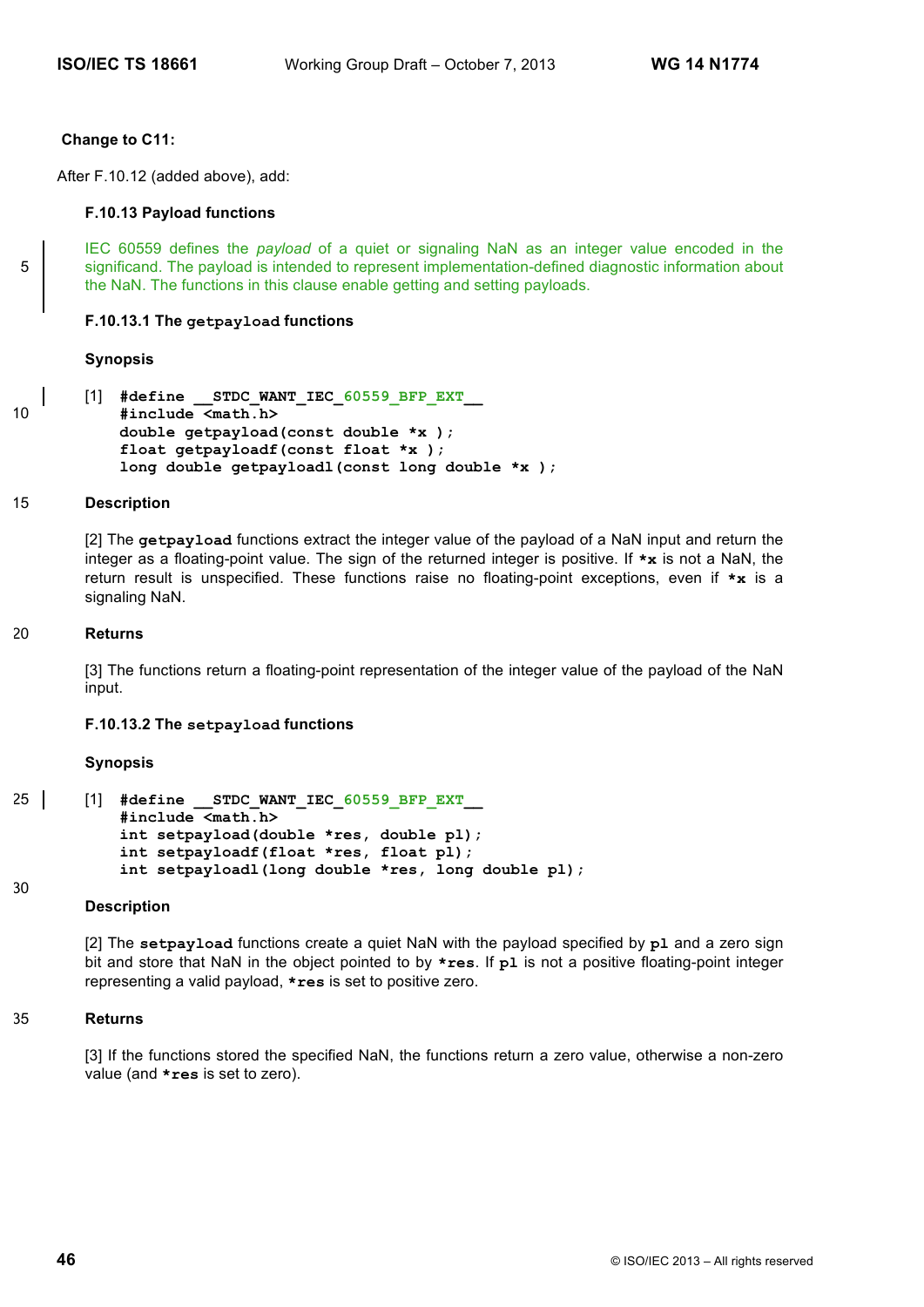## **F.10.13.3 The setpayloadsig functions**

#### **Synopsis**

```
[1] #define STDC WANT IEC 60559 BFP EXT
          #include <math.h>
5 int setpayloadsig(double *res, double pl);
          int setpayloadsigf(float *res, float pl);
          int setpayloadsigl(long double *res, long double pl);
```
#### **Description**

10 [2] The **setpayloadsig** functions create a signaling NaN with the payload specified by **pl** and a zero sign bit and store that NaN in the object pointed to by **\*res**. If **pl** is not a positive floating-point integer representing a valid payload, **\*res** is set to positive zero.

#### **Returns**

[3] If the functions stored the specified NaN, the functions return a zero value, otherwise a non-zero 15 value (and **\*res** is set to zero).

# **15 The floating-point environment <fenv.h>**

#### **15.1 The fesetexcept function**

IEC 60559 requires a raiseFlags operation that sets floating-point exception flags. Unlike the C **feraiseexcept** function in **<fenv.h>**, the raiseFlags operation does not cause side effects (notably traps) 20 as could occur if the exceptions resulted from arithmetic operations. The following changes to C11 provide the raiseFlags operation.

#### **Changes to C11:**

After 7.6.2.3, add:

#### **7.6.2.3a The fesetexcept function**

#### 25 **Synopsis**

[1] **#define \_\_STDC\_WANT\_IEC\_60559\_BFP\_EXT\_\_ #include <fenv.h> int fesetexcept(int excepts);**

#### 30 **Description**

[2] The **fesetexcept** function attempts to set the supported floating-point exception flags represented by its argument. This function does not clear any floating-point exception flags. This function changes the state of the floating-point exception flags, but does not cause any other side effects that might be associated with raising floating-point exceptions.

#### 35 **Returns**

[3] The **fesetexcept** function returns zero if all the specified exceptions were successfully set or if the **excepts** argument is zero. Otherwise, it returns a nonzero value.

In 7.6.2.3a#2, attach a footnote to the wording:

but does not cause any other side effects that might be associated with raising floating-point 40 exceptions.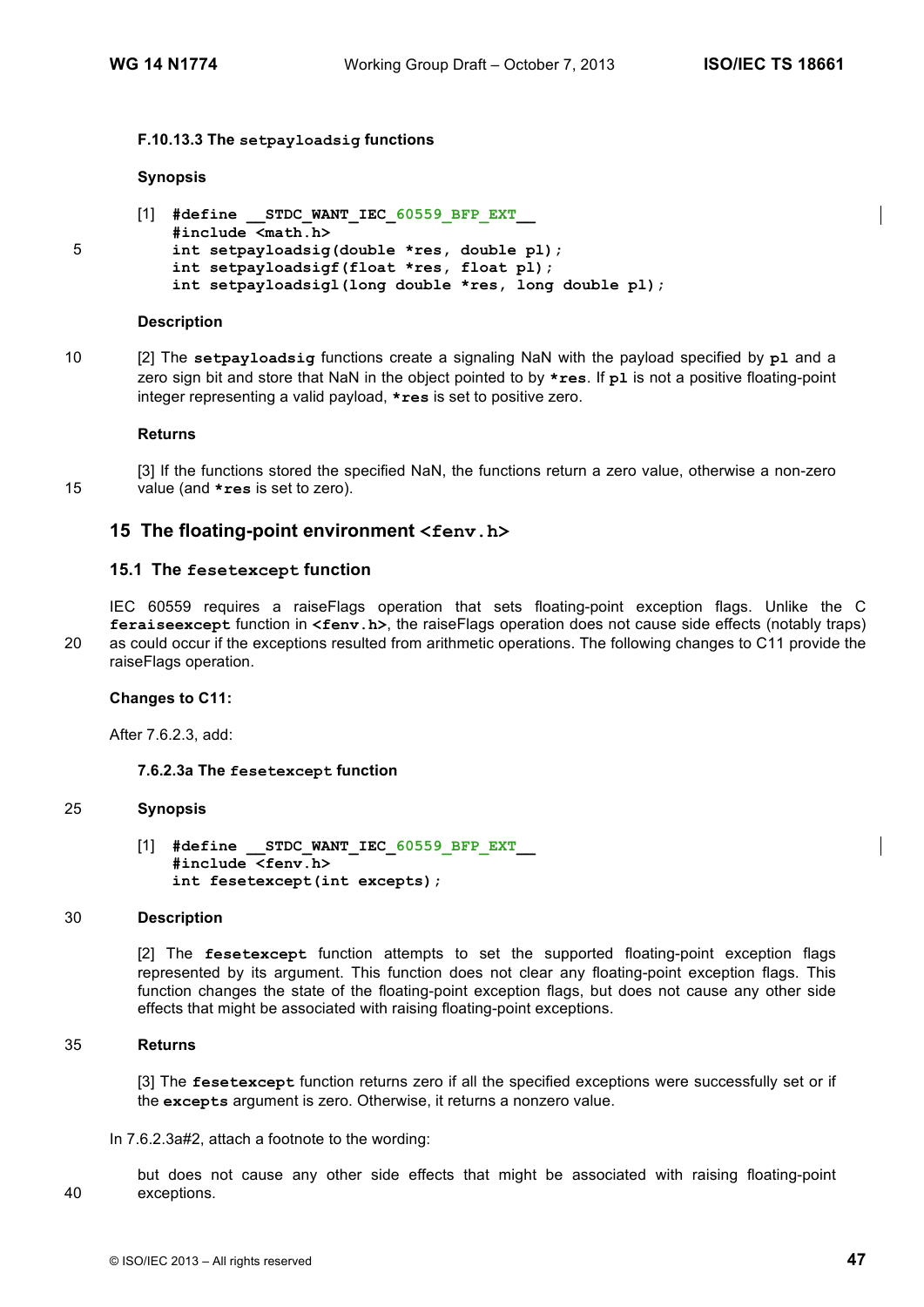where the footnote is:

\*) Enabled traps for floating-point exceptions are not taken.

# **15.2 The fetestexceptflag function**

IEC 60559 requires a testSavedFlags operation to test saved representations of floating-point exception flags. 5 This differs from the C **fetestexcept** function in **<fenv.h>** which tests floating-point exception flags directly. The following change to C11 provides the testSavedFlags operation.

## **Change to C11:**

After 7.6.2.4, add:

# **7.6.2.4a The fetestexceptflag function**

#### 10 **Synopsis**

[1] **#define \_\_STDC\_WANT\_IEC\_60559\_BFP\_EXT\_\_ #include <fenv.h> int fetestexceptflag(const fexcept\_t \* flagp, int excepts);**

#### 15 **Description**

[2] The **fetestexceptflag** determines which of a specified subset of the floating-point exception flags are set in the object pointed to by **flagp**. The value of **\*flagp** shall have been set by a previous call to **fegetexceptflag**. The **excepts** argument specifies the floating-point status flags to be queried.

#### 20 **Returns**

[3] The **fetestexcept** function returns the value of the bitwise OR of the floating-point exception macros included in **excepts** corresponding to the floating-point exceptions set in **\*flagp.**

# **15.3 Control modes**

IEC 60559 requires a saveModes operation that saves all the user-specifiable dynamic floating-point modes 25 supported by the implementation, including dynamic rounding direction and trap enablement modes. The following changes to C11 support this operation.

#### **Changes to C11:**

After 7.6#5, add:

[5a] The type

# 30 **femode\_t**

represents the collection of dynamic floating-point control modes supported by the implementation, including the dynamic rounding direction mode.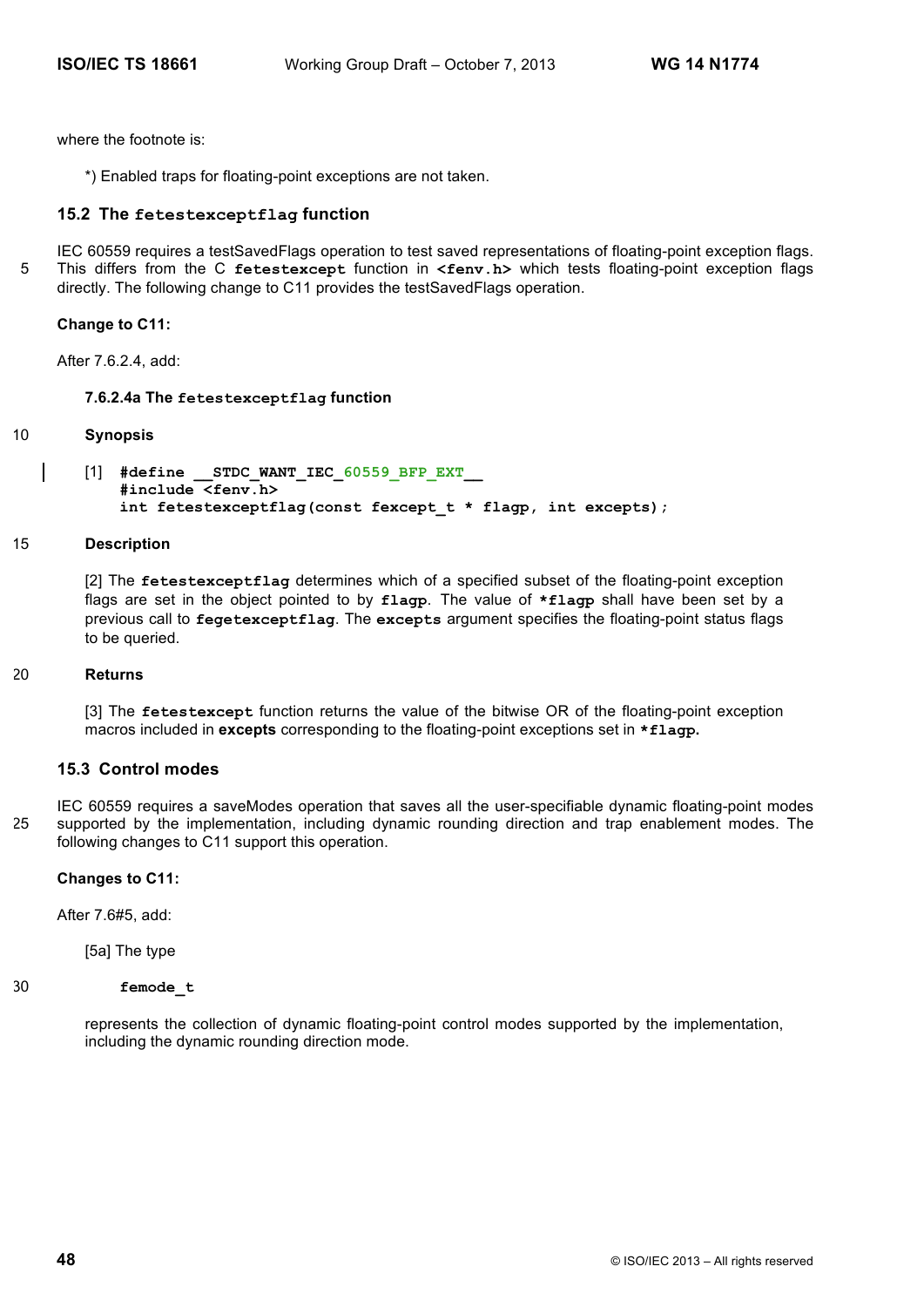After 7.6#7, add:

[7a] The macro

**FE\_DFL\_MODE**

represents the default state for the collection of dynamic floating-point control modes supported by 5 the implementation - and has type "pointer to const-qualified **femode\_t**". Additional implementationdefined states for the dynamic mode collection, with macro definitions beginning with **FE\_** and an uppercase letter, and having type ''pointer to const-qualified **femode\_t'',** may also be specified by the implementation.

Rename 7.6.3 from:

# 10 **7.6.3 Rounding**

to:

#### **7.6.3 Rounding and other control modes**

Append to 7.6.3#1:

The **fegetmode** and **fesetmode** functions manage all the implementation's dynamic floating-point 15 control modes collectively.

Before 7.6.3.1, insert:

#### **7.6.3.0 The fegetmode function**

#### **Synopsis**

[1] **#define \_\_STDC\_WANT\_IEC\_60559\_BFP\_EXT\_\_** 20 **#include <fenv.h> int fegetmode(femode\_t \*modep);** 

#### **Description**

[2] The **fegetmode** function attempts to store all the dynamic floating-point control modes in the 25 object pointed to by **modep**.

#### **Returns**

[3] The **fegetmode** function returns zero if the modes were successfully stored. Otherwise, it returns a nonzero value.

After 7.6.3.1, add:

# 30 **7.6.3.1a The fesetmode function**

# **Synopsis**

[1] **#define \_\_STDC\_WANT\_IEC\_60559\_BFP\_EXT\_\_ #include <fenv.h> int fesetmode(const fenv\_t \*modep);**

35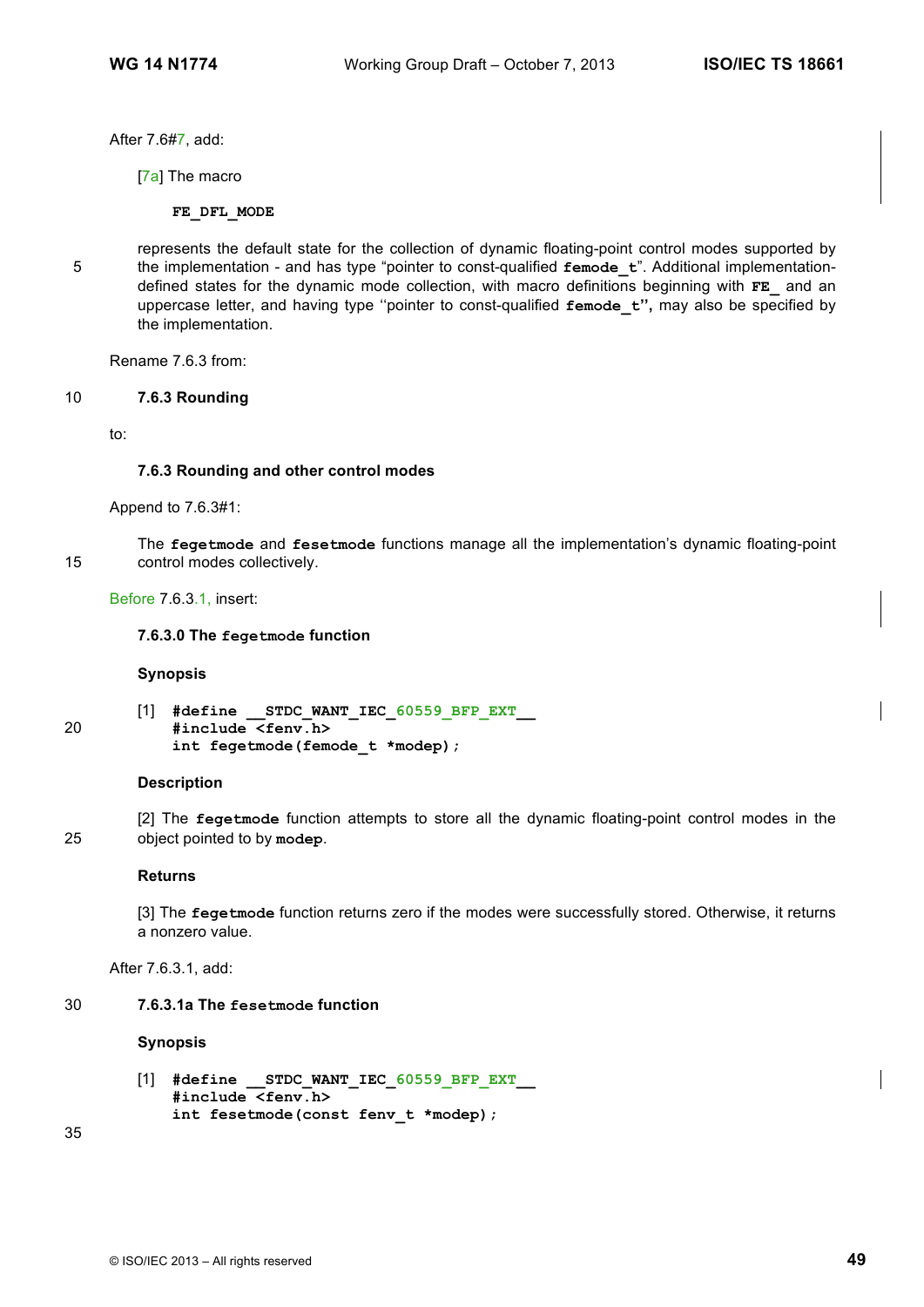#### **Description**

[2] The **fesetmode** function attempts to establish the dynamic floating-point modes represented by the object pointed to by **modep.** The argument **modep** shall point to an object set by a call to **fegetmode,** or equal **FE\_DFL\_MODE** or a dynamic floating-point mode state macro defined by the 5 implementation.

#### **Returns**

[3] The **fesetmode** function returns zero if the modes were successfully established. Otherwise, it returns a nonzero value.

# **16 Type-generic math <tgmath.h>**

10 The following changes to C11 enhance the specification for type-generic math macros to accommodate functions and the constant rounding mode pragma in this Part of Technical Specification 18661.

**<tgmath.h>** is not intended to define type-generic macros associated with functions that have not been declared for lack of a defined **STDC WANT\_IEC\_60559\_BFP\_EXT\_\_** macro.

#### **Changes to C11:**

15 In 7.25#2, change:

For each such function, except **modf,** there is a corresponding *type-generic macro*.

to:

For each such function, except **modf**, **setpayload**, and **setpayloadsig**, there is a corresponding *type-generic macro*.

20 In 7.25#3, replace:

[3] Use of the macro invokes a function whose generic parameters have the corresponding real type determined as follows:

with:

- [3] Except for the macros for functions that round result to a narrower type (7.12.13a), use of the 25 macro invokes a function whose generic parameters have the corresponding real type determined as follows:
	- In 7.25#5, replace:

For each unsuffixed function in **<math.h>** without a **c**-prefixed counterpart in **<complex.h>** (except **modf),**

30 with:

For each unsuffixed function in  $\langle \text{match}, h \rangle$  without a c-prefixed counterpart in  $\langle \text{complete}, h \rangle$  (except **modf**, **setpayload**, **setpayloadsig**, and **canonicalize**),

In 7.25#5, include in the list of type-generic macros: **roundeven**, **nextup**, **nextdown**, **fminmag**, **fmaxmag**, **llogb**, **fromfp**, **ufromfp**, **fromfpx**, **ufromfpx**, **totalorder**, and **totalordermag**.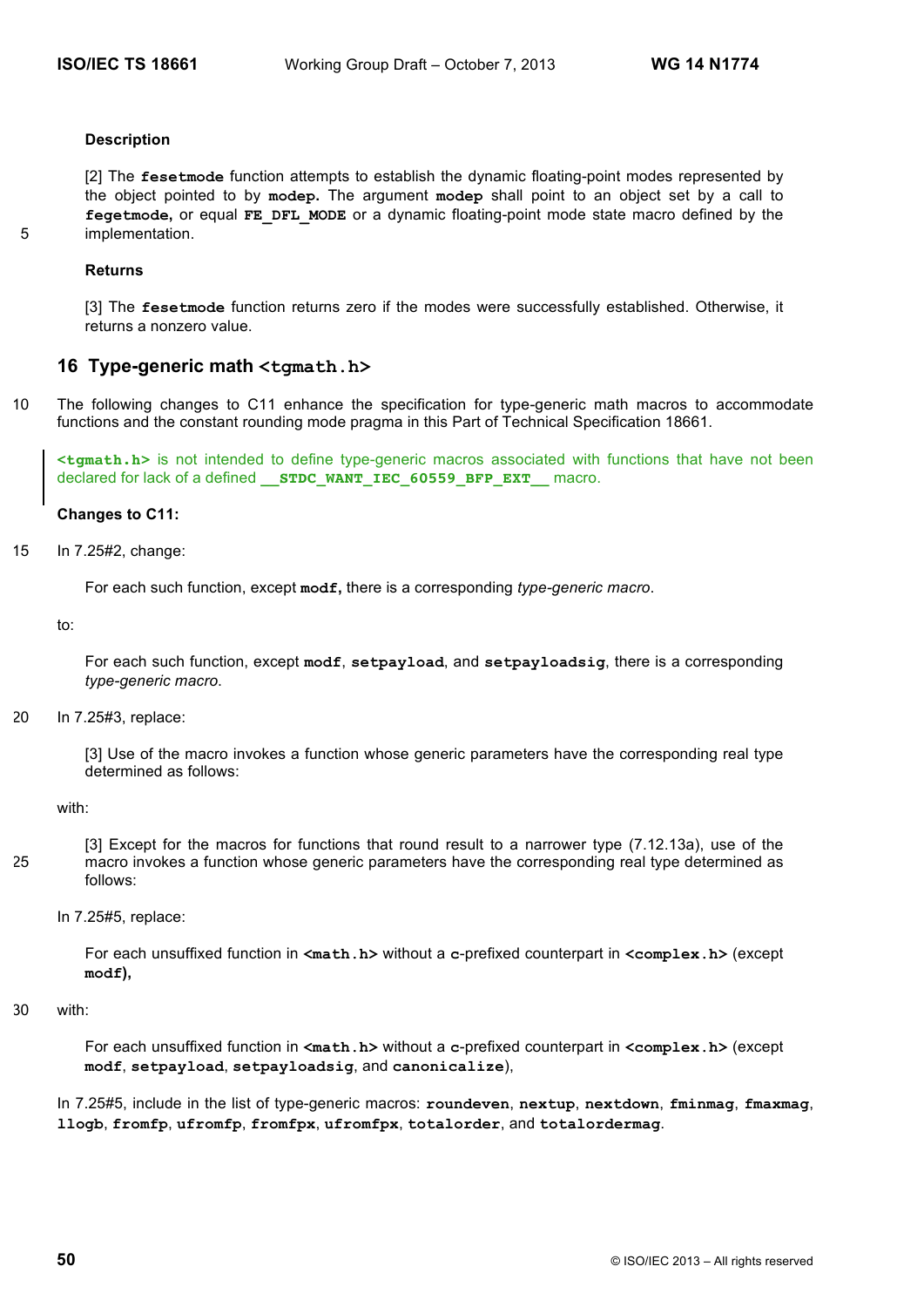After 7.25#6, add:

[6a] The functions that round result to a narrower type have type-generic macros whose names are obtained by omitting any **f** or **l** suffix from the function names. Thus, the macros are:

|   | fadd | fmul | ffma  |
|---|------|------|-------|
| 5 | dadd | dmul | dfma  |
|   | fsub | fdiv | fsqrt |
|   | dsub | ddiv | dsgrt |

All arguments are generic. If any argument is not real, use of the macro results in undefined behavior. 10 If any argument has type **long double**, or if the macro prefix is **d**, the function invoked has the name of the macro with an **l** suffix. Otherwise, the function invoked has the name of the macro (with no suffix).

[6b] A type-generic macro corresponding to a function indicated in Table 2 is affected by constant rounding modes (7.6.2). Note that the type-generic macro definition in the example in 6.5.1.1 does 15 not conform to this specification. A conforming macro could be implemented as follows:

```
#define cbrt(X) _Generic((X), \
                           long double: cbrtl(X), \
                           default: _Roundwise_cbrt(X), \
                           float: cbrtf(X) \
20 )
```
where **Roundwise** cbrt() is equivalent to cbrt() invoked without macro-replacement suppression.

In 7.25#7, append to the table:

| 25 | fsub(f, Id)    | fsub1(f, 1d)                |  |
|----|----------------|-----------------------------|--|
|    | fdiv(d, n)     | $fdiv(d, n)$ , the function |  |
|    | dfma(f, d, 1d) | dfmal(f, d, 1d)             |  |
|    | dadd(f, f)     | daddl(f, f)                 |  |
|    | dsqrt(dc)      | undefined behavior          |  |
|    |                |                             |  |

30